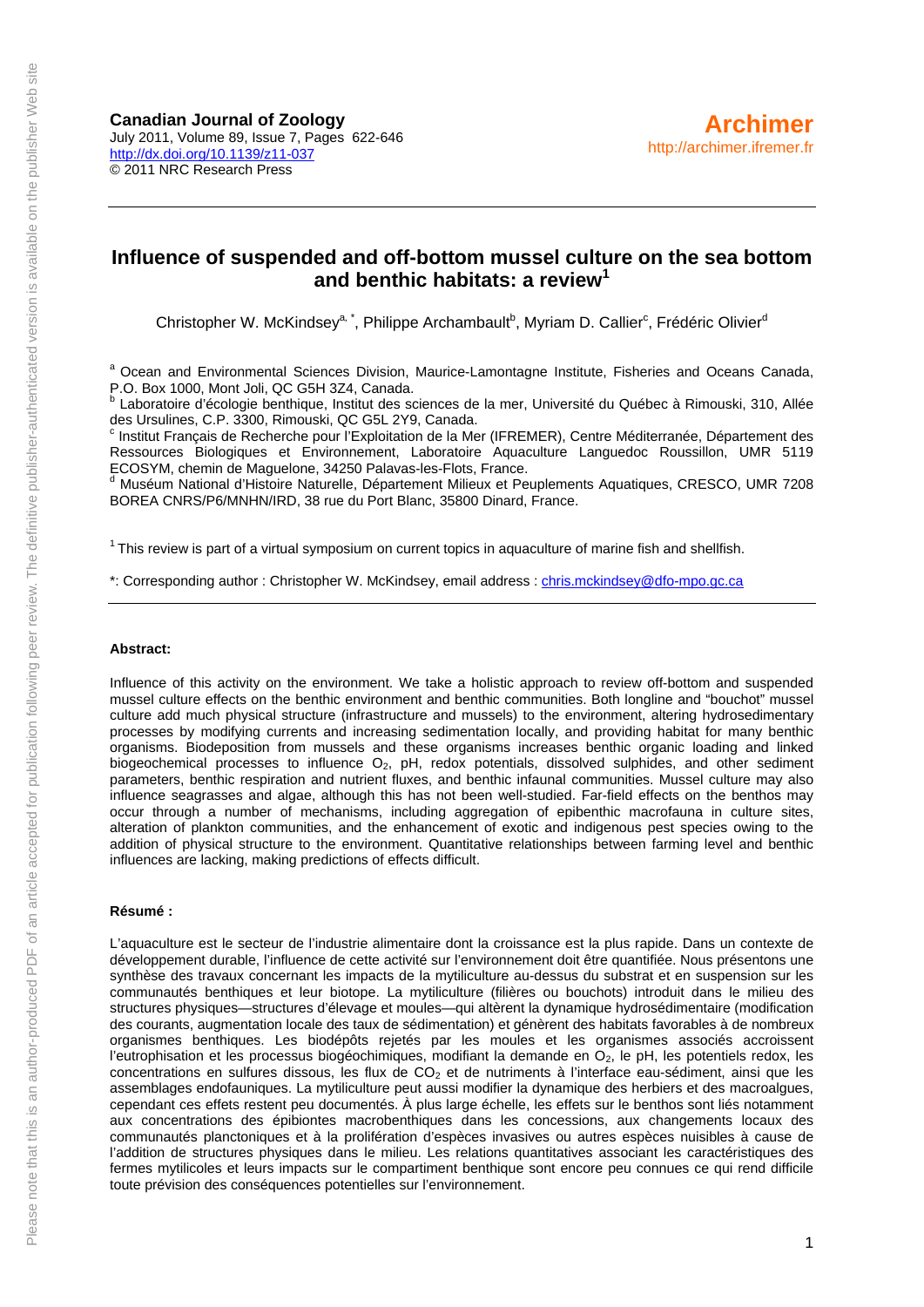### **1. Introduction**

Aquaculture is the fastest growing sector of the food industry, increasing at a rate of about 7% per year since the 1970s and accounting for 43% of the total annual fisheries production of 160 million tonnes in 2008. Projections suggest that this production will increase greatly in the future (FAO Fisheries and Aquaculture Department 2010). This increased production has raised concerns about the impacts of the activity on local environments (e.g., Black 2001) and there has been much work towards understanding the role of aquaculture in the ecosystem (e.g., Davenport et al. 2003; Holmer et al. 2008). Although concerns were initially largely directed at the influence of finfish cage culture on the environment, concerns have also been raised about the influence of farming bivalves. With respect to the aquaculture-environment interactions related to farmed bivalves, the greatest concerns relate to enhanced localized biodeposition (Mattsson and Lindén 1983), filtration of the water column (Troost et al. 2009), alteration of nutrient and oxygen exchanges (Richard et al. 2007*b*), the transfer of disease and hitchhiking species (McKindsey et al. 2007), and wider ecological effects, including the creation of novel habitat (Forrest et al. 2009).

Of the 20.5 million tonnes of molluscs produced worldwide annually, about 11.5 million tonnes is of bivalves from aquaculture production. This includes greater than 4 million tonnes each of both clams and oysters and about 1.5 million tonnes each of scallops and mussels (Figure 1). Notwithstanding this breakdown in production data, the majority of research on the interactions between farmed bivalves and the environment has concentrated on mussels and, to a lesser extent, oysters. This may reflect the fact that production of all groups of bivalves, with the exception of mussels, is at least an order of magnitude greater in Asian countries, where aquaculture has been a culturally accepted part of the coastal environment for centuries (Costa-Pierce et al. 2005), than in western ones, where the bulk of research on aquaculture-environment interactions has been done.

Recent reviews have examined the interactions between clam and oyster aquaculture and the environment (Dumbauld et al. 2009; Forrest et al. 2009), but there has been no recent review of the influence of mussel culture on the environment. The influence of mussel culture on plankton communities due to filtration and with respect to disease and hitchhiking species is likely quite similar to that of other types of bivalve culture. In contrast, given the differences in culture methods used for different types of bivalves (e.g., infaunal clams grown in sediments, oysters or mussels grown on the bottom, offbottom tray culture of oysters, and suspended or off-bottom culture of mussels), it is likely that the influence of suspended or off-bottom mussel culture on the benthic environment differs somewhat from that of other types of bivalve culture.

Increasingly, regulators in western countries are relying on a variety of benthic indicators to evaluate the influence of aquaculture installations on the environment (Borja et al. 2009). Similarly, a variety of groups have promoted the use of benthic indicators as a means to ensure the sustainability of aquaculture operations by encouraging their operators to manage farms to maintain a certain benthic condition.

Given the above, in this review we present a synthesis of the scientific information available on the influence of suspended and off-bottom mussel aquaculture on the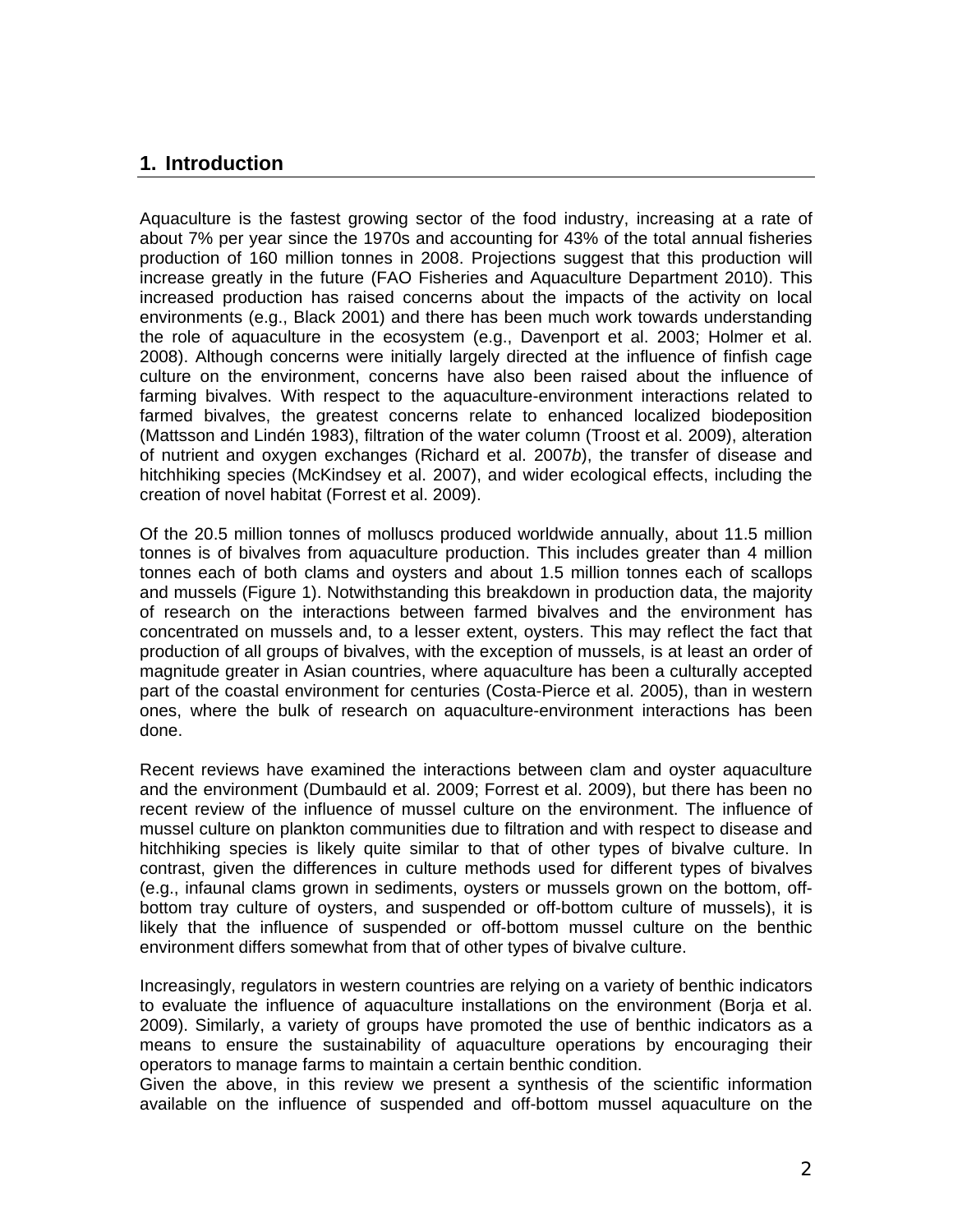benthic environment and "benthic" communities. We concentrate on direct and indirect effects resulting from the physical structure added to the environment for mussel culture and from enrichment due to biodeposition by farmed mussels and associated organisms. Other issues discussed include far-field effects and knowledge gaps that need to be addressed to understand better the influence of mussel culture on the benthic environment and benthic communities. We have restricted discussion to off-bottom and suspended mussel culture as we believe that other species and culture types have been well-enough addressed in recent reviews and because we believe that a more concise review will be more valuable to managers and regulators. When pertinent information is only available from the non-mussel aquaculture studies, this is included where appropriate.

### **2. Overview of mussel culture methods and physical structure**

Mussel aquaculture around the world is practiced using two main approaches: bottom culture, accounting for approximately 15% of overall production, and suspended and offbottom culture, accounting for about 85%. Although bottom culture is used in the US, it is mainly practiced in Europe, particularly in the Netherlands, Germany, Ireland and the UK. In short, the technique consists of transferring juvenile mussels from natural, high density beds, to sheltered beds where the stocking density is managed to improve productivity and market value (Spencer 2002). This review does not consider the method further.

Small mussels (spat) used for off-bottom and suspended farming are obtained from various sources, ranging from hatchery-raised individuals, to mussels caught from the natural environment from wild stock using collectors placed in the environment to this end, to harvesting spat from natural sources such as from rocky coasts or algae. Spat is then added to grow-out structures such as rope or mesh socking material for continuous or dropper lines or wooden *bouchots*. Spat are often maintained in place for some period using a natural material that will degrade over time, providing the mussels time to affix themselves to grow-out structures by their byssal threads. Depending on the location, mussels may also be sorted thereafter and resocked or otherwise manipulated (e.g., to remove fouling organisms) prior to the final harvest for market.

Suspended and off-bottom culture is done using three main approaches. In Spain, Scotland and South Africa, mussel culture is mainly done using rafts (Boyd and Heasman 1998; Okumus and Stirling 1998; Fuentes et al. 2000). This culture technique involves suspending mussels attached on ropes or in socks, typically 8-10 m in length, from moored rafts. The second method, the use of *bouchots*, was developed in and is currently restricted to France (Garen et al. 2004). This technique involves the uses of poles or stakes (*bouchots*) driven into the sea bottom in low intertidal zones in areas with macrotidal regimes, such as the English Channel. The third type of suspended culture is the longline system, which is used in a wide variety of environments, from the open sea to enclosed areas. It consists of a series of backlines, single or paired, anchored at both ends and floated in the water by buoys. In some cases, the position of the backline in the water column is controlled by the addition of a series of ropes (legs) attached at regular intervals along the length of the line with block anchors at the opposite ends that sit on the sea bottom. The number of legs is varied through the year and their length adjusted to maintain the growing bivalves at the appropriate level in the water column to maximize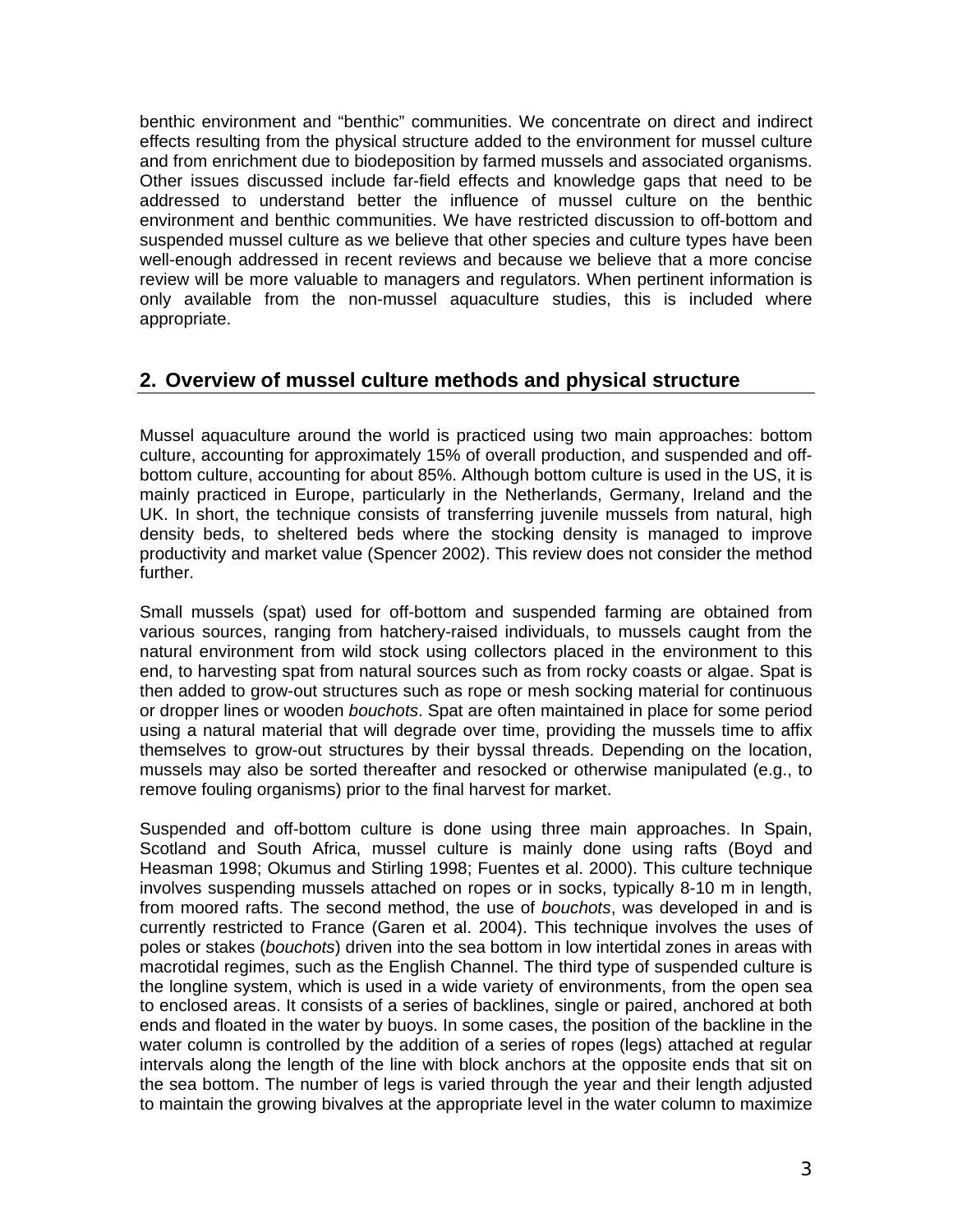growth and minimize impacts from fouling, ice, etc. Mussels are grown on lines or socks hung singly from backlines (dropper lines) or along continuous lines that are looped along under the backlines.

Considerable physical structure may be added in suspended and off-bottom mussel culture. In longline systems, this includes the backlines, legs and block anchors, buoys, and droppers or continuous lines used to grow mussels. For raft systems, there is the raft structure and the infrastructure that support the product being grown. As an example, consider the situation in Tracadie Bay, Prince Edward Island, eastern Canada. Assuming that mussel leases cover roughly half of the surface area of the bay, ca. 7 km<sup>2</sup> (Cranford et al. 2007), that mussel long lines are spaced at ca. 12.5 m intervals within the sites (Drapeau et al. 2006), and that half of this area is being farmed and using blocks at any one time (a conservative estimate), a back of the envelope calculation assuming a block spacing of 5 m suggests that there may be almost 60 thousand block anchors on the bottom of the bay at any one time. Assuming that the associated legs are ca. 2.5 m long, this suggests that there is ca. 150 km of rope used for legs in the bay. Given that there is at least 1 buoy for each anchor block (often more), there are also at least as many buoys as anchor blocks at each site. Unlike blocks and buoys, which are added and removed throughout the farming process, backlines are typically left in place. This suggests that there are also over 500 km of rope used as backlines in the bay. Assuming again that half of the leased area contains mussels at any time and that individual mussel dropper lines are spaced at ca. 40 cm intervals and each is ca. 1.8 m long (Drapeau et al. 2006), a similar calculation suggests that there are ca. 2250 km of socking material (and product) in the bay. Socking material varies among sites and with farming methods, with dropper socks typically being made of polypropylene mesh or rope and various types of materials being used for spat collection. Raft systems, although quite compressed in space, typically have much greater density of product and infrastructure and may thus also represent considerable physical structure in the water column. For the *bouchot* system, the physical structure is limited to the *bouchots*. In general (see Ottman and Sornin 1985), individual *bouchots* are ca. 4 to 6 m high and are sunk half way in the sediment. Individual *bouchots* are installed in single or twinned rows, each some 50 to 100 m long with individual *bouchots* spaced to give 110 to 130 *bouchots* per 100 m and, if twinned, rows of *bouchots* are separated by ca. 2 m. Rows are separated by 10 to 30 m and farms often cover 20 hectares or more in low intertidal hydrodynamically energetic areas. In addition to the inert physical structure used in all types of suspended and off-bottom mussel culture, there is also the product itself which acts as a surface for various physical and biological processes.

These structures modify current regimes which may influence various ecosystem processes. The structures are also colonized by a large suite of hard-bottom associated species that may otherwise not find suitable habitat in a given area (e.g., muddy bottoms or water column). These organisms form communities that are functionally similar to benthic communities and are thus considered in this review as part of the "benthic" community (see off-bottom macrofauna). These too have a variety of direct and cascading effects on the surrounding ecosystem.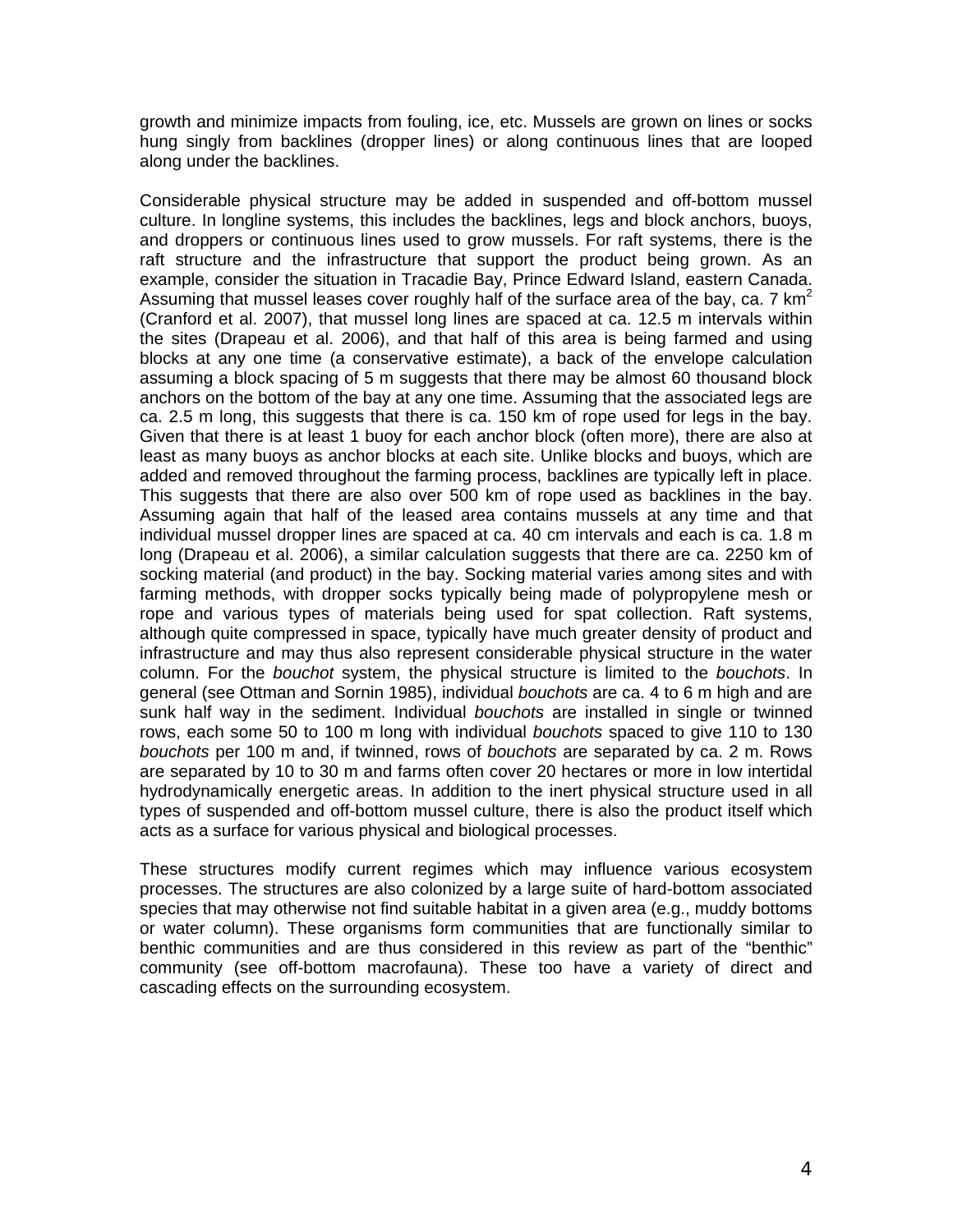## **3. Physical structure effects**

#### **3.1. Hydrosedimentary modification**

Suspended mussel culture is known to influence and be influenced by hydrodynamic circulation at a wide range of spatial scales. Mussel culture systems present a porous barrier and are hierarchical, with individual bivalves and their associated fouling organisms nested within culture units (e.g., socks,), these being nested within culture gear (longlines or rafts), which are nested within farms, and so on (Plew et al. 2005; Stevens et al. 2008; Fréchette 2010). An understanding of processes operating at each scale, as well as the relations between these scales, is needed to predict how hydrodynamics influence the settlement and recruitment of organisms within culture systems and to understand cascading effects on the ecosystem.

At the farm level, a number of studies have shown that suspended mussel culture infrastructure may alter hydrodynamics and reduce flow rates in both raft (Pérez Camacho and Beiras 1995; Blanco et al. 1996; Boyd and Heasman 1998; Riethmüller et al. 2006*a*, 2006*b*; Herman 2007; Duarte et al. 2008; Petersen et al. 2008) and longline (Gibbs et al. 1991; Plew et al. 2005; Strohmeier et al. 2005; Strohmeier et al. 2008) systems. Further studies have shown that dropper line diameter (Plew et al. 2005) and dropper line and larger-scale spacing (i.e., long-line and raft) as well as farm size and configuration may influence current velocities (Boyd and Heasman 1998; Smith et al. 2006; Aure et al. 2007; Duarte et al. 2008; Stevens et al. 2008). At a bay scale, work on oyster longline systems by Makita and Saeki (2004) has shown that although culture structures increase retention time within farm sites, they do not reduce inflow and outflow volumes. Rather, they influence the relative exchange rates of different areas within an embayment, creating areas that are much better flushed than others. In contrast, Lo et al. (2008) suggest that flushing times for an entire bay in Taiwan were greatly altered by the presence of aquaculture structures (mostly suspended oyster culture but also some fish culture), such that flushing rates that were normally 3-7 days increased to 5-13 days when culture structures were present. Increased retention and reduced flow rates modify deposition regimes within farms and thus influence communities on the seafloor. It has also been suggested that shell deposits on the bottom due to fall-off may slow flow across the sediments, increasing sedimentation rates (de Jong 1994; Lloyd 2003). Anchor blocks may have similar effects, although their presence may also produce localized scouring and alter bottom sediments as has been shown for natural and artificial blocks (Cusson and Bourget 1997; Guichard et al. 2001).

Ottman and Sornin (1981) suggest a number of mechanisms by which *bouchots* may modify sediments within and surrounding culture sites, which have been long known to increase sedimentation and the proportion of fine sediments in culture sites (Marteil 1979). During ebb tide, currents are reduced by 25 to 50 % due to increased drag due to *bouchots* in culture sites (Sornin 1979, cited in Ottman and Sornin 1985) and Sornin (1981) suggests that currents may be reduced by a factor of 3 in *bouchot* sites. Reduced currents may increase sedimentation, although some sediment may be resuspended during the following flood tide. *Bouchots* may also dampen wave energy within sites by up to 50 %, further increasing sedimentation (Nikodic 1981). In fact, a recent study modeling wave action and sediment transport (Allard et al. 2008) assumed that the friction coefficient due to *bouchots* was ten times that due to open sandy areas. At a fine scale, Sornin (1981) suggests that scouring occurs around the base of *bouchots*, an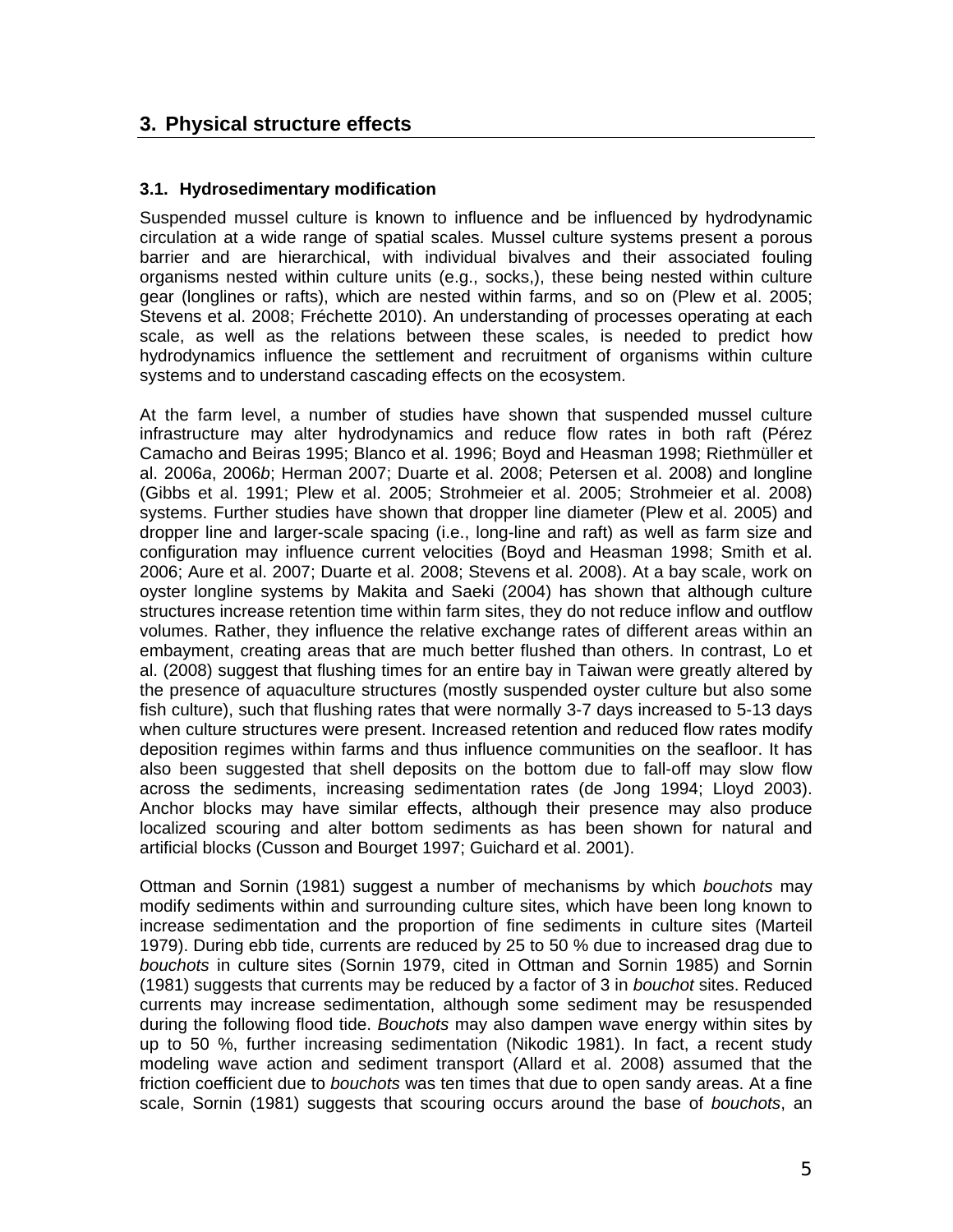observation also made by Grant (2010). Turbulence due to *bouchots* also mixes otherwise stratified waters and currents are oriented in the direction of the bouchot rows. Furthermore, 30 cm diameter *bouchots* may grow to ca. 70 cm in diameter as mussels grow (Cayocca et al. 2008), further influencing the impact of the site on bottom sediments through physical processes alone. In a study of 3 *bouchot* farms and 3 reference sites, Grant (2010) found that *bouchots* sites were, on average, characterized by finer sediments than reference sites but that the former showed progressive size sorting toward *bouchots* such that sediments adjacent to them were coarser than those between them. This was also reflected by more pronounced sediment sorting and skewness in farm sites relative to that observed in reference sites.

#### **3.2. Habitat modification/creation**

#### 3.2.1. off-bottom macrofauna effects

Bivalves growing in suspended culture create favourable habitats for other invertebrates by providing refuges from predation and adverse environmental conditions (Gutiérrez et al. 2003) and a direct source of food for other invertebrates. Indeed, fouling associated with suspended bivalve culture is a universal concern for the industry (Enright 1993; Dürr and Watson 2010). According to Heasman (1996), the main fouling taxa include macroalgae, barnacles, hydroids, tunicate ascidians, and mussel spat although other taxa, such as calcareous tube building polychaetes, may be locally important. Many studies have reported diverse assemblages of algae, invertebrates and fishes associated with suspended bivalve culture (e.g., Tenore and González 1976; Khalaman 2001*a*, 2001*b*; LeBlanc et al. 2003*b*; Murray et al. 2007). Macroalgae have been reported to grow associated with longline mussel culture in Nova Scotia (Lawrence et al. 2000), in Tasmania (Crawford et al. 2003), and Russia (Khalaman 2001*a*). At times, the biomass and diversity of the associated organisms may be considerable. For example, Lutz-Collins (2009*a*, 2009*b*) found ca. 30 species and up to ca. 600 individual polychaetes and ca. 800 tunicates 30  $cm^{-1}$  of mussel socks in Prince Edward Island, eastern Canada, and Tenore and González (1976) reported over 100 species on mature mussel socks in Spanish raft mussel culture and up to 430 g dw of fouling organisms (mostly holothurians)  $m<sup>-1</sup>$  mussel sock. Fouling by some species, especially exotic tunicates, may contribute even greater biomass to the suspended culture infrastructure. For example, Grant et al. (1998) report a mean biomass of ca. 1350 g of *Ciona intestinalis* m-1 mussel ropes from South Africa mussel rafts and McKindsey et al. (2009) and Ramsay et al. (2008) report mean biomasses of the same species of ca. and 360 g and generally  $> 1000$  g m<sup>-1</sup>, respectively, from experimental mussel lines in Prince Edward Island.

In addition to being implicated in the introduction of a great proportion of exotic species in coastal waters around the world (Carlton 1992; Ruiz and Carlton 2003), many studies have shown that suspended bivalve culture sites act as a focus for a large number of invasive species, including tunicate ascidians, algae, molluscs, etc. The great quantity of artificial and biological (i.e., bivalves) structure in suspended bivalve culture is relatively free from benthic predators and may act to perpetuate infestations once they are established (see review in McKindsey et al. 2007). Risk assessments by Crawford (2003) and Forrest et al. (2009) suggest that the potential for spreading pest species with aquaculture transfers constitutes the greatest environmental risk associated with bivalve farming.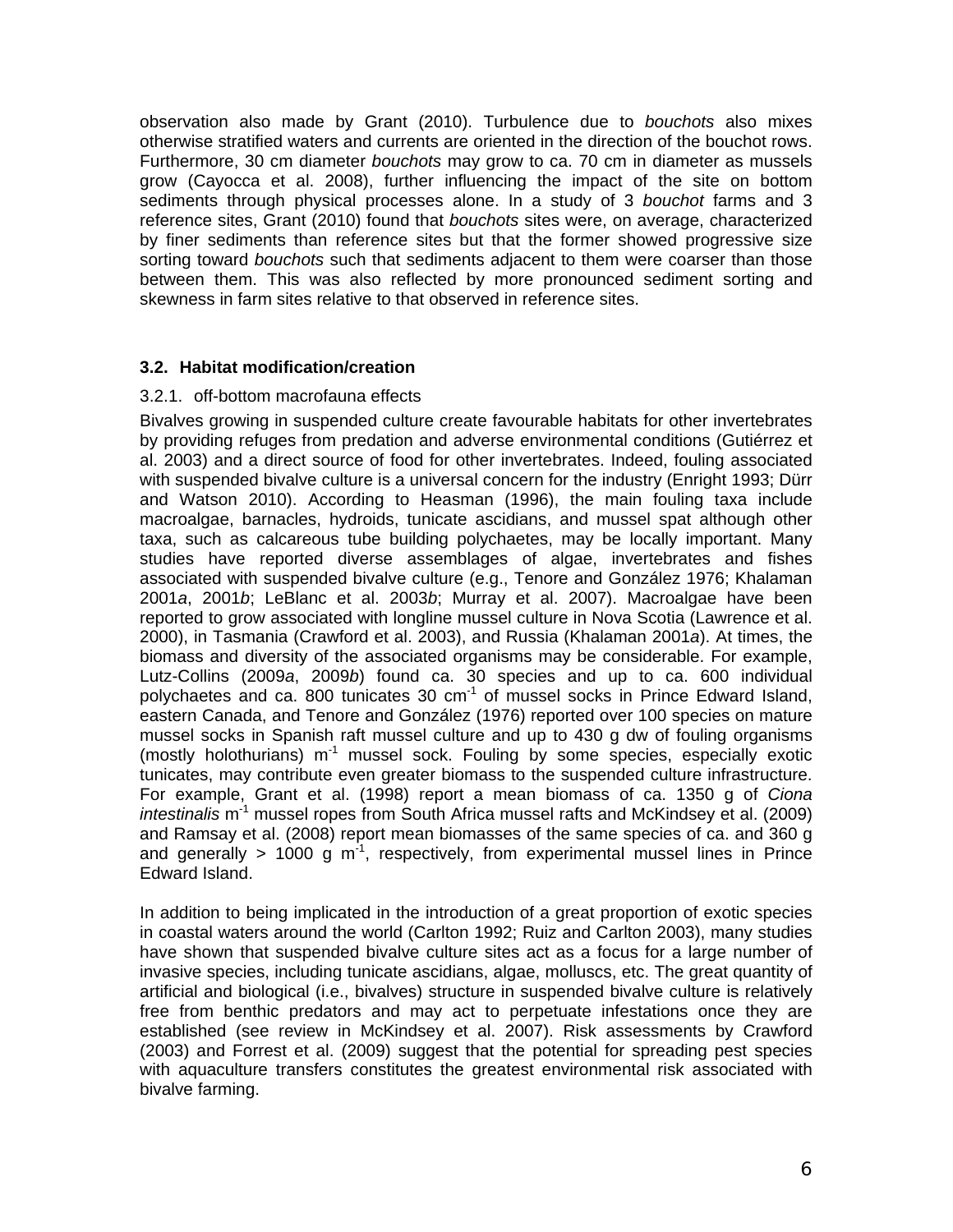A number of studies have shown suspended bivalve culture sites to increase the abundance of a variety of fish and vagile macroinvertebrates. Although this may be because the physical structure of suspended bivalve culture sites attracts fish and other large taxa – that the structures act as "fish aggregation devices" (Rountree 1989; Nelson 2003), it seems more likely that this is a cascading effect from the presence of the diverse assemblages associated with suspended bivalve culture sites.

Organisms growing on or otherwise associated with bivalves grown in suspension culture may also provide habitat for or otherwise attract other organisms, including algae, invertebrates, fish, and more mobile macroinvertebrates. For example, a number of studies have shown that various species of toxic phytoplankton may grow associated with algae growing on farmed mussels in eastern Canada (e.g., Lawrence et al. 2000; Levasseur et al. 2003). Recently, Robichaud (2008) observed that a greater abundance of invertebrates is associated with mussel socks fouled with *Styela clava* than socks that are not fouled by this structure-providing species in Prince Edward Island. Similarly, in Russia, Khalaman (2001*b*) showed that macroinvertebrate communities associated with farmed mussels with large abundances of the ascidian *Styela rustica* had a greater average species richness than did macroinvertebrate communities associated with farmed mussels with fewer *S*. *rustica*.

The organisms associated with suspended mussel culture may provide benefits for fishes. For example, Brooks (2000) suggests that the epifauna associated with mussel rafts in Washington may support greater than 11 times the biomass of prey for commercial fish species than does the underlying benthos. Carbines (1993) found a positive correlation between algal cover and the number of young spotties (*Notolabrus celidotus*) on mussel lines and noted that fish were also associated with encrusting invertebrates and algae on mooring ropes in New Zealand mussel farms. The study also used a manipulative experiment to show the functional relationship between algal cover and fish abundance. More recent studies done on mussel farms in New Zealand found a variety of demersal fish species associated with mussel lines; although some pelagic species were also present, they did not make regular use of the farms (Morrisey et al. 2006). In Washington, Brooks (2000) suggests that mussel rafts attract schools of shiner perch (*Cymatogaster aggregata*) that feed on the mussel line-associated community. Brehmer et al. (2003) examined the distribution of fish and fish schools in a French Mediterranean longline mussel growing area and found a greater number of fish schools within mussel culture sites than outside of the sites. However, fish schools within the mussel sites were smaller than those found outside. Gerlotto et al. (2001) report that the abundance of fish, particularly *Sparus auratus*, increased following the introduction of suspended mussel culture in the same area and attribute this to increased prey availability at the farm site as benthivorous fish were observed feeding on mussels in the mussel site. In all of these studies, it is unknown whether the effect of fish aggregation is due to the fish being attracted by the added vertical structure, the farmed product, or the associated organisms.

#### 3.2.2. epibenthic macrofauna effects

The addition of physical structure (anchor blocks) to the benthic environment will directly alter benthic communities under blocks and some benthic species (mobile and sessile) associated with the provision of hard substrate. Although there is limited information on the importance of physical structure associated with suspended bivalve aquaculture on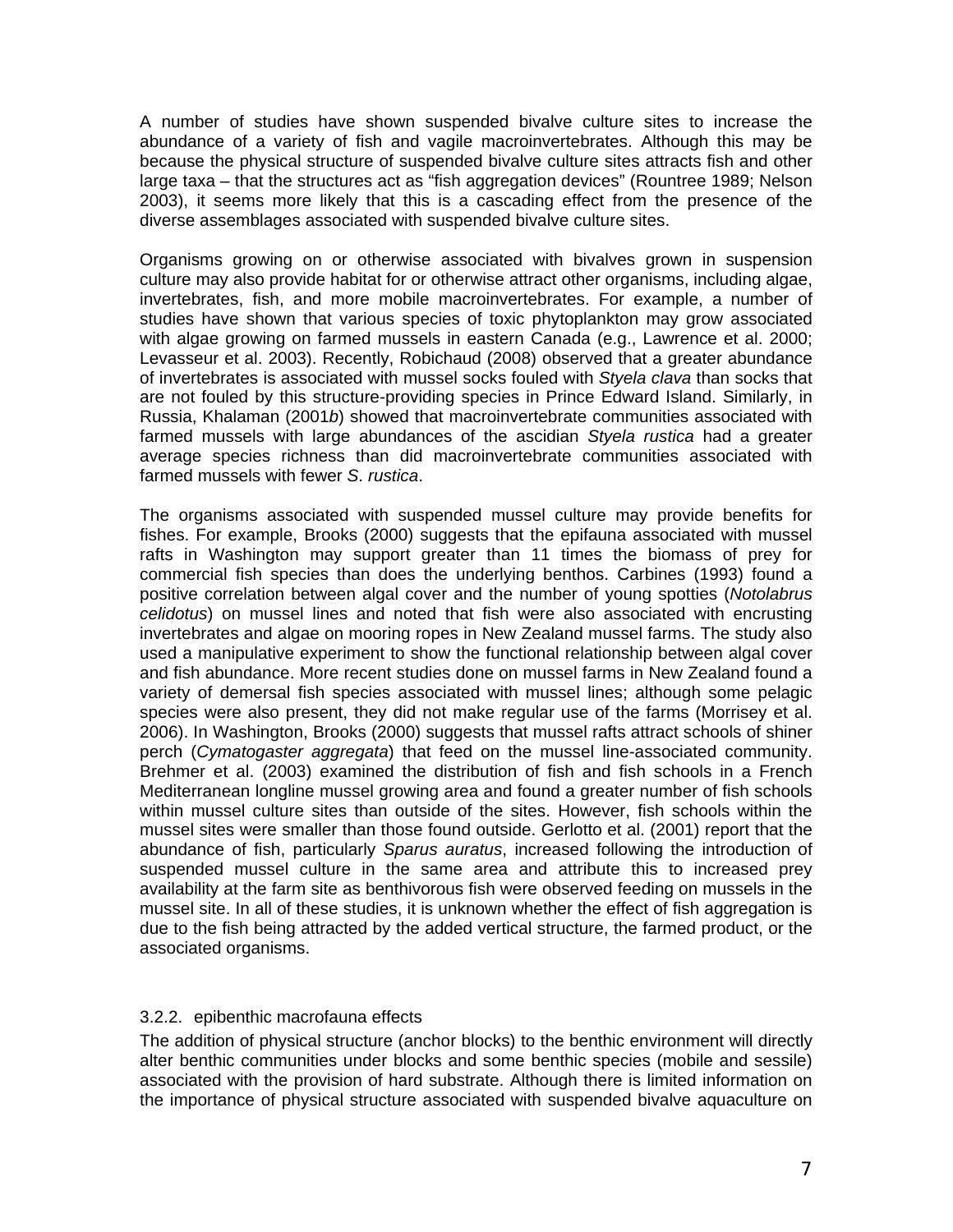the seafloor, there is considerable information on the importance of artificial structures used as reefs to enhance specific areas for fisheries species (Jensen et al. 2000; Seaman 2000; Brickhill et al. 2005) and much can be extrapolated from the relevant artificial reef literature.

Anchor blocks used for suspended mussel aquaculture may directly affect a variety of organisms. The most direct effect is the crushing/smothering of benthic organisms under blocks. However, other types of communities may develop under the blocks, as has been shown in natural boulder fields (Cruz Motta et al. 2003). Increased abundance of epibenthic macrofauna in mussel culture sites (see Table 1 for overview) may be due to either the provision of structure (anchor blocks), to food or other types of organisms from fall-off from culture structures, or modification of benthic conditions. Although in most cases the provision of food may be the likely mechanism (see further), a manipulative study showed that the abundance of lobsters at one site in eastern Canada was due to the presence of anchor blocks and not to mussel fall-off (C. McKindsey, unpublished data).

Bottom structures also provide considerable surface area for sessile and other hardsubstrate associated organisms (plant and animal) that are not normally found on soft sediment bottoms, which are often encountered in coastal areas where bivalve aquaculture is practiced. Thus, diverse fouling communities may develop on these structures (Carbines 1993; personal observations). In general, hard-bottom communities are generally more diverse, have a greater biomass (Ricciardi and Bourget 1999) and are more productive (Cusson and Bourget 2005; Cowles et al. 2009) than soft-bottom ones. Given this and the greater surface area of blocks added for aquaculture relative to the area of seafloor occupied by the blocks, it is likely that they will, overall, increase local diversity and productivity.

Fall-off of mussels and associated organisms from culture structures creates benthic structure. In some cases, fall-off may be considerable and dramatically alter benthic communities from soft-bottom ones to hard-bottom mussel reef-type communities. For example, Leonard (2004) showed that an average of 130 g  $m<sup>2</sup>$  of mussels (not including broken or empty shells in traps) fell daily to the bottom under mussel lines in eastern Canada. In New Zealand, Kaspar et al. (1985) reported the build-up of live mussels and shell material under a mussel farm and Inglis and Gust (2003) found that living mussels and mussel shells covered 55% of the bottom within farm sites, but were absent from non-farm sites, thus substantially increasing the physical structure within farm sites. Also in New Zealand, de Jong (1994) reports that clumps of mussels up to 20-30 cm thick covered 38 % of the seafloor beneath mussel lines, reaching a density of 250  $\text{m}^2$ , and were the most noticeable visual impact of mussel farms. Although not quantified, Iglesias (1981) and Freire and González-Gurriarán (1995) also noted an abundance of mussels, shell and shell fragments below mussel rafts in the Ría de Arosa, Spain.

The physical structure provided by the mussels and associated organisms that fall from suspended bivalve operations provides a habitat for species normally associated with hard-bottom communities, thus often increasing local benthic diversity and related parameters. A number of studies on this are summarized in Table 1. As for block anchors used in culture operations (see above) the physical structure from fall-off may indirectly increase local benthic diversity and productivity. For example, Kaspar et al. (1985) found that mussel culture fall off-related structure allowed for the development of a community with tunicates, calcareous polychaetes, and sponges – species normally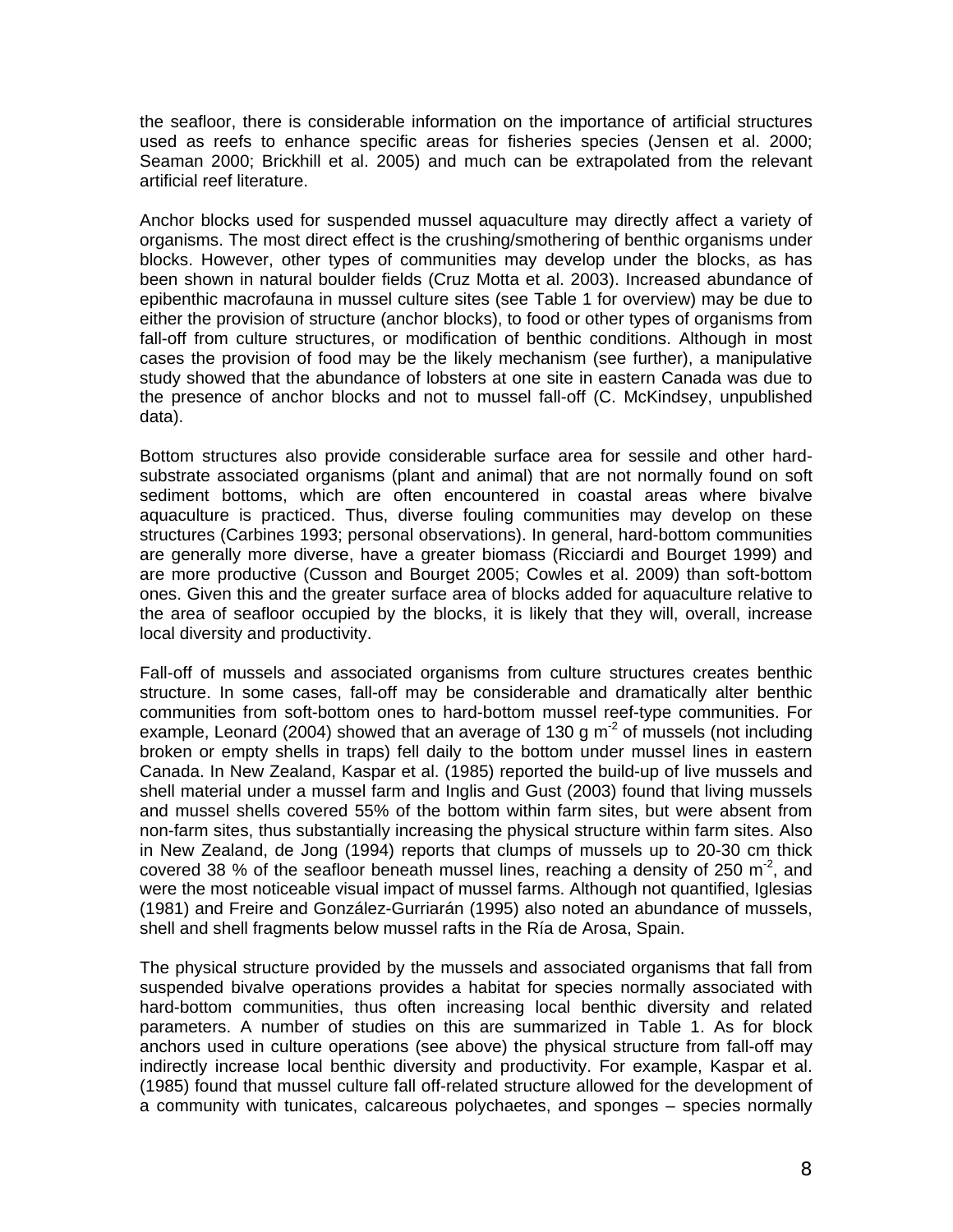associated with hard-bottom reefs. More recently, tunicates have been observed to form dense populations directly under fouled longlines in Prince Edward Island (A. Ramsay, personal communications). Kaspar et al. (1985) also discuss the importance of how such a changed habitat is important for providing food to a variety of pelagic and epibenthic predators and a number of studies have shown evidence to support this. For example, Iglesias (1981) typically found a greater number, biomass, and diversity of fishes in mussel raft sites than in control sites and attributed this to increased habitat heterogeneity due to drop-off. Chesney and Iglesias (1979) found the same trend for fish community richness, diversity and biomass, although there were temporal variations in these trends in both studies.

Bivalves and their associated fauna that drop from suspended culture operations also enhance the amount of food available to benthic predators and scavengers. Many studies have reported increased numbers and/or biomass of benthic predators within mussel farm sites, relative to control sites, that likely prey on bivalves or other organisms from suspended culture (see summary in Table 1). These include starfish (Saranchova and Kulakovskii 1982), crabs (Miron et al. 2002), and benthivorous fishes (Gerlotto et al. 2001). D'Amours et al. (2008) reported increased abundances of a number of fish and macroinvertebrate species within 4 suspended mussel farms in Prince Edward Island. Although some of these species, such as lobster, were likely more abundant because of the added physical structure on the bottom, others were probably more abundant because of mussel and associated species falling from the mussel lines. Clynick et al. (2008) evaluated the abundance of several fish and macroinvertebrate species at 2 suspended mussel farms in the Magdalen Islands, eastern Canada, and found variable results; some species were more abundant in farms at some times whereas others were not. Romero et al. (1982) studied the spatial distribution of crabs relative to the location of mussel culture sites in the Ría de Arosa, Spain, over 4 seasons and found that the abundance and biomass of the 3 dominant crab species (accounting for 99% of the total crab abundance and biomass) in farm sites was, on average, greater than twice that observed in control sites. A subsequent study done in the same area showed that the diet of one of these crabs switches from mostly algae in a control site to mostly mussels in a mussel culture site (Freire et al. 1990). Similarly, Freire and González-Gurriarán (1995) studied the ecology of a second crab species and found that it too increased the proportion of mussels in its diet within mussel farms. This effect is not limited to crabs. Olaso Toca (1979, 1982) studied the distribution of echinoderms in the same ría and observed 10 times the biomass of echinoderms (mostly starfish and sea cucumbers) within mussel sites relative to control locations, the starfish feeding on the mussels that had fallen from the rafts overhead and the sea cucumbers feeding on settling particulate matter. The abundance of sea urchins is also greater under these mussel rafts than in areas distant from them but this is likely due to their falling from the culture structures (Olaso Toca 1979, 1982). Inglis and Gust (2003) report that mussels on the bottom serve to aggregate the predatory starfish *Coscinasterias muricata* under mussel lines in Pelorus Sound, New Zealand, where they feed on fallen mussels. They suggest that this food source likely increases the starfish's reproductive output by enhancing growth and gonad maturation rates. Using modeling, they further suggested that this aggregating behaviour could also enhance fertilization success, which is a function of the distance between reproductive adults in broadcast spawners such as *C. muricata*.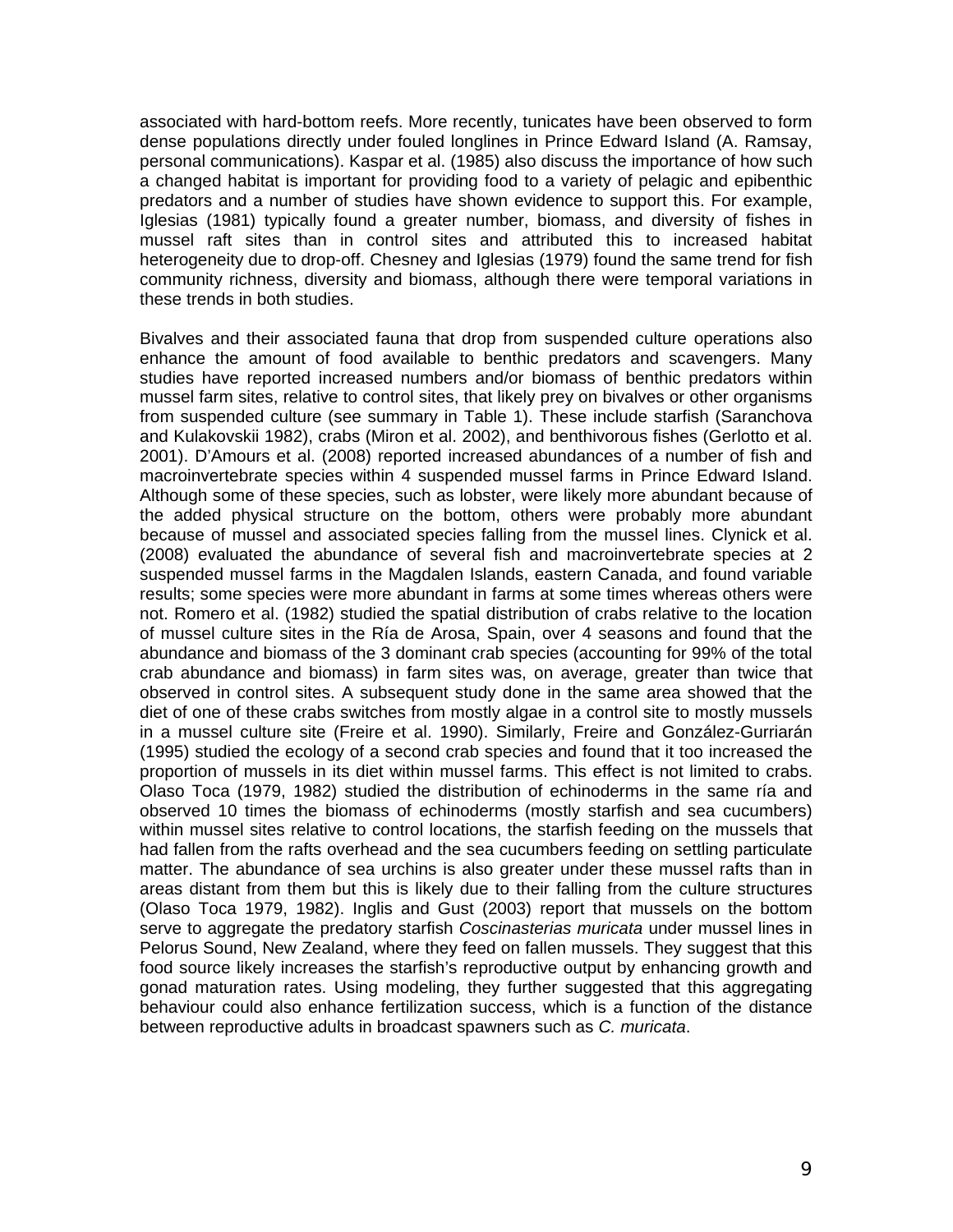### **4. Biodeposition and benthic enrichment**

Mussels feed by filtering water. Part of what is filtered is excreted as faeces following digestion and a further fraction may be rejected as pseudofaeces following sorting and selection by the mussel and prior to being ingested. Production of pseudofaeces is typically a function of the quantity and quality of food available with a greater fraction of pseudofaeces being produced when seston quantity is high and/or seston quality is low. Collectively faeces and pseudofaeces are known as biodeposits. Biodeposits have a greater sinking velocity than their constituent particles and generally increase the flux of organic matter to the sea bottom near mussel farms (Dame 1996; Newell 2004). The degree to which biodeposits accumulate in the vicinity of a farm is a function of four factors: the rate of biodeposit production, initial dispersal (i.e., the transport of biodeposits in the water column due to hydrodynamic processes until their first contact with the seabed), the redistribution of biodeposits on the sediment surface via creep, saltation and/or resuspension (i.e., erosion), and the rate of biodeposit decay (Giles 2009).

Biodeposit production and settlement rates vary among species, mussel size, and diet and are quite variable over short time scales (days) (see review in Weise et al. 2009). Smaller mussels produce a proportionally (relative to mussel biomass) greater quantity of biodeposits than do larger mussels. In contrast, biodeposits produced by smaller mussels are smaller and have a lower settlement rate and are thus more likely to be advected further afield by prevailing currents, resulting in reduced localized biodeposition. Sinking velocity ranged within 0.2-4.5 cm s-1 for *Perna canaliculus*  measuring 2.7-11.4 cm (Giles and Pilditch 2004). De Jong (1994) reported that *P. canaliculus* faecal pellets sank at a rate of 1.2  $\pm$  0.1 cm s<sup>-1</sup> although the size of the mussels studied was not given and Hartstein and Stevens (2005) reported that faecal pellets from 6 cm individuals of the same species settled at  $3.0 \pm 0.4$  cm s<sup>-1</sup>. Callier et al. 2006 measured faecal pellet sinking velocities ranging from 0.27 to 1.81 cm  $s<sup>-1</sup>$ , for *Mytilus edulis* ranging in shell length from 3 to 7 cm. Miller et al. (2002) found sinking velocities for *Atrina zelandica* faecal pellets ranged from 1.1 to 3.0 cm s<sup>-1</sup> (18.5 – 26 cm individuals). Variations in sinking velocity are also due in part to variations in faecal composition. Both Giles (2006) and Chamberlain (2002) report that sinking velocity is greatly influenced by the relative concentration of silt in mussel diets, with sinking rates of faeces from mussels fed a diet supplemented with silt being up to 4 times greater than those fed a diet of pure phytoplankton.

Recent advances have used this information, together with hydrodynamic modeling, to predict footprints of benthic loading around mussel farms (see reviews in Giles 2009; Weise et al. 2009). In short, the degree to which biodeposits are dispersed initially and redistributed subsequently is positively correlated with local current regimes (e.g., Hartstein and Stevens 2005; Giles 2009). These works have highlighted knowledge gaps with respect to the information available on biodeposit production. First, many studies that have evaluated biodeposit production have done so under laboratory conditions (e.g. Tenore and Dunstan 1973; Chamberlain 2002). The degree to which such estimates reflect what occurs in the field is unknown. Studies that have evaluated biodeposit production under field conditions (e.g., Kautsky and Evans 1987; Cranford and Hill 1999; Callier et al. 2006; Weise et al. 2009) have used methods (e.g., the use of cages in sediment traps) that may also influence food delivery and thus biodeposit production. In all cases, biodeposit production was measured for a single or low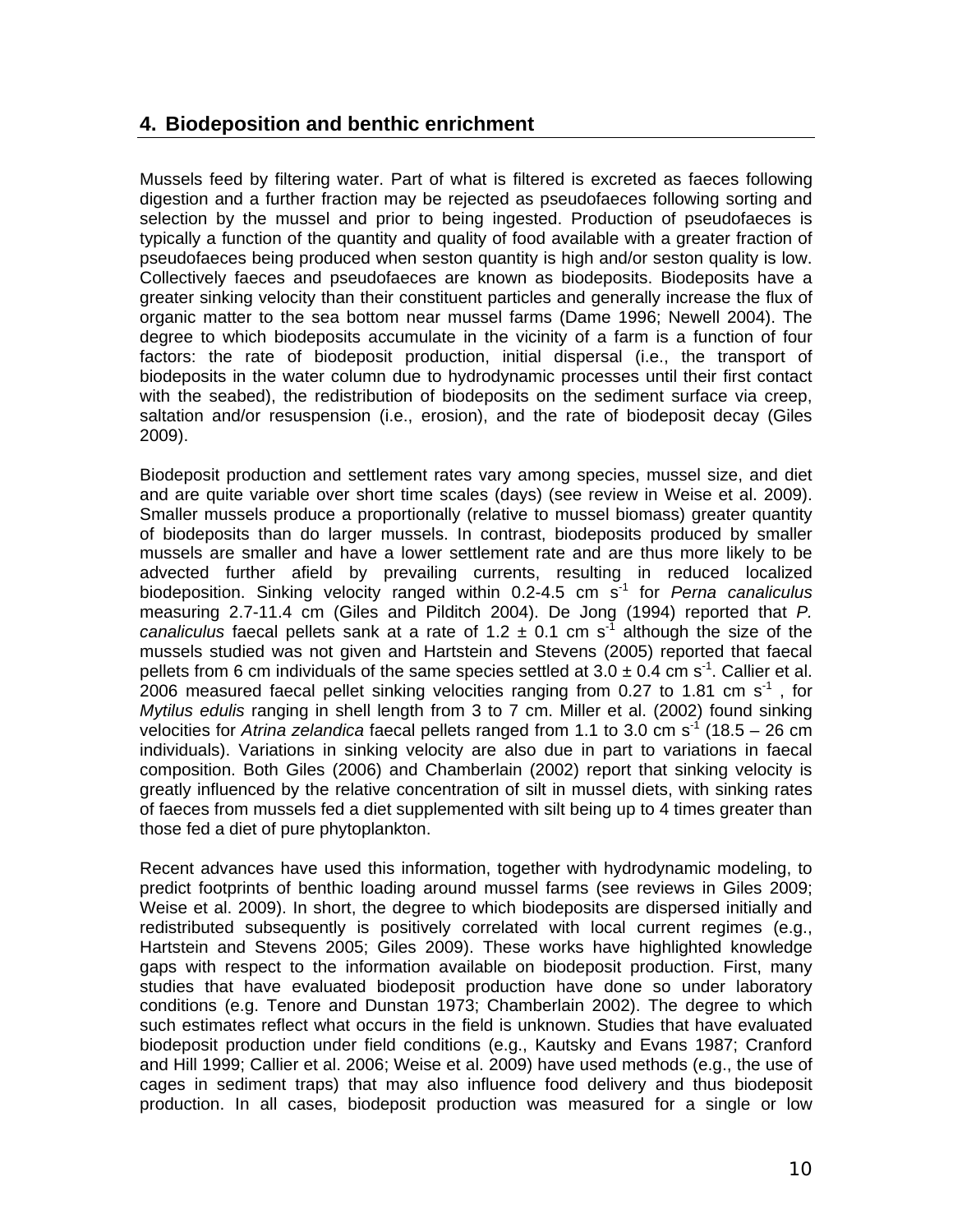numbers of mussels and not by complete mussel socks. It is likely that mussels in a mussel sock function differently from the sum of a series of individual mussels as the interactions between mussels and the environment are scale-dependent (Smith et al. 2006; Stevens et al. 2008; Fréchette 2010). Although recent work (McKindsey et al. 2009) has addressed these issues by measuring biodeposit production by small mussel socks suspended over large sediment traps, only a single size class of mussels was evaluated in one site at one time of the year. Such work should be extended to establish how well extrapolations from single mussels reflect the reality of mussels on socks within farms in the field.

Notwithstanding the above, it is clear that biodeposit production by mussels in suspension may be considerable. For example, Dahlbäck and Gunnarsson (1981) found that sedimentation rates under a longline mussel farm in Sweden were 3 g C m<sup>-2</sup> d<sup>-1</sup> – about 3 times that observed in a reference area. Hatcher et al (1994) showed that mean annual sedimentation in an eastern Canada longline mussel farm was ca. 88.7 g m<sup>-2</sup> d<sup>-1</sup> – more than 50 g m<sup>-2</sup> d<sup>-1</sup> greater than that of a control area. Hartstein and Stevens (2005) showed sedimentation rates within a northern South Island, New Zealand, mussel site were 133 g m<sup>-2</sup> d<sup>-1</sup> (compared with 24 g m<sup>-2</sup> d<sup>-1</sup> at a control site). Tenore et al (1982), observed sedimentation rates of from ca. 0.2 up to ca. 2.4 g C  $m^2$  d<sup>-1</sup> in a mussel raft area in Spain, and Grenz (1989, cited in Grenz et al. 1990) suggested that mussels grown in suspension in the Thau Lagoon, southern France, may produce  $\langle 345 \text{ kg m}^2 \rangle$  yr 1 ash-free dry weight of biodeposits.

Although there is considerable information on the organic matter content of material sedimenting in mussel culture sites (e.g., Kautsky and Evans 1987; Weise et al. 2009) and from mussels in experimental field situations (e.g., Jaramillo et al. 1992; Callier et al. 2006), there is much less information available concerning the organic matter content of the faeces and pseudofaeces themselves, especially from field studies or mussels fed a natural diet. As pointed out by Iglesias et al. (1998), data on biodeposition and sedimented material provide quite different information. The quality of organic and other matter in biodeposits will influence the rate at which it breaks down as more labile components may be released to the environment rapidly (Fabiano et al. 1994; Giles and Pilditch 2006; Carlsson et al. 2010).

A further knowledge gap is the degree to which biodeposits are redistributed in the environment following initial deposition to the seafloor. Although resuspension may be negligible in areas with weak currents (Weise et al. 2009), it may be of greater importance in areas with stronger currents (Giles 2009) and remains one of the main sources of uncertainty in biodeposition / impact models (Grant et al. 2005). Recent work has started to address this gap (Giles and Pilditch 2004; Giles 2009; Walker and Grant 2009).

Although knowledge of the biodeposition from the farmed organisms may be useful for predicting organic loading from mussel aquaculture, numerous authors (e.g., Stenton-Dozey et al. 2001; Giles et al. 2006; McKindsey et al. 2009) have also pointed out that the organisms associated with farmed mussels may also contribute substantially to the deposition of organic matter to the sea bottom.

Increased organic loading to the bottom from biodeposition by mussels and associated organisms and of the organisms themselves influences the biogeochemical properties of benthic sediments, including modifying benthic respiration and nutrient fluxes at the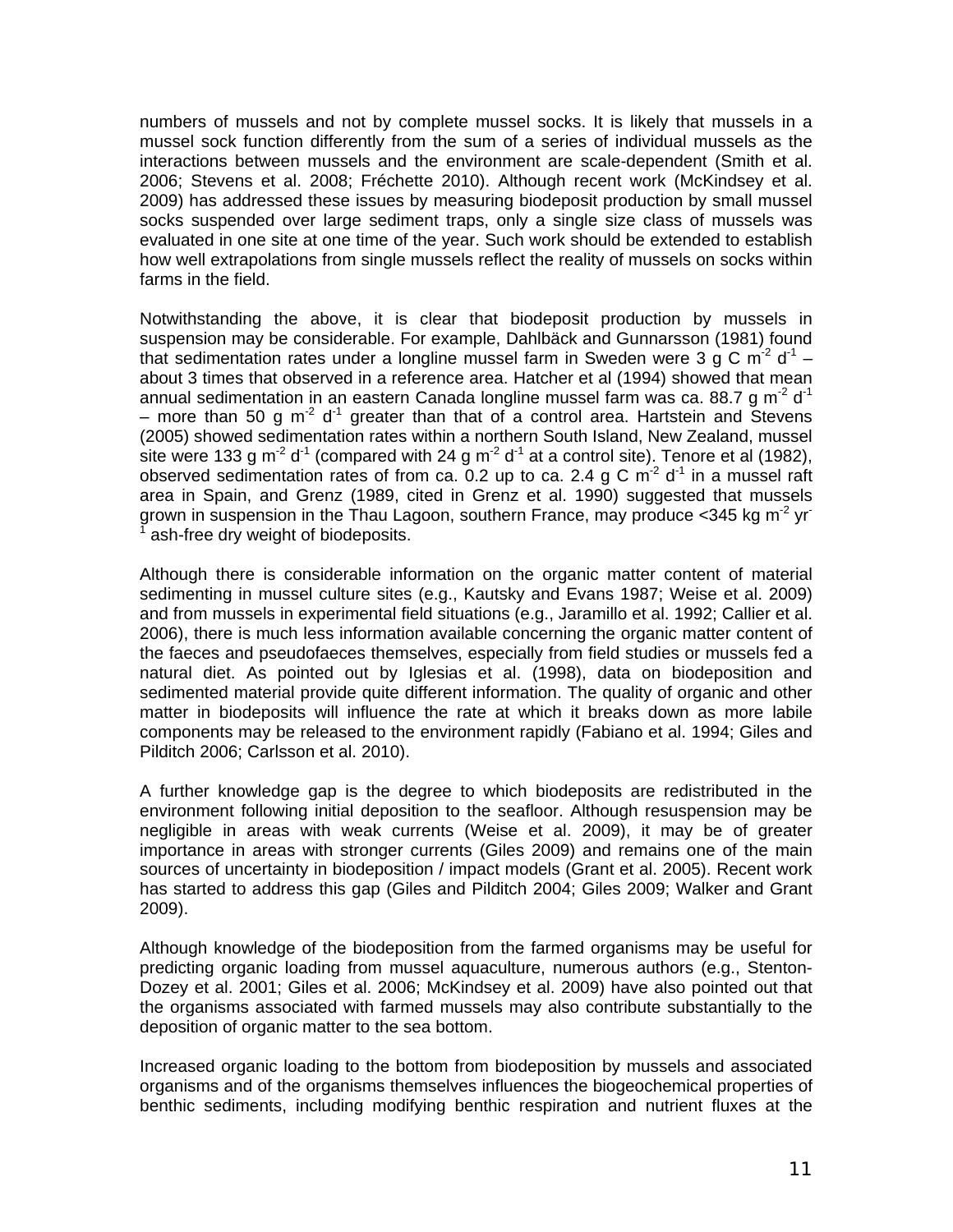sediment surface-water interface, as well as the communities that live associated with them. These issues are discussed, in turn, below, although it must be kept in mind that these variables are all tightly linked.

#### **4.1. Sediment biogeochemistry**

Biodeposits can be rich in carbon and nitrogen (Kautsky and Evans 1987) and be of great nutritional value (C:N ratios between 4.8 and 8.5; Kautsky and Evans 1987; Loo and Rosenberg 1989; Ahn 1993; Miller et al. 2002). The quality of biodeposits depends on the diet (Miller et al. 2002), which may vary widely in space and time (Bayne et al. 1993). Biodeposits contain predominantly broken down material and are already colonised by large populations of microorganisms when they are egested (Fabiano et al. 1994). Their decomposition may increase nutrient release rates from bottom sediments in culture sites relative to that in reference areas (Newell et al. 2002). Several studies have shown that increased biodeposition from mussel aquaculture may alter benthic sediment geochemistry (Dahlbäck and Gunnarsson 1981; Mattsson and Lindén 1983). The decomposition of mussel biodeposits is a complicated process with some labile components being degraded quickly (hours to days) while refractive components may be very stable. Although measurement of mussel biodeposit decay rates is essential to understand and quantify their contribution to the benthic regeneration of nutrients, little has been published on biodeposit quality and their decay rates (Grenz et al. 1990; but see Fabiano et al. 1994; Giles and Pilditch 2006; Carlsson et al. 2010).

Organic matter is decomposed by microbes following a sequence of oxidative reductions (Figure 2). The distribution of these reactions with sediment depth depends on the supply of oxidants and labile organic matter, the diffusion of solutes and sediment reworking by fauna or physical disturbances (Valiela 1995). In coastal muddy sediments, aerobic mineralization usually occurs within depths of 0.1-1cm, while Nitrate, Mn, and Fe metabolism occurs between 1-10 cm. Sulfate reduction mainly occurs at a sediment depth of 10-100 cm, while methanogenesis occurs at greater depths (Aller and Aller 1998) (Figure 2). The deposition of organically rich biodeposits under mussel farms may increase oxygen demand locally. When the decay of biodeposits consumes oxygen at a rate greater than that of renewal by water exchange, this can create anoxic conditions and induce sulfate reduction to occur near the surface. Dissolved sulphides (HS,  $H_2S$ ,  $S<sup>2</sup>$ ) thus produced may be transformed into metal sulphides such as iron monosulphides (FeS), greigite (Fe<sub>3</sub>S<sub>4</sub>) and ultimately pyrite (FeS<sub>2</sub>), a very insoluble compound (Figure 3). Free sulphides, especially undissociated hydrogen sulphides  $(H<sub>2</sub>S)$ , are highly toxic and may enter the cells by passive diffusion. The  $H_2S$  and organic sulphides, primarily dimethyl sulphide, are the source of the "rotten-egg" odor of anoxic marine sediments (Valiela 1995).

Sediment redox potential ( $E_{NHE}$ ) and sulphide levels have been successfully used to detect organic loading under fish cages (Hargrave et al. 1997; Anderson et al. 2005). Numerous studies have shown increased %OM and/or total free sulphide (S) and/or decreased redox potentials of bottom sediments within or close to farm boundaries. For example, Dahlbäck and Gunnarsson (1981) showed increased sedimentation and sulfate reduction under mussel lines relative to a reference area in Sweden. Tenore et al. (1982) showed that sulfate reduction was 63% greater at mussel culture sites compared with control sites in Spain. Hargrave et al. (2008) studied spatial variations between mussel lease and non-lease locations at 58 stations on geochemical parameters in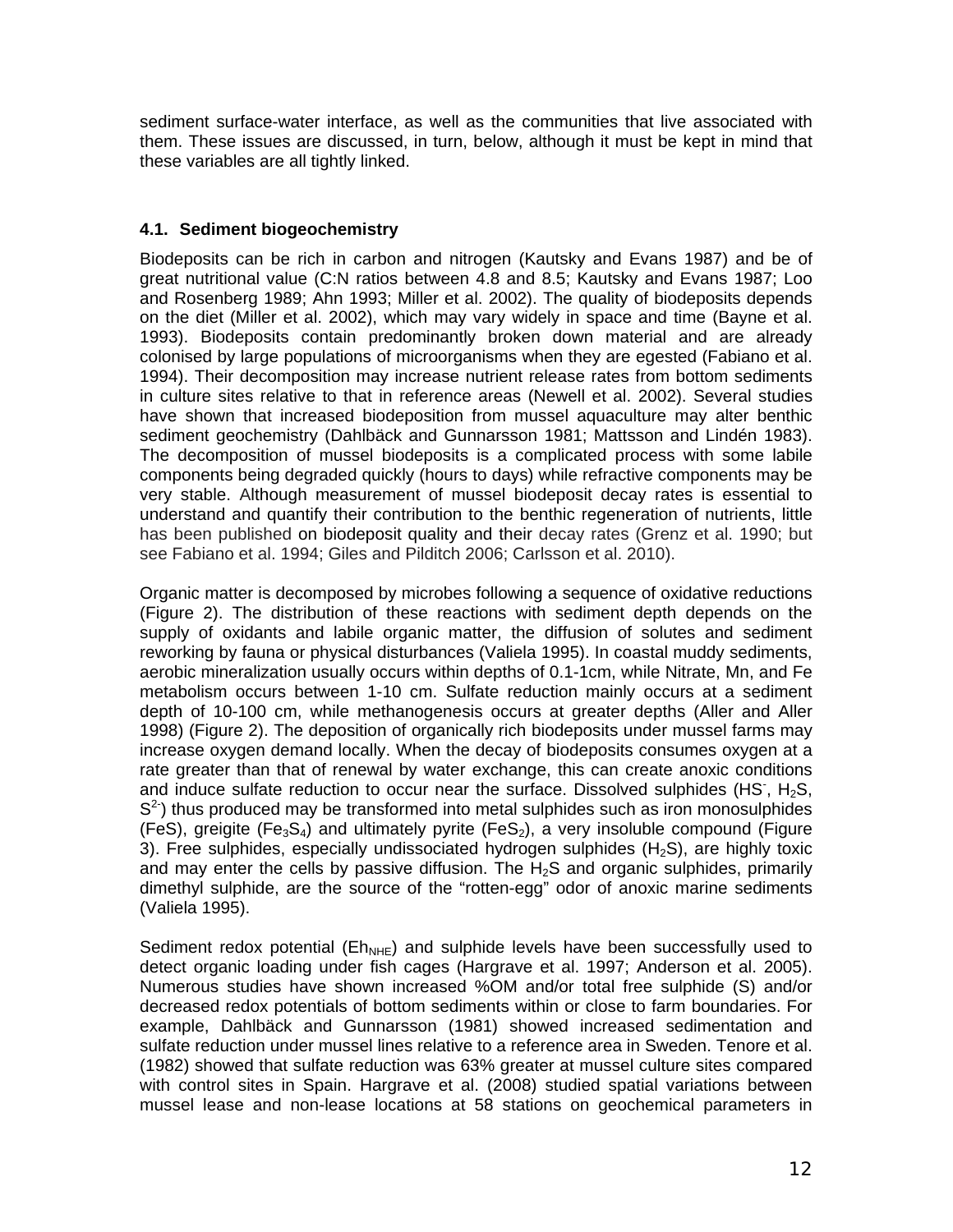Prince Edward Island embayment. They found that average %OM and S concentration were significantly higher and  $E_{NHE}$  significantly lower in mussel lease sites than in nonlease sites. They also demonstrated the importance of considering site variations due to physical and bathymetric factors. Higher levels of % OM, S and lower redox potentials and finer-grained sediments were generally observed in deeper parts of the bay  $(< 4 \text{ m})$ as compared with sediments at intermediate depths (2-4 m). The authors suggest that this pattern was due to resuspension of biodeposits from more shallow sites and their subsequent deposition in deeper areas of the bay. This study showed that broad spatial scale (bay-wide), geochemical parameters were highly correlated with grain size and that lease- scale, organic enrichment effects could be detected by differences in S and  $E$ <sub>NHE</sub>.

However, several studies have also shown that these parameters are often not sensitive enough to detect the effect of mussel aquaculture on benthic sediments (e.g., Anderson et al. 2005; Miron et al. 2005; Callier et al. 2007). For instance, da Costa and Nalesso (2006) measured sediment %OM at sites within the farm and at 50 m, 200 m and ca. 1000 m (reference). Sediment %OM ranged from 4.9% to 9% during the year but did not differ among distances. The authors concluded that the mussel farm had no negative impacts on the benthic environment, and that the relatively high organic matter content was due to the presence of a nearby mangrove forest and riverine organic input. In depositional environments, detritus from other sources, such as plankton, seagrass or biodeposits from species associated with the cultured species may obscure the influence of mussel biodeposition (Stenton-Dozey et al. 2001). Moreover, some infaunal species are very efficient at mitigating organic loading (Valdemarsen et al. 2010) and rapid mineralization of mussel biodeposits may lead to a decoupling of sedimentation and sediment chemical characteristics (Giles et al. 2006).

Decreased infaunal biodiversity and the disappearance of large species due to increased biodeposition rates (see section on infauna, below) may further increase organic enrichment effects by reducing sediment reworking. Benthic infauna rework sediments, enhancing oxygen penetration into benthic sediments and the mineralization of organic matter (Aller and Aller 1998; Michaud et al. 2010). The various sediment bioturbation activities (e.g. feeding, burrowing, etc.) also influence nutrient exchange rates between sediments and the water column (Rosenberg 2001; Michaud et al. 2006) and have been shown to be important in modifying oxygen consumption,  $CO<sub>2</sub>$  release, and sulfate reduction in sediments impacted by a fish farms in Denmark (Heilskov and Holmer 2001). Heilskov et al. (2006) examined the influence of different types of infaunal assemblages in sediments from under Danish and Cypriot fish farms supplemented with fish farm waste on these same parameters and ammonium, nitrate, and phosphate fluxes. They found that these parameters were correlated with bio-irrigation in sediments such that loss of large bio-irrigating species led to reduced mineralization of enriched sediments. This review found no evaluation of this effect for mussel or other types of bivalve culture.

#### **4.2. Biogeochemical fluxes**

Nutrient regeneration in shallow waters is mainly controlled by benthic remineralization regulating the production (fluxes) and standing stocks (concentrations) of nutrients in the water (Kaspar et al. 1985; e.g., Baudinet et al. 1990; Mazouni et al. 1996). Biodeposition from farmed bivalves typically increases oxygen consumption and nutrient fluxes at the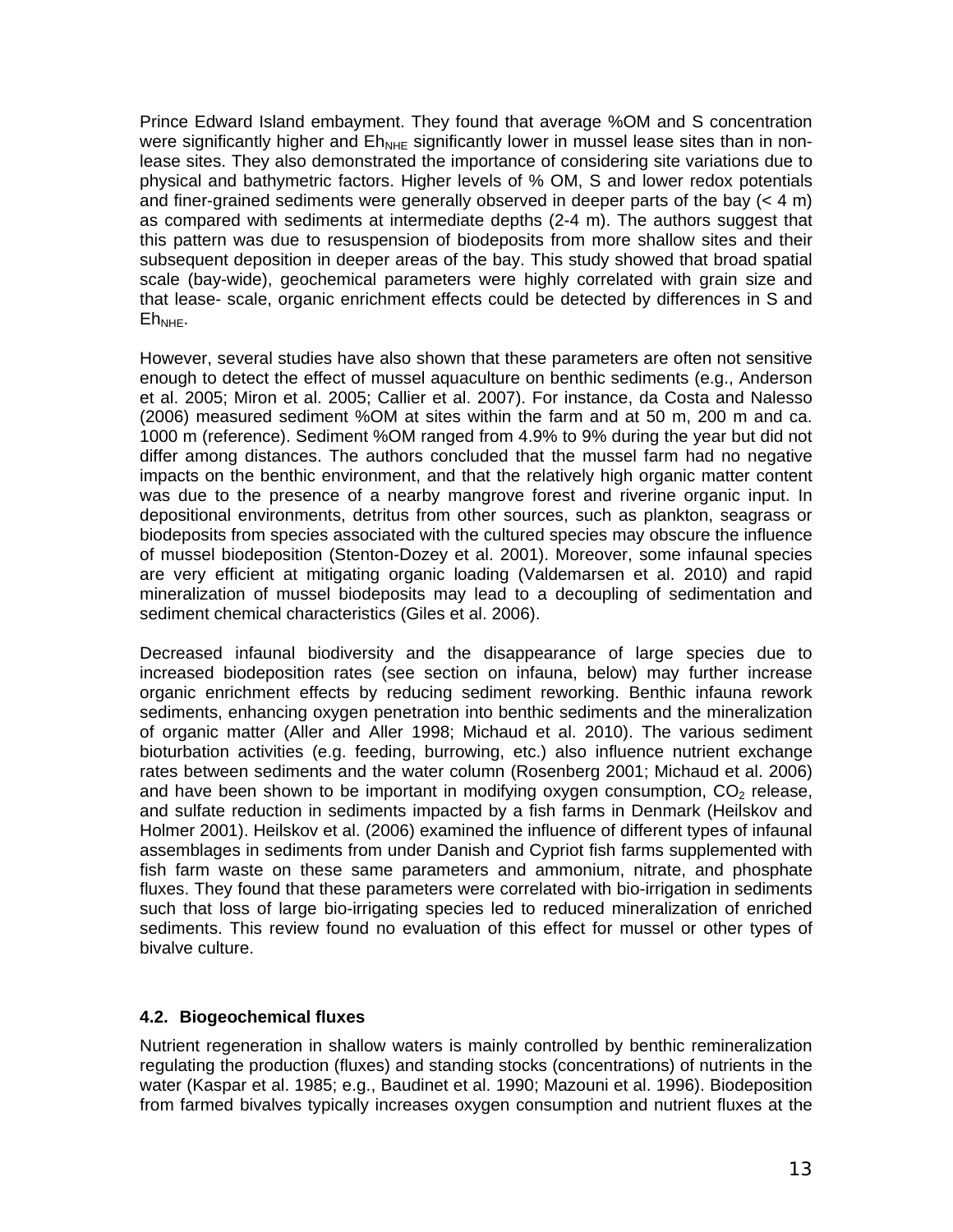water-sediment (benthic) interface (Baudinet et al. 1990; Hatcher et al. 1994; Christensen et al. 2003; Richard et al. 2007*a*; Richard et al. 2007*b*). In addition, as farmed bivalves grow, organic matter accumulates within the culture structure matrix, and the abundance and biomass of the associated organisms increase (Taylor et al. 1997; Mazouni et al. 2001; Richard et al. 2006), leading to substantial oxygen consumption and nutrient fluxes at the interface between culture structures (i.e., cultured and fouling organism) and the water column (i.e., the pelagic interface; see Leblanc et al. 2003*a*; Mazouni 2004; Nizzoli et al. 2006; Richard et al. 2006, 2007*a*, 2007*b*). Aquaculture structures contain a high biomass of hard-substratum and infaunal macrofauna whereas the seafloor within culture areas is typically dominated by soft sediment infaunal communities. These differences may lead to different biogeochemical processes occurring in each location and differences in the relative fluxes of nutrients and oxygen (Mazouni et al. 2001; Richard et al. 2006).

Although many studies have shown that benthic oxygen consumption is increased under aquaculture structures relative to that outside of farms (Mazouni et al. 1996; Christensen et al. 2003; Giles and Pilditch 2006; Giles et al. 2006; Carlsson et al. 2009; Alonso-Pérez et al. 2010), this is not always observed (Grant et al. 1995; Stenton-Dozey et al. 2001; Richard et al. 2007*a*, 2007*b*). In contrast, oxygen uptake has consistently been shown to be increased by bivalve culture structures (Mazouni et al. 1998, 2001; LeBlanc et al. 2002; Mazouni 2004; Nizzoli et al. 2006; Richard et al. 2006, 2007*b*). Moreover, some studies have suggested that fouling organisms and accumulated biodeposits growing on and accumulated within culture structures, respectively, may further increase oxygen uptake and nutrient fluxes (Mazouni et al. 2001; Nizzoli et al. 2006; Richard et al. 2007*b*).

Benthic ammonium (Giles et al. 2006; Nizzoli et al. 2006), phosphate (Carlsson et al. 2009) and silicate fluxes are typically greater within mussel culture sites than in control zones (Baudinet et al. 1990; Hatcher et al. 1994; Richard et al. 2007*a*, 2007*b*; Alonso-Pérez et al. 2010). At times, fluxes of these nutrients from culture structures are greater than those measured in controls (Richard et al. 2006, 2007*b*). Increased ammonium and phosphate releases measured at the benthic interface in culture zones likely result, in part, from the degradation of mussel biodeposits which are rich in nitrogen and phosphorus (Kautsky and Evans 1987).

Increased silicate fluxes from benthic and pelagic interfaces likely result from the dissolution of diatom tests in mussel biodeposits (Balzer et al. 1983). Mussel biodeposits include large diatom cells and chain forms (pseudofaeces) and frustules of small diatom cells and chains forms (faeces) (Navarro and Thompson 1997). Diatomaceous tests are made of biogenic silica (Balzer et al. 1983). Many studies have also shown that fluxes of silicate may vary over seasonal and annual cycles (Hatcher et al. 1994; Nizzoli et al. 2006; Richard et al. 2007*a*, 2007*b*; Carlsson et al. 2009).

Richard et al. (2006) showed that the mean contribution of the non-mussel part of twoyear-old mussel lines accounted for 83% and 95% of the nitrate and nitrite releases, respectively, from culture structures. This is likely due to both the metabolism of the associated fauna and the degradation/mineralization of biodeposits trapped between bivalve shells. Biodeposits are a good source of nitrogen (Sornin et al. 1983; Boucher and Boucher-Rodoni 1988; Grenz et al. 1990) and may contribute to  $NO<sub>2</sub>$ -NO<sub>3</sub> releases after nitrification (Henricksen and Kemp 1988; Gilbert et al. 1997; Christensen et al. 2003). A net release of nitrate from the benthic interface under mussel farms is often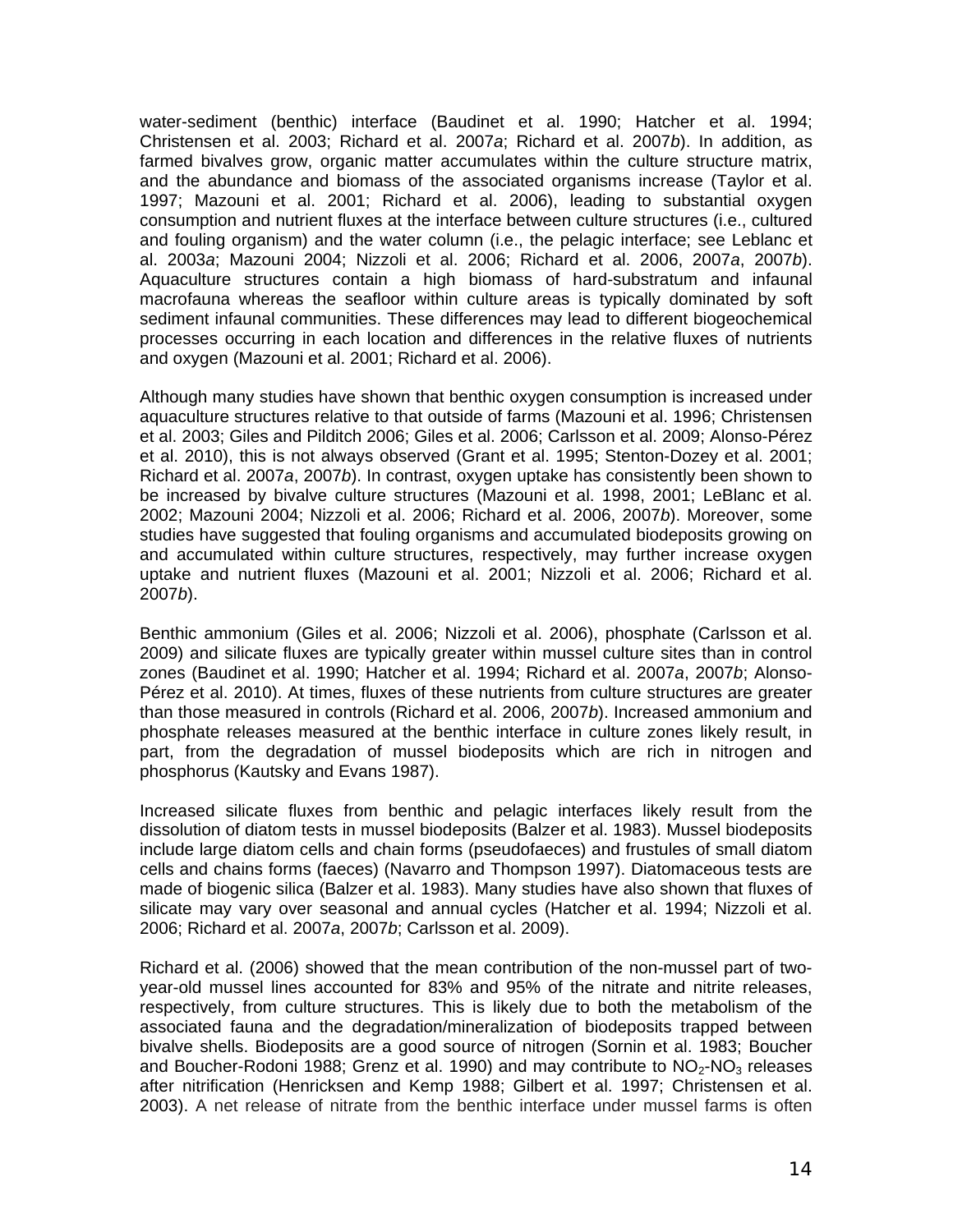observed, although there may be great daily (Alonso-Pérez et al. 2010) and seasonal (Giles et al. 2006; Richard et al. 2007*a*, 2007*b*) variability. However, a few studies have not observed nitrate fluxes to be enhanced by mussel farming (Baudinet et al. 1990; Nizzoli et al. 2006; Carlsson et al. 2009).

Many factors may explain differences among studies, including variation in hydrodynamic regimes. For example, Alonso-Pérez et al. (2010) did not observe differences in dissolved inorganic nutrients and suspended particulate matter quality and quantity between a mussel raft site and other study sites. They suggested that differences between their study and others (e.g., Hatcher et al. 1994; Stenton-Dozey et al. 2001; Giles and Pilditch 2006) may be due to their study site, the Ría de Vigo, Spain, being an area with strong upwelling and short water residence times whereas the other studies were done in semi-enclosed shallow areas with weak currents. Although this may be true with respect to comparisons with the study of Souchu et al. (2001), which took water samples from a boat next to culture structures, it is not a fair comparison with the other studies (Nizzoli et al. 2006; Richard et al. 2007*a*), which measured fluxes in mesocosms chambers and samples were taken by SCUBA divers from culture structures. Small-scale effects (i.e., relating to the surface of culture structures) may have been obscured by natural variability and active hydrodynamics in the Alonso-Pérez et al. (2010) study.

The atomic Si:N:P ratio of 16:16:1 was first published by Redfield (1934) and formalized by Redfield et al. (1963). This ''Redfield'' ratio was based on direct analysis of these elements in zooplankton and phytoplankton collected by towing nets at numerous sites in the upper ocean. As Falkowski and Davis (2004) point out, Redfield's concept is an elegant empirical observation that has no simple reductionist explanation. They further point out that it is a powerful organizing principle that illustrates how biological processes can alter the distribution of elements in the oceans and may be used to help guide us to understand natural biogeochemical patterns and how humans (in the present case, in the context of bivalve aquaculture) influence them (Falkowski and Davis 2004). Furthermore, Loladze and Elser (2011) recently suggested that their results reinforce Redfield's original argument and support the validity of subsequent biogeochemical models that rely on an inherent significance of  $N.P = 16$  for plankton. Numerous studies (e.g., Hatcher et al. 1994; Richard et al. 2007*a*, 2007*b*) have suggested that modification of natural nutrient fluxes by mussel aquaculture activities may alter these ratios at both the benthic and pelagic interfaces. Richard et al. (2006) observed greater N/P ratios at pelagic interfaces than in control areas, suggesting that mussel lines could reduce the probability of nitrogen deficiency in adjacent waters. In contrast, Alonso-Pérez et al. (2010) did not observe this change in N/P ratios in the pelagic environment (but see comments above on this study).

Similarly, Si:P ratios < 16 may indicate that silicates are limiting. However, this may also result from greater phosphate fluxes rather than altered nitrogen and silicate fluxes at mussel farms sites (Richard et al. 2007*a*). Phosphate release may be enhanced by the dissolution of ferric oxides and hydroxides under reduced conditions (Mazouni et al. 1996). By increasing N and Si releases, biodeposit remineralization may increase Si:N and N:P ratios, reducing potential nitrogen and silica limitation in overlying waters of oligotrophic ecosystems (Richard et al. 2007*a*, 2007*b*). Giles et al. (2006) showed that dissolved inorganic nitrogen release under a mussel farm accounted for up 94% of the primary production requirements for the Firth of Thames, New Zealand, highlighting the importance of such culture-related fluxes.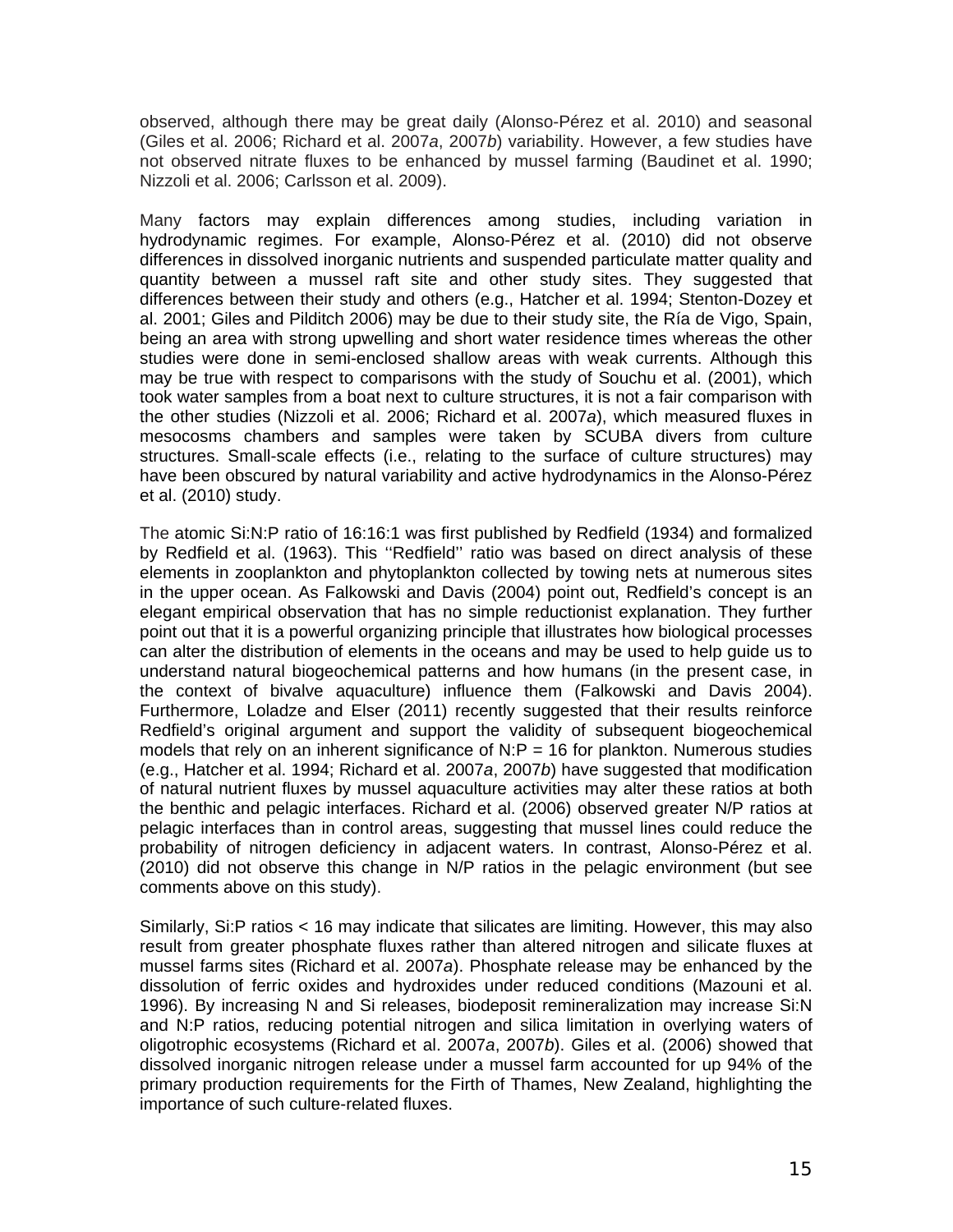Together, these studies show that mussel culture may modify nutrient fluxes and thus nutrient dynamics – at least in the vicinity of farms. In short, pelagic surfaces have the greatest effect on nitrate and nitrate whereas benthic interfaces associated with mussel farming have the greatest effect on silicate turnover. Whether the impact of modified nutrient ratios is a significant factor influencing primary producers will depend on, among many factors, the culture site itself and the quantity of mussels grown, but may lead to cascading effects that are much greater than simple shifts in nutrient levels (Hatcher et al. 1994).

#### **4.3. Infauna**

The influence of biodeposition from mussel aquaculture on infaunal communities is well studied and, for the most part, follows the Pearson and Rosenberg (1978) model of organic enrichment. As the level of organic input increases, typical soft sediment communities dominated by large filter-feeders are replaced by smaller, more depositfeeding organisms, starting with small polychaetes (e.g., *Capitella* spp.), shifting to nematodes, and finally ending up with anoxic conditions and mats of the bacteria *Beggiatoa* spp. Biomass and species richness may increase with limited organic loading whereas abundance may increase with moderate loading as smaller, opportunistic, species come to dominate. At great loading rates, all standard measures of benthic condition are reduced as bottom sediments become hypoxic or even anoxic.

One of the first studies to evaluate the influence of suspended mussel culture on infaunal communities was by Mattsson and Lindén (1983) who showed how a longline mussel farm in Sweden changed the structure of the underlying benthic fauna by decreasing the abundance of sensitive species, increasing the abundance of opportunistic species, and generally decreasing abundance, biomass, species richness and diversity. Results from subsequent studies have been variable. Some studies have not detected effects related to mussel culture on infaunal communities (Crawford et al. 2003), whereas others have shown that mussel farms may modify microbial (Mirto et al. 2000), meiofaunal (Mirto et al. 2000) and/or infaunal communities (Hartstein and Rowden 2004). It is also clear that effects may be very local. For example, Callier et al. (2008) observed that communities in a sample station directly below mussel lines were characterized by a lower abundance of organisms than those from stations 3 to 300 m distant, that species richness increased along the transect studied, and that infaunal biomass was greater at intermediate distances from the farm, indicating that opportunistic polychaetes likely benefited from an enriched benthic environment due to organic loading from the longline culture site. A summary of these and further studies on the influence of mussel culture on infaunal communities is given in Table 1.

Differences in the magnitude of a farm's influence on benthic infaunal communities likely depend on both farm- (e.g., farm size, stocking density, and age of operation) and sitespecific (e.g., bathymetry and hydrodynamic regime) characteristics (Black 2001; Hartstein and Rowden 2004; Hartstein and Stevens 2005). All else being equal, communities underlying farms in more hydrodynamically active areas are less impacted by biodeposition-related effects than are farms in areas with weaker currents as biodeposits are more widely dispersed in the former. Logically, the degree of modification of infaunal communities is a function of the rate of biodeposit loading in a given site. This is seen from studies conducted along transects from culture sites (e.g., Chamberlain et al. 2001; Callier et al. 2008; Ysebaert et al. 2009). However, very few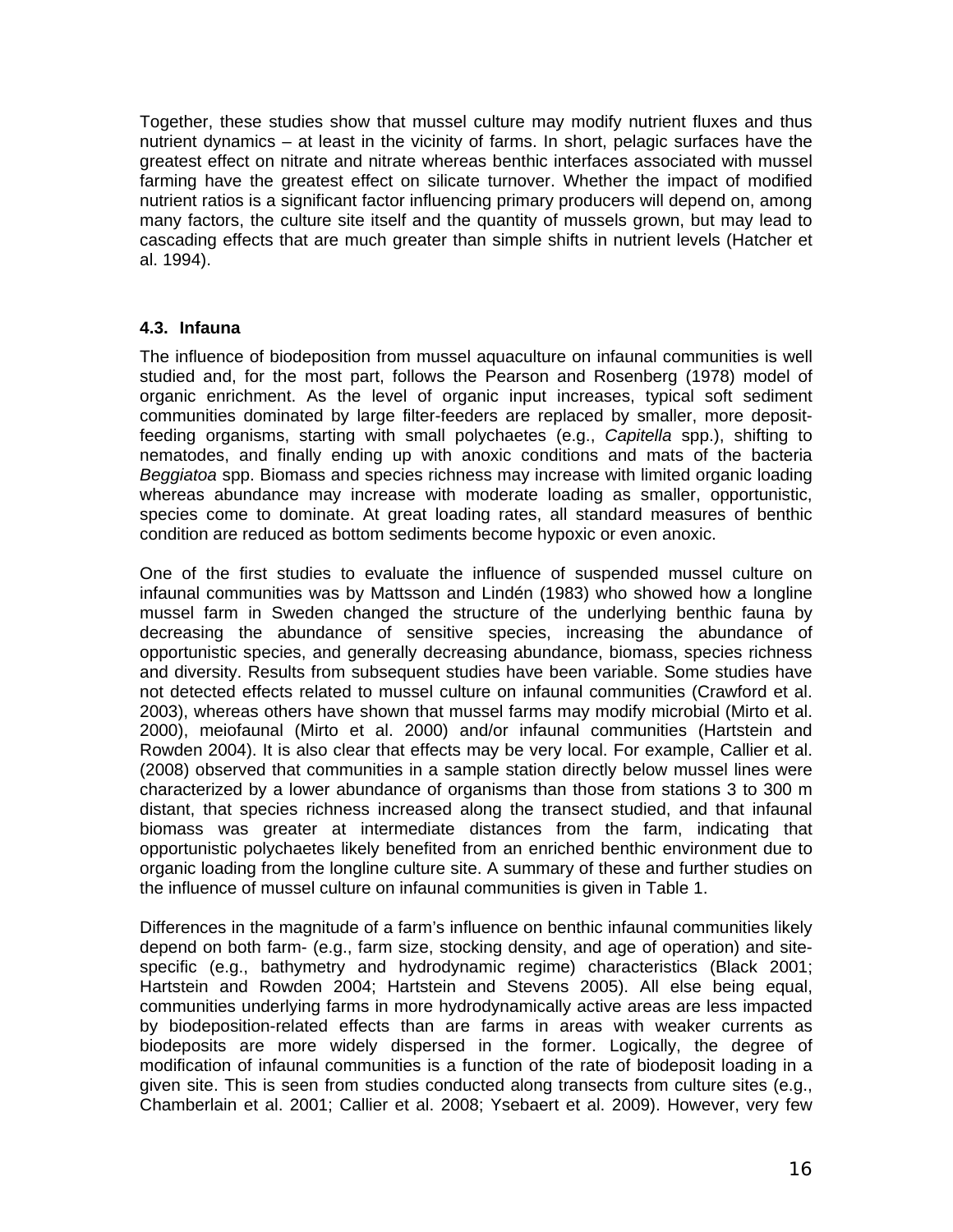studies have measured loading rates and responses by infaunal communities simultaneously and thus the relation between the two is largely unknown (Callier et al. 2009). Similarly, although many studies suggest that the benthic effects of mussel farms are limited to confined areas, a review of Table 1 suggests that the information is simply not available to provide rigorous support for this conclusion. Very few studies have compared communities at a variety of spatial scales and those that do often fail to detect a steady community structure outside of farm areas to allow them to claim that the communities at the maximum distances evaluated along transects represent 'background' conditions.

Similarly, few studies compare reference data for any metrics from before the establishment of mussel farms, relying only on post-impact assessments among farm and reference locations (but see Callier et al. 2007). De Paz et al. (2008) have shown that marine benthic systems must be studied over long periods to understand the natural temporal and spatial variations that may otherwise mask system responses to anthropogenic disturbances. Benthic communities from numerous sites were sampled in the bay of Mont Saint-Michel in 2002, one year prior to a large spatial restructuring of oyster and mussel farms there (Olivier et al., unpublished data). Five years later, Houliez (2007) resampled several sites where *bouchots* had either been removed or established, but did not detect significant changes in macrozoobenthic communities. Sites where *bouchots* had been removed and newly established *bouchot* sites remained characterized by muddy fine sediments and more mobile clean fine sands, respectively, and similarly by benthic communities normally associated with those habitats although infaunal assemblages in new *bouchot* sites were relatively more homogeneous than they had been previously. Thus although the influence of culture sites may be evident over short time scales in some locations, they are not in others, such as high energy sites where communities may take 10 to 15 years to reach a new equilibrium following a disturbance (Retière 1979; Dauvin 1987, 1998), showing that long-term studies are necessary in some locations.

The only study to examine the influence of *bouchots* on infaunal communities in longestablished culture sites was that of Grant (2010). She observed both small-scale (m- or within-farm) and meso-scale (km) effects of this type of farming. All sites were dominated by polychaetes and bivalves, but the abundance of the dominant bivalve species and total abundance were greater directly adjacent to *bouchots* than at positions between the rows of *bouchots*. Taxonomic richness was reduced in samples taken adjacent to *bouchots* relative to samples from between rows of *bouchots*, whereas the pattern for variation in taxonomic distinctness was inversed. Overall (see Table 1), none of these measures differed between farm sites and reference sites. In contrast, multivariate analyses showed clear differences in infaunal community structure between farm and reference sites with almost no overlap in community structure from the two habitat types and there was a clear trend for diversity and evenness to be reduced in the farm sites. These trends seem to be a function of sediment type (coarseness) rather than organic enrichment as this latter factor did not differ between farm and reference sites whereas sediment composition did.

It is difficult to infer generality of effects from a series of individual studies that examine a single or a limited number of farms in isolation using a variety of methods. To address this, Keeley et al (2009) recently reviewed environmental effects studies done for permitting purposes for 54 farm sites in the Marlborough Sounds, New Zealand, that cover a large range of environmental and husbandry conditions using the same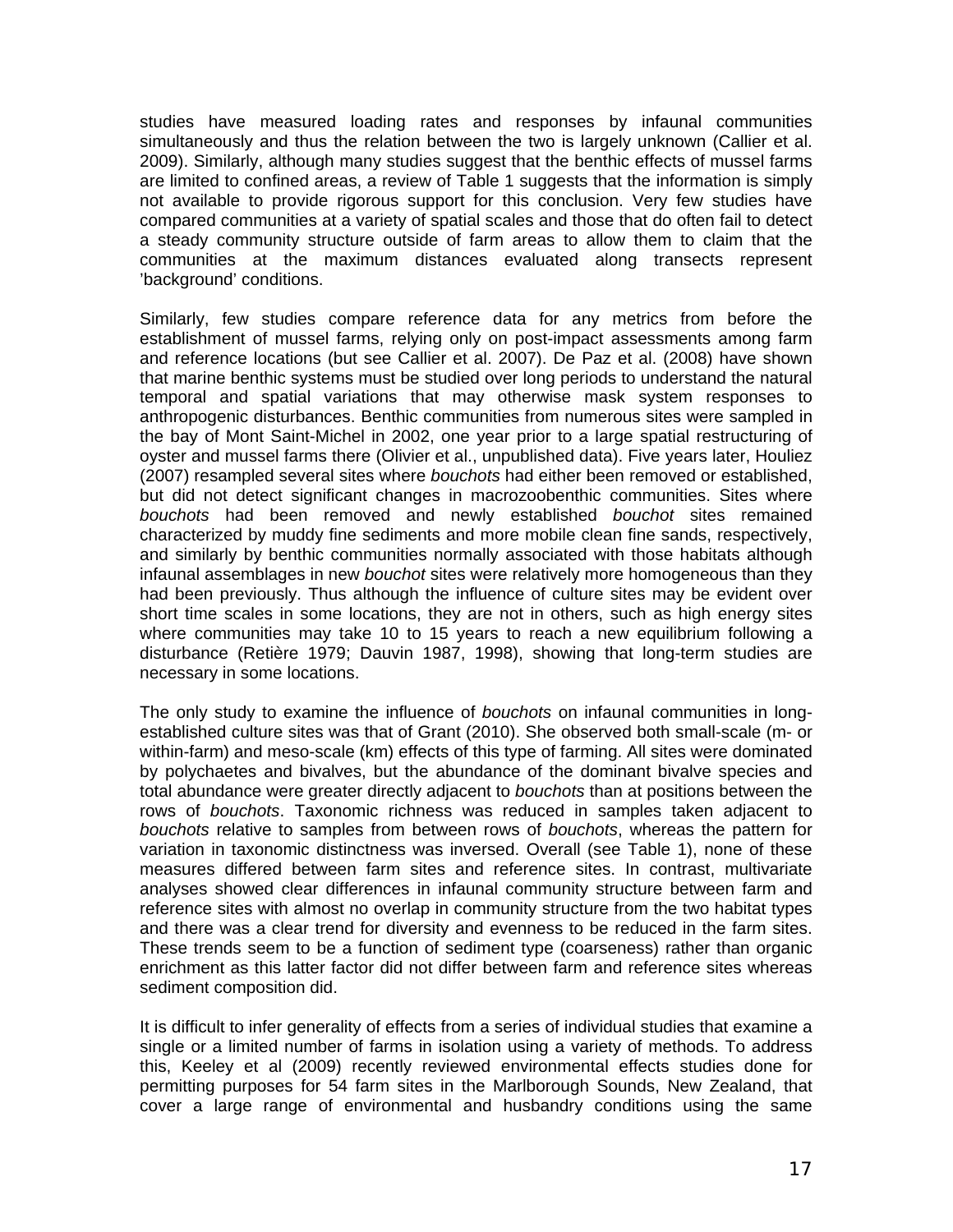methods. Briefly, infaunal abundance was typically increased under mussel sites relative to areas immediately adjacent to (≥ 50 m distant) and in reference locations whereas species richness was slightly increased or decreased due to enrichment from biodeposition. Moreover, community structure remained very similar between farmed and unfarmed areas except for general increased abundance of polychaetes under farm sites, suggesting low-level positive effects of enrichment on this group of organisms and not a major disruption of functional integrity. A comparison of the results from this metaanalysis with the results of studies outlined in Table 1 shows broad agreement with these findings, suggesting that, overall, the impacts of suspended mussel culture on benthic infaunal communities are typically limited in magnitude except under extreme conditions (poor flushing or exceedingly great stocking densities).

## **5. Seagrass and algae**

There are a number of mechanisms by which off-bottom and suspended mussel culture may influence the abundance of benthic plants and algae:- via increased sediment stability and loading and altered sediment biogeochemistry, by increased shading from overlying culture structures, by modified nutrient levels or altered turbidity, and by impacts from physical disturbance during harvesting and other husbandry activities. There are few examples of such effects reported from the literature and the causative mechanisms are rarely clear. Although the focus of a study by Barranguet (1997) was not on benthic macrophytes, it was found that incident light under a Mediterranean mussel farm site was reduced relative to a control site and that organic matter and other linked parameters also differed between sites. Any of these factors might have impacted macrophytes. In the Chausey Archipelago in France, it appears that the reduced currents and increased sediment stability in bouchot sites located in high dynamic areas (Grant 2010) allow eelgrass to establish between bouchots, a process that is not observed to the same extent outside culture sites (Godet et al. 2008; F. Olivier, personal observations).

Other than this work in mussel sites, the only other studies on the interactions between suspended or off-bottom bivalve culture and macrophytes appear to be those associated with the influence of oyster aquaculture. Although Crawford et al (2003) observed healthy seagrass beds and the accumulation of algae as a result of their falloff from the culture structures under a longline oyster culture site in Australia, other studies have found oyster culture to impact various seagrass health metrics (e.g., Carlton et al. 1991; Pregnall 1993; Everett et al. 1995; Rumrill and Poulton 2004; Wisehart et al. 2007; Tallis et al. 2009; Vaudrey et al. 2009). However, the culture methods examined in these studies are not directly comparable with those used for mussel culture and so are not considered further here.

In general, intensive grazing by cultured bivalves is expected to reduce turbidity, increasing light penetration to the bottom and thus extending the depth to which benthic macrophytes and microphytobenthos can grow (Newell 2004; Newell and Koch 2004). However, De Casabianca et al*.* (1997) compared contemporary and historical data on macrophyte communities in the Thau Lagoon, France, which they claim have shifted from a dominance by *Zostera* to communities composed of opportunistic algae (*Ulva* and *Gracilaria* spp.) over the past century, and suggested that this succession was caused by elevated levels of nitrogen and increased turbidity resulting from eutrophication by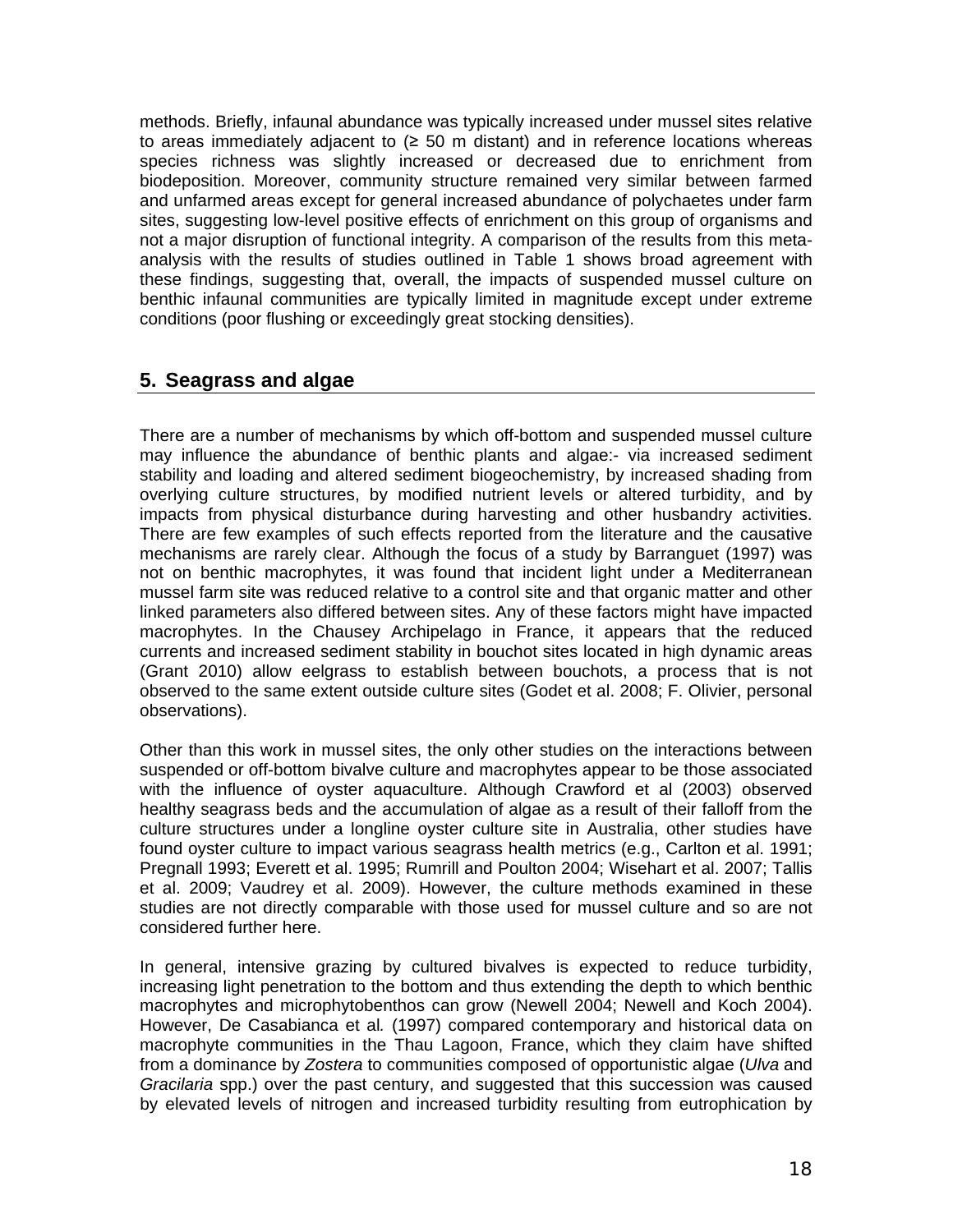extensive off-bottom culture of oysters and mussels. In contrast, Deslous-Paoli et al. (1998) also reviewed studies on macrophyte distributions from the same lagoon (with no reference to De Casabianca et al. 1997) and concluded that *Zostera* spp. has extended its distribution from shallow regions to areas up to 5 m depth in some areas of the lagoon. These latter authors attribute this increased distribution to reduced turbidity in culture regions as a result of bivalve filter feeding. On a near-field scale, macrophytes could be found between culture trestles but were completely absent underneath, indicating either a shading effect of these structures (Deslous-Paoli et al. 1998) or effects due to biodeposition.

# **6. Far-field benthic effects**

A number of far-field benthic effects may arise from processes occurring within mussel culture sites. One major effect may be due to the proliferation of species associated with mussel culture sites. For example, Inglis and Gust (2003) suggest that aggregated seastars under mussel culture sites may greatly increase fertilization success to a point that outbreaks of the animals may occur with consequent impacts on benthic communities. D'Amours et al. (2008) suggest that that mussel culture sites attract benthic organisms, especially predators, from the surrounding areas. It is unclear what impact reduced abundances of predators in the surrounding environment will have on benthic communities.

Jellyfish have a benthic stage (the polyp) that requires a hard substrate for attachment, and which produces ephyrae that metamorphose into the swimming medusae. Richardson et al. (2009) suggested that a large addition of appropriate artificial hard substrate in the water column, such as that created by the physical structure and shading provided by aquaculture structures (Hoover and Purcell 2009), may in turn lead to the proliferation of extra medusae. This appears to have occurred in Taiwan, where the jellyfish *Aurelia aurita* often irrupted in blooms when the embayment was filled with oyster aquaculture rafts, but which disappeared from the system when the culture structures were removed (Lo et al. 2008). Of several possibilities examined by Lo et al. (2008), the direct provision of physical structure and shading by aquaculture structures that enhanced the abundance of polyps best accounted for the observed changes in jellyfish abundance. Enhanced jellyfish production to the point that blooms develop may have a large number of cascading effects on the rest of the ecosystem (Richardson et al. 2009), ranging from effects on algal communities through microzooplankton up to important fisheries species. As pointed out earlier, mussel culture areas may serve as a focus for exotic species. These species may then be able to propagate into the greater environment with consequent impacts on surrounding benthic communities (see review in McKindsey et al. 2007).

Mussels feed on a wide variety of food types measuring from 3 to 6000 µm (Kreeger and Newell 1996; Davenport et al. 2000; Wong et al. 2003; Lehane and Davenport 2006) and suspended and off-bottom mussel aquaculture places the bivalves in direct contact with the pelagic food web (Maar et al. 2008). Studies have shown that grazing by farmed mussels and their associated epifauna may impact the structure of plankton communities at farm sites and at larger spatial scales (Prins et al. 1998; e.g., Petersen 2004), reducing zooplankton standing stocks or altering community size structure. However, little research has examined the *in situ* effect of suspended mussel farming on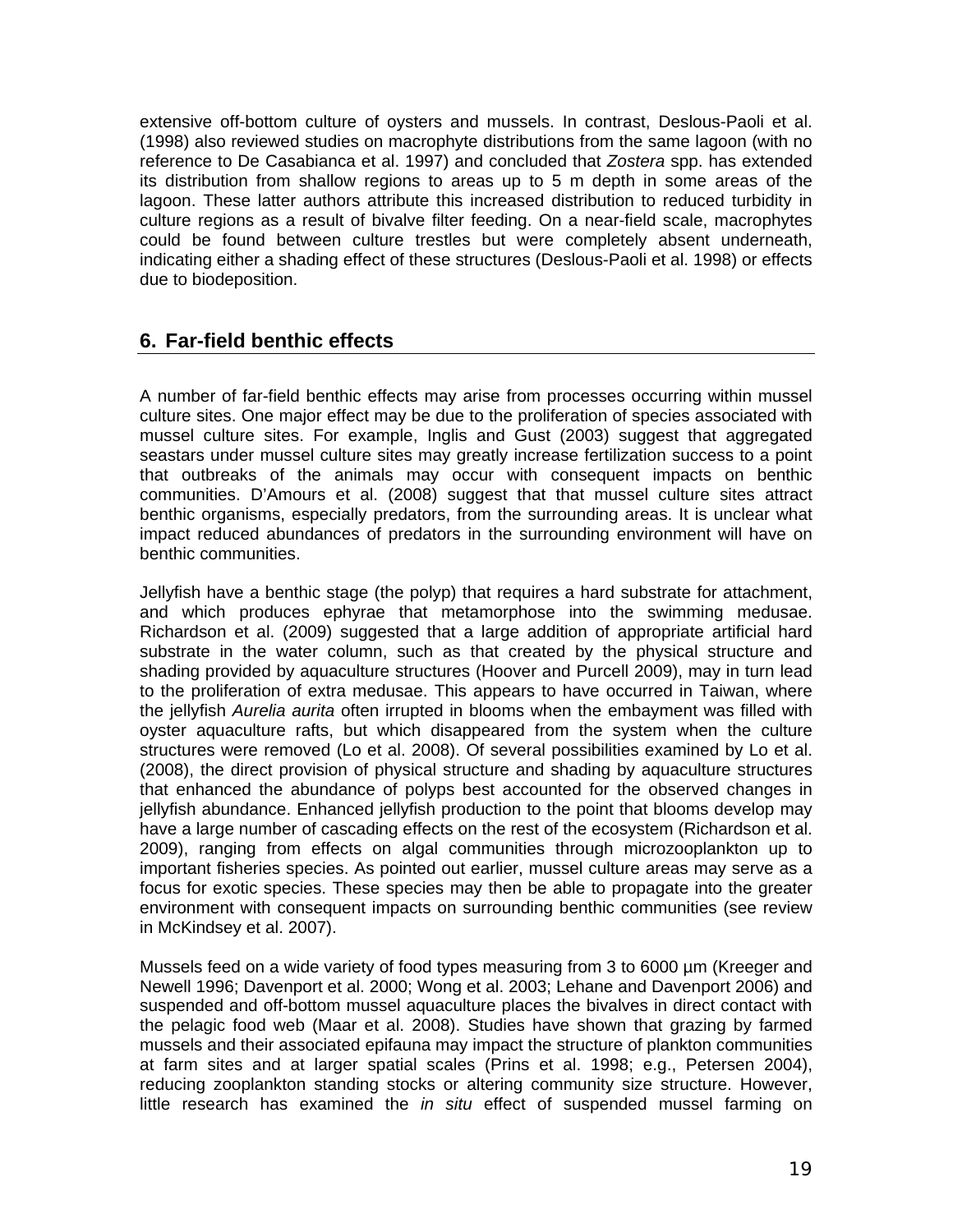zooplankton communities. Lehane and Davenport (2006) examined the stomach contents of farmed *Mytilus edulis* and found that ingested zooplankton was composed of calanoid and harpacticoid copepods, crustacean nauplii, barnacle cyprids, bivalve larvae, amphipods, and ostracods. Maar et al. (2008) examined the depletion of zooplankton within *Mytilus galloprovincialis* raft culture in Spain and noted that meroplankton, including barnacle nauplii and gastropod and polychaete larvae, were significantly depleted at raft center, edge and downstream positions relative to upstream ones. The authors showed that the ingestion of zooplankton, especially copepodites and gastropod larvae, contributed the most (86%) to the total planktonic carbon ingested by farmed mussels and associated fauna under high current conditions (although some of these larvae may have recruited to culture structures, as was suggested to occur for hydroids and barnacles).

Although many species of plankton may elicit escape responses to inhalant currents caused by mussels, escape success differs greatly among species. For example, Cowden (1984) offered meroplankton of 6 species of echinoderms, polychaetes, and a barnacle to *Mytilus edulis* and found that survival was ca. 50% for two species of sea urchins and below 20% for the other species. Green et al. (2003) evaluated the escape response of 3 species of copepods to the flow field created by *M*. *edulis* and found that escapement success differed greatly among species, larval stages, and position relative to flow created by the mussels. Similar responses were also observed under simulated predator flow fields (Titelman and Kiørboe 2003). Gendron et al. (2003) evaluated the ability of *M*. *edulis* to ingest stage I lobster (*Homarus americanus*) in a lab study and found that although mussels may inhale larvae when placed in close proximity, they more often would either ignore them or close their mantle and, of the stage I lobster that were inhaled, most escaped thereafter.

Given that many types of meroplankton may be consumed by mussels and that Lehane and Davenport (2002) have shown that mussels in suspension consume a greater quantity of meroplankton than those on the bottom, mussel culture may thus reduce the number of individuals able to recruit to the natural environment (Gibbs 2004). Reduced recruitment may consequently influence benthic communities, as has been shown to occur in a number of studies not related to aquaculture (Ólafsson et al. 1994; Navarrete et al. 2005). This review found no study that has evaluated how depletion of meroplankton by bivalve culture may impact benthic communities (but see Gibbs 2004).

Mussel culture may also change the planktonic food resources available to other species and this should be considered when determining the ecological carrying capacity of an area (Jiang and Gibbs 2005; Sequeira et al. 2008). Similarly, as sedimentation rates to the benthos are a function of the plankton communities in an area (e.g., Wassmann 1998), sedimentation rates outside of farm areas may be reduced. Reduced sedimentation may influence benthic communities and enhance differences between benthic communities within and outside of culture sites.

### **7. Perspectives**

This review has shown that suspended and off-bottom mussel culture has myriad influences on the benthic environment and benthic communities. The question remains: which ones are important and which ones are not? As Dumbauld (2009) suggests, the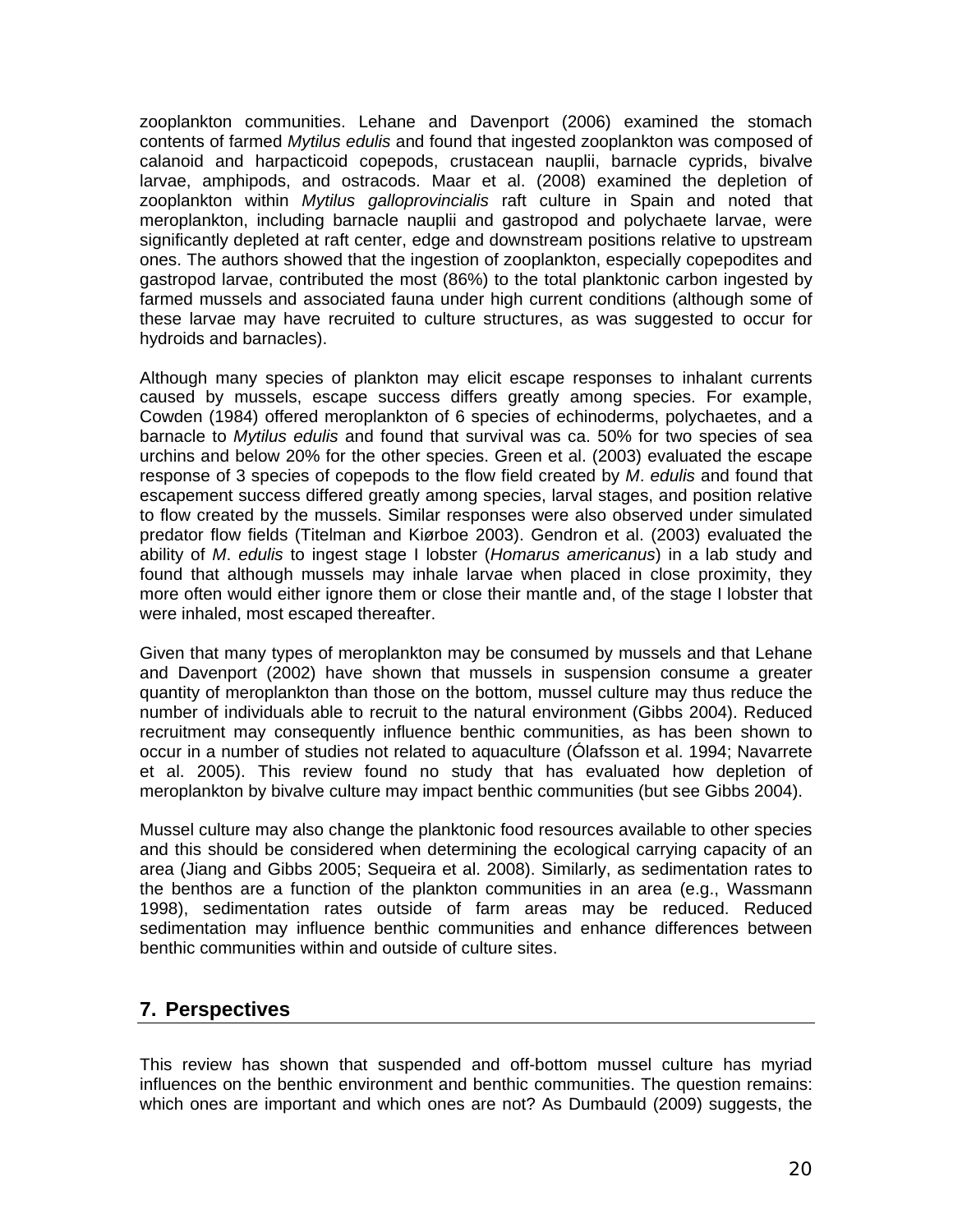question reduces to: "What are we / or should we be managing for?". If management is to be ecosystem-based, then it may be appropriate to consider tradeoffs between components as "negative" impacts on some components (e.g., eelgrass or benthic infauna) may be offset by "positive" impacts on others (e.g., epibenthic macrofauna or reduction of eutrophication due to filtration by the farmed bivalves).

Coastal systems in which the bulk of mussel farming occurs offer a variety of ecosystem services, each of which has some intrinsic value. Whether or not, on balance, mussel farming has a positive or negative influence on these systems is clearly dependent on the values that are used to weigh the different components. The degree to which each is valued is a moving target that follows fickle societal values and the idea of setting some type of ecological carrying capacity or limit of acceptable change (Shelby and Heberlein 1984; Zeldis et al. 2006; Guyondet et al. 2010) is clearly a function of the social carrying capacity of an area for bivalve culture (McKindsey et al. 2006; Dempster and Sanchez-Jerez 2008).

### **Acknowledgements**

We thank Céline Audet for her encouragement and patience and in leading the Réseau Aquaculture Québec which supported much of the work that stimulated the writing of this paper. We also thank all of our students and collaborators, without whom, the work would not have been done. Comments by a reviewer helped clarify many of our ideas.

### **References**

- Ahn, I.Y. 1993. Enhanced particle flux through the biodeposition by the Antarctic suspension-feeding bivalve *Laternula elliptica* in Marian Cove, King George Island. J. Exp. Mar. Biol. Ecol. 171: 75-90.
- Allard, J., Bertin, X., Chaumillon, E., and Pouget, F. 2008. Sand spit rhythmic development: A potential record of wave climate variations? Arçay Spit, western coast of France. Mar. Geol. 253: 107-131.
- Aller, R.C., and Aller, J.Y. 1998. The effect of biogenic irrigation intensity and solute exchange on diagenetic reaction rates in marine sediments. J. Mar. Res. 56: 905- 936.
- Alonso-Pérez, F., Ysebaert, T., and Castro, C.G. 2010. Effects of suspended mussel culture on benthic-pelagic coupling in a coastal upwelling system (Ría de Vigo, NW Iberian Peninsula). J. Exp. Mar. Biol. Ecol. 382: 96-107.
- Anderson, M.R., Tlusty, M.F., and Pepper, V.A. 2005. Organic enrichment at cold water aquaculture sites - the case of coastal Newfoundland. *In* Environmental Effects of Marine Finfish Aquaculture. *Edited by* B. Hargrave. Springer, Berlin. pp. 99-113.
- Aure, J., Strohmeier, T., and Strand, Ø. 2007. Modelling current speed and carrying capacity in long-line blue mussel (*Mytilus edulis*) farms. Aquacult. Res. 38: 304- 312.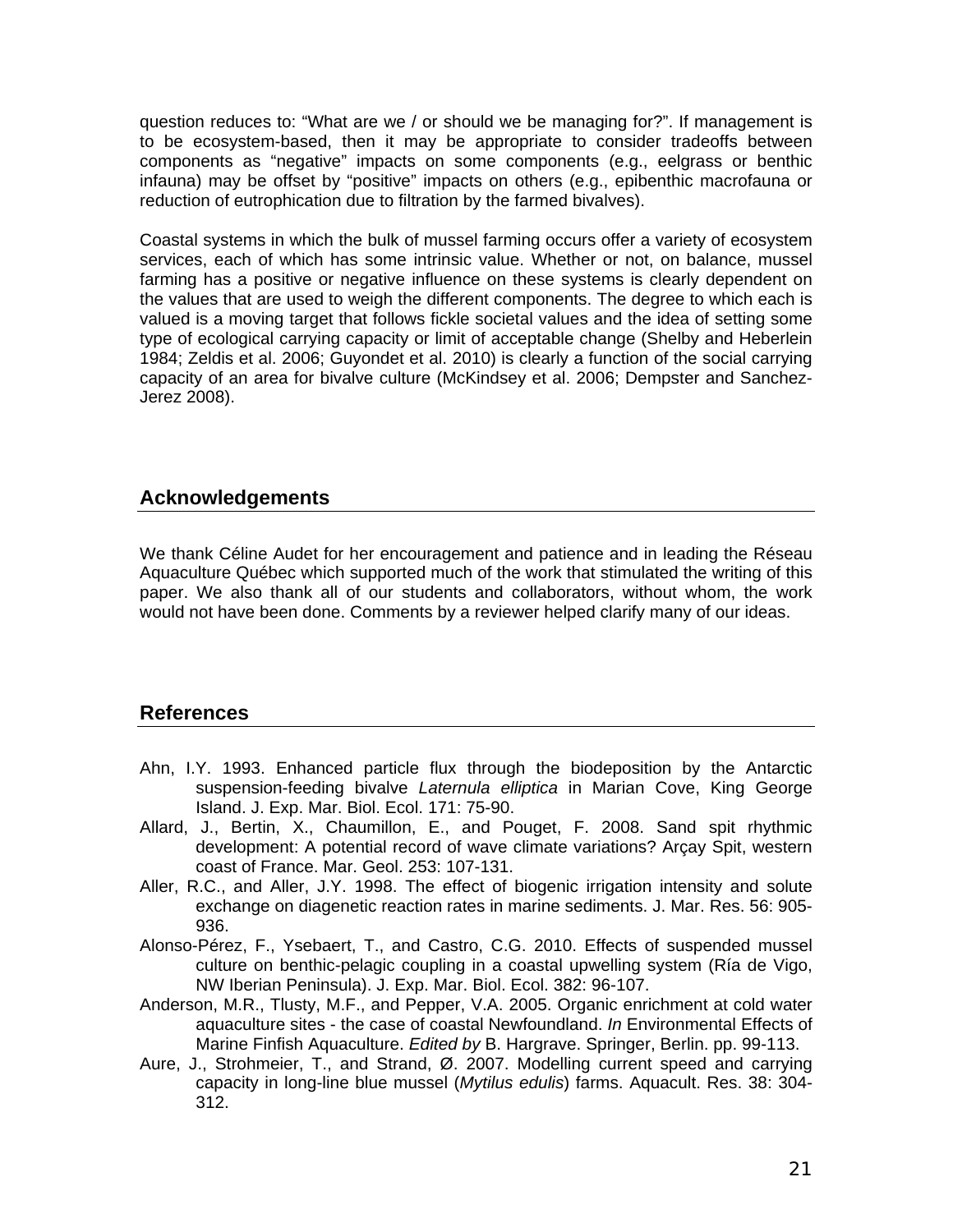- Balzer, W., Grasshoff, K., Dieckmann, P., Haardt, H., and Petersohn, U. 1983. Redoxturnover at the sediment–water interface studied in a large bell jar system. Oceanol. Acta, 6: 337-344.
- Barranguet, C. 1997. The role of microphotobenthic primary production in a Mediterranean musel culture area. Estuar. Coast. Shelf Sci. 44: 753-765.
- Baudinet, D., Alliot, E., Berland, B., Grenz, C., Plante-Cuny, M., Plante, R., and Salen-Picard, C. 1990. Incidence of mussel culture on biogeochemical fluxes at the sediment-water interface. Hydrobiologia, 207: 187-196.
- Bayne, B.L., Iglesias, J.I.P., Hawkins, A.J.S., Navarro, E., Heral, M., and Deslous-Paoli, J.M. 1993. Feeding behaviour of the mussel, *Mytilus edulis*: responses to variations in quantity and organic content of the seston. J. Mar. Biol. Assoc. U.K 73: 813-829.
- Black, K.D.E. 2001. Environmental impacts of aquaculture. CRC Press, Boca Raton.
- Blanco, J., Zapata, M., and Moroño, Á. 1996. Some aspects of the water flow through mussel rafts. Sci. Mar. 60: 275-282.
- Borja, Á., Rodríguez, J.G., Black, K., Bodoy, A., Emblow, C., Fernandes, T.F., Forte, J., Karakassis, I., Muxika, I., Nickell, T.D., Papageorgiou, N., Pranovi, F., Sevastou, K., Tomasetti, P., and Angel, D. 2009. Assessing the suitability of a range of benthic indices in the evaluation of environmental impact of fin and shellfish aquaculture located in sites across Europe. Aquaculture, 293: 231-240.
- Boucher, G., and Boucher-Rodoni, R. 1988. In situ measurement of respiratory metabolism and nitrogen fluxes at the interface of oyster beds. Mar. Ecol. Prog. Ser. 44: 229-238.
- Boyd, A.J., and Heasman, K.G. 1998. Shellfish mariculture in the Benguela system: Water flow patterns within a mussel farm in Saldanha Bay, South Africa. J. Shellfish. Res. 17: 25-32.
- Brehmer, P., Gerlotto, F., Guillard, J., and Sanguinède, F. 2003. New applications of hydroacoustic methods for monitoring shallow water aquatic ecosystems: the case of mussel culture grounds. Aquat. Living Resour./Ressour. Vivantes Aquat. 16: 333-338.
- Brickhill, M.J., Lee, S.Y., and Connolly, R.M. 2005. Fishes associated with artificial reefs: attributing changes to attraction or production using novel approaches. J. Fish. Biol. 67: 53-71.
- Brooks, K.M. 2000. Literature review and model evaluation describing the environmental effects and carrying capacity associated with the intensive culture of mussels (*Mytilus edulis galloprovincialis*), 128 p. Taylor Resources.
- Callier, M.D., McKindsey, C.W., and Desrosiers, G. 2007. Multi-scale spatial variations in benthic sediment geochemistry and macrofaunal communities under a suspended mussel culture. Mar. Ecol. Prog. Ser. 348: 103-115.
- Callier, M.D., McKindsey, C.W., and Desrosiers, G. 2008. Evaluation of indicators used to detect mussel farm influence on the benthos: two case studies in the Magdalen Islands, Eastern Canada. Aquaculture, 278: 77-88.
- Callier, M.D., Richard, M., McKindsey, C.W., Archambault, P., and Desrosiers, G. 2009. Responses of benthic macrofauna and biogeochemical fluxes to various levels of mussel biodeposition: an in situ "benthocosm" experiment. Mar. Pollut. Bull. 58: 1544–1553.
- Callier, M.D., Weise, A.M., McKindsey, C.W., and Desrosiers, G. 2006. Sedimentation rates in a suspended mussel farm (Great-Entry Lagoon, Canada): biodeposit production and dispersion. Mar. Ecol. Prog. Ser. 322: 129-141.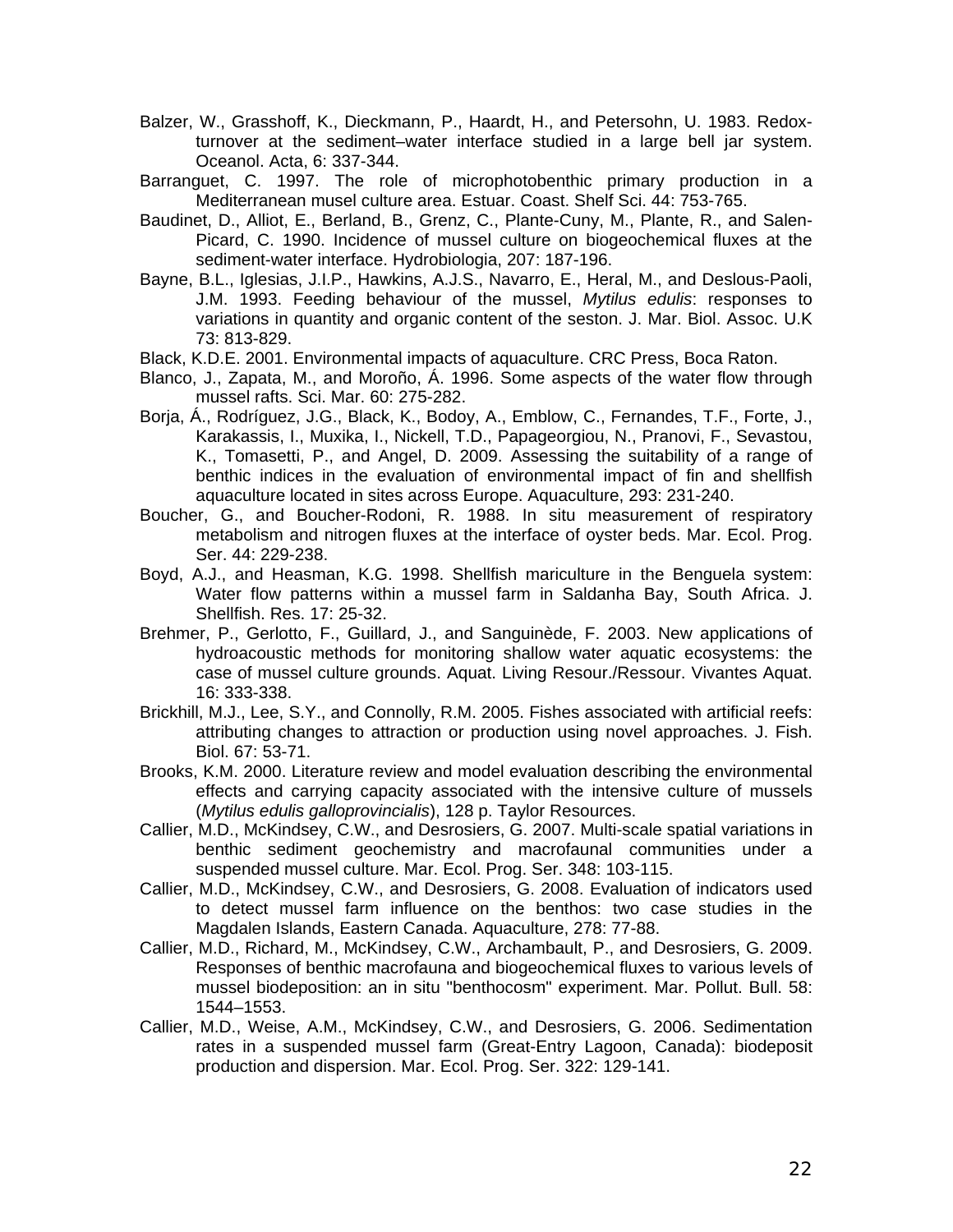- Carbines, G.D. 1993. The ecology and early life history of *Notolabrus celidotus* (Pisces: Labridae) around mussel farms in the Marlborough Sounds. MSc thesis, University of Canterbury, Christchurch.
- Carlsson, M.S., Glud, R.N., and Petersen, J.K. 2010. Degradation of mussel (*Mytilus edulis*) fecal pellets released from hanging long-lines upon sinking and after settling at the sediment. Can. J. Fish. Aquat. Sci. 67: 1376-1387.
- Carlsson, M.S., Holmer, M., and Petersen, J.K. 2009. Seasonal and spatial variations of benthic impacts of mussel longline farming in a eutrophic Danish fjord, Limfjorden. J. Shellfish. Res. 28: 791-801.
- Carlton, J.T. 1992. Dispersal of living organisms into aquatic ecosystems as mediated by aquaculture and fisheries activities. *In* Dispersal of living organisms into aquatic ecosystems. *Edited by* A. Rosenfield and R. Mann. Maryland Sea Grant, College Park. pp. 13-46.
- Carlton, J.T., Ruiz, G.M., and Everett, R.A. 1991. The structure of benthic estuarine communities associated with dense suspended populations of the introduced Japanese oyster *Crassostrea gigas*: Years 1 and 2. Final Report to South Slough National Estuarine Reserve. SOS Technical Report 1-91, iv + 79 p. South Slough National Estuarine Research Reserve.
- Cayocca, F., Bassoullet, P., Le Hir, P., Jestin, H., and Cann, P. 2008. Sedimentary processes in a shellfish farming environment, Mont Saint Michel Bay, France. Proc. Mar. Sci. 9: 431-446.
- Chamberlain, J. 2002. Modelling the environmental impacts of suspended mussel (*Mytilus edulis* L.) farming. PhD dissertation, Napier University, Edinburgh.
- Chamberlain, J., Fernandes, T.F., Read, P., Nickell, T.D., and Davies, I.M. 2001. Impacts of biodeposits from suspended mussel (*Mytilus edulis* L.) culture on the surrounding surficial sediments. ICES J. Mar. Sci. 58: 411-416.
- Chesney, E.J., Jr., and Iglesias, J. 1979. Seasonal distribution, abundance and diversity of demersal fishes in the inner Ria de Arosa, northwest Spain. Estuar. Coast. Mar. Sci. 8: 227-239.
- Christensen, P.B., Glud, R.N., Dalsgaard, T., and Gillespie, P. 2003. Impacts of longline mussel farming on oxygen and nitrogen dynamics and biological communities of coastal sediments. Aquaculture, 218: 567-588.
- Clynick, B.G., Archambault, P., and McKindsey, C.W. 2008. Distribution and productivity of fish and macroinvertebrates in aquaculture sites in the Magdalen islands (Québec, Canada) Aquaculture, 283: 203-210.
- Costa-Pierce, B.A., Desbonnet, A., Edwards, P., and Baker, D. 2005. Urban Aquaculture. CABI Publishing, Cambridge.
- Cowden, C., Young, C.M., and Chia, F.S. 1984. Diffential predation on marine invertebrate larvae by two benthic predators. Mar. Ecol. Prog. Ser. 14: 145-149.
- Cowles, A., Hewitt, J.E., and Taylor, R.B. 2009. Density, biomass and productivity of small mobile invertebrates in a wide range of coastal habitats. Mar. Ecol. Prog. Ser. 384: 175–185.
- Cranford, P.J., and Hill, P.S. 1999. Seasonal variation in food utilization by the suspension-feeding bivalve molluscs *Mytilus edulis* and *Placopecten magellanicus*. Mar. Ecol. Prog. Ser. 190: 223-239.
- Cranford, P.J., Strain, P.M., Dowd, M., Hargrave, B.T., Grant, J., and Archambault, M.C. 2007. Influence of mussel aquaculture on nitrogen dynamics in a nutrient enriched coastal embayment. Mar. Ecol. Prog. Ser. 347: 61-78.
- Crawford, C. 2003. Qualitative risk assessment of the effects of shellfish farming on the environment in Tasmania, Australia Ocean Coast. Manage. 46: 47-58.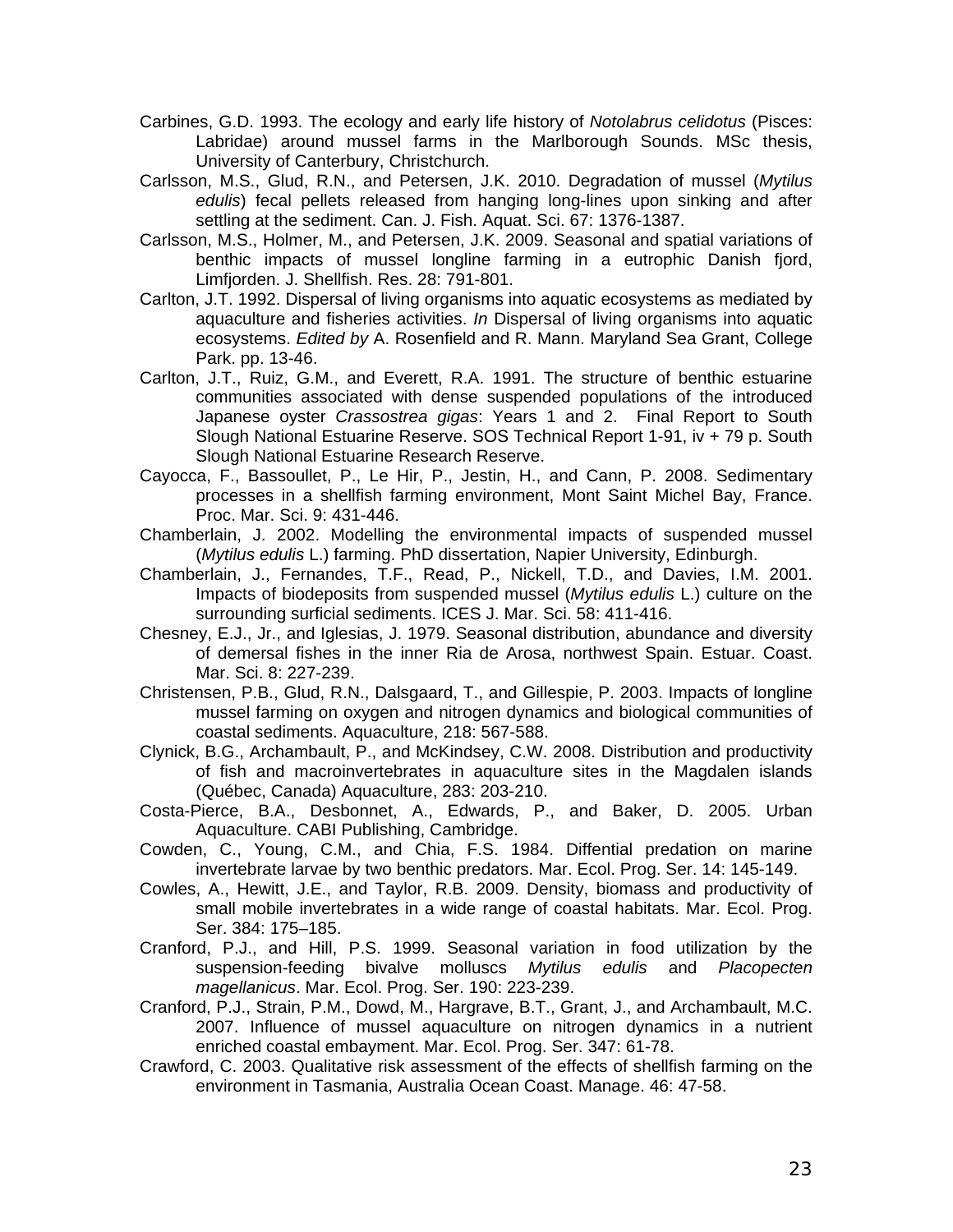- Crawford, C., Macleod, C.K.A., and Mitchell, I.M. 2003. Effects of shellfish farming on the benthic environment. Aquaculture, 224: 117-140.
- Cruz Motta, J.J., Underwood, A.J., Chapman, M.G., and Rossi, F. 2003. Benthic assemblages in sediments associated with intertidal boulder-fields. J. Exp. Mar. Biol. Ecol. 285-286: 383-401.
- Cusson, M., and Bourget, E. 1997. Influence of topographic heterogeneity and spatial scales on the structure of the neighbouring intertidal endobenthic macrofaunal community. Mar. Ecol. Prog. Ser. 150: 181-193.
- Cusson, M., and Bourget, E. 2005. Global patterns of macroinvertebrate production in marine benthic habitats. Mar. Ecol. Prog. Ser. 297: 1-14.
- D'Amours, O., Archambault, P., McKindsey, C.W., and Johnson, L.E. 2008. Local enhancement of epibenthic macrofauna by aquaculture activities. Mar. Ecol. Prog. Ser. 371: 73–84.
- da Costa, K.G., and Nalesso, R.C. 2006. Effects of mussel farming on macrobenthic community structure in Southeastern Brazil. Aquaculture, 258: 655-663.
- Dahlbäck, B., and Gunnarsson, L.Å.H. 1981. Sedimentation and sulfate reduction under a mussel culture. Mar. Biol. 63: 269-275.
- Dame, R.F. 1996. Ecology of marine bivalves: an ecosystem approach. CRC Press, Boca Raton.
- Danovaro, R., Gambi, C., and Mirto, S. 2004. Sustainable impact of mussel farming in the Adriatic Sea (Mediterranean Sea): evidence from biochemical, microbial and meiofaunal indicators. Mar. Pollut. Bull. 49: 325-333.
- Dauvin, J.C. 1987. Evolution à long terme (1977-1986) des populations d'Amphlpodes des sables fins de la Pierre Noire (Baie de Morlaix, Manche Occidentale) après la catastrophe de I'Amoco Cadiz. Mar. Environ. Res. 21: 247-273.
- Dauvin, J.C. 1998. The fine sand *Abra alba* community of the Bay of Morlaix twenty years after the Amoco Cadiz oil spill. Mar. Pollut. Bull. 36 669-676.
- Davenport, J., Black, K., Burnell, G., Cross, T., Culloty, S., Ekarante, S., Furness, B., Mulcahy, M., and Thetmeyer, H. 2003. Aquaculture: the ecological issues. Blackwell Publishing, Oxford.
- Davenport, J., Smith, R.J.J.W., and Packer, M. 2000. Mussels *Mytilus edulis*: significant consumers and destroyers of mesozooplankton. Mar. Ecol. Prog. Ser. 198: 131- 137.
- De Casabianca, T., Laugier, T., and Collart, D. 1997. Impact of shellfish farming eutrophication on benthic macrophyte communities in the Thau lagoon, France. Aquacult. Int. 5: 301-314.
- de Jong, R.J. 1994. The effects of mussel farming on the benthic environment. MSc thesis, School of Biological Sciences, University of Auckland, Auckland.
- de Paz, L., Neto, J.M., Marques, J.C., and Laborda, A.J. 2008. Response of intertidal macrobenthic communities to long term human induced changes in the Eo estuary (Asturias, Spain): Implications for environmental management. Mar. Environ. Res. 66: 288-299.
- de Wit, R., Stal, L.J., Lomstein, B.A., Herbert, R.A., van Gemerden, H., Viaroli, P., Cecherelli, V.U., Rodriguez-Valera, F., Bartoli, M., Giordani, G., Azzoni, R., Schaub, B., Welsh, D.T., Donnelly, A., Cifuentes, A., Anton, J., Finster, K., Nielsen, L.B., Pedersen, A.G.U., Neubauer, A.T., Colangelo, M.A., and Heijs, S.K. 2001. ROBUST: The ROle of BUffering capacities in STabilising coastal lagoon ecosystems. Cont. Shelf Res. 21: 2021-2041.
- Dempster, T., and Sanchez-Jerez, P. 2008. Aquaculture and coastal space management in Europe: An ecological perspective. *In* Aquaculture in the ecosystem. *Edited by*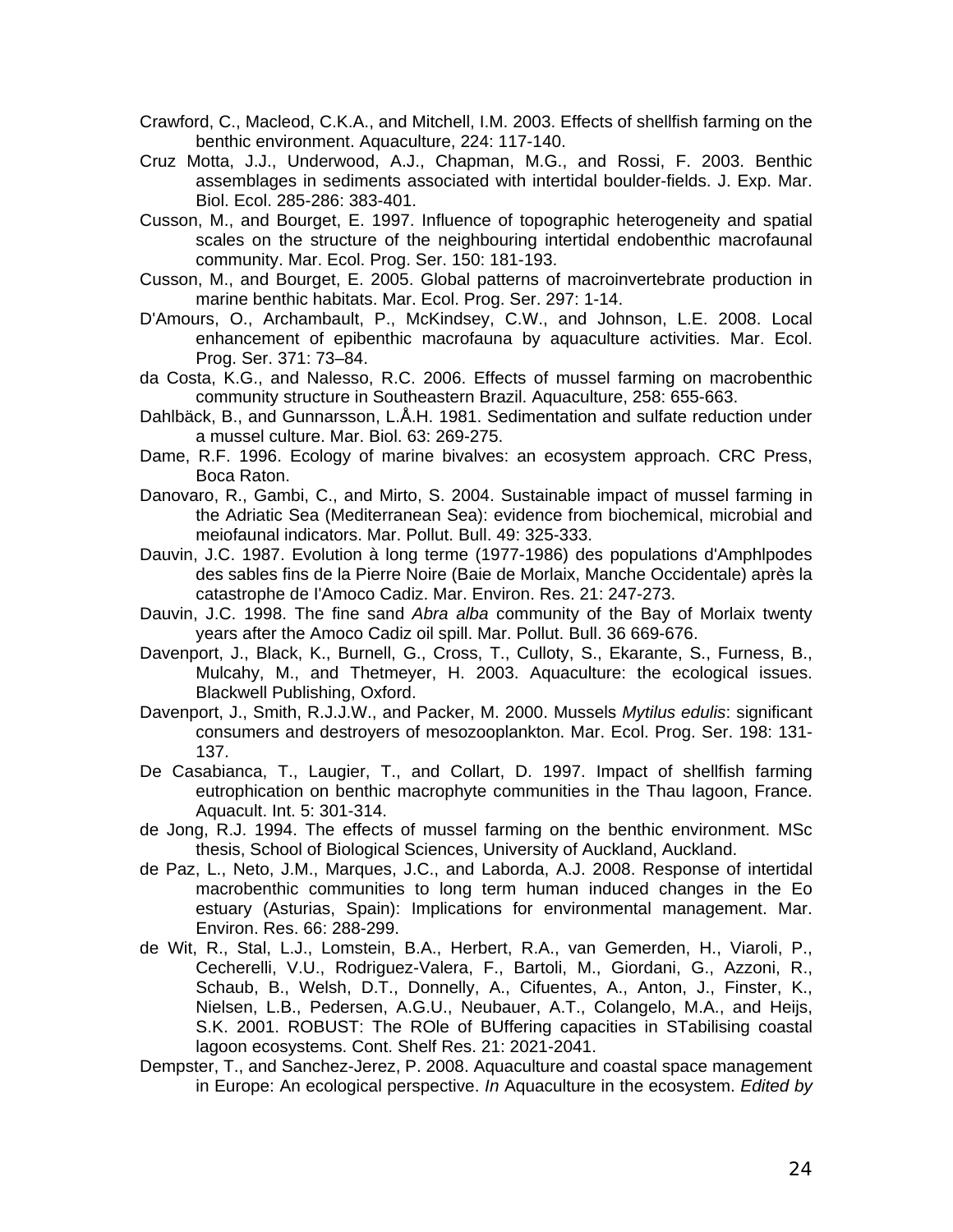M. Holmer, K. Black, C.M. Duarte, N. Marbà and I. Karakassis. Springer-Link. pp. 87-116.

- Deslous-Paoli, J.M., Souchu, P., Mazouni, N., Juge, C., and Dagault, F. 1998. Relations milieu-ressources: impact de la conchyliculture sur un environnement launaire mediterraneen (Thau). Oceanol. Acta, 21: 831-843.
- Drapeau, A., Comeau, L.A., Landry, T., Stryhn, H., and Davidson, J. 2006. Association between longline design and mussel productivity in Prince Edward Island, Canada. Aquaculture, 261: 879-889.
- Duarte, P., Labarta, U., and Fernández-Reiriz, M.J. 2008. Modelling local food depletion effects in mussel rafts of Galician rias. Aquaculture, 274: 300-312.
- Dumbauld, B.R., Ruesink, J.L., and Rumrill, S.S. 2009. The ecological role of bivalve shellfish aquaculture in the estuarine environment: a review with application to oyster and clam culture in West Coast (USA) estuaries. Aquaculture, 290: 196– 223.
- Dürr, S., and Watson, D.I. 2010. Biofouling and antifouling in aquaculture. *In* Biofouling. *Edited by* S. Dürr and J.C. Thomason. Wiley-Blackwell, Oxford. pp. 267-287.
- Enright, C. 1993. Control of fouling in bivalve aquaculture. World Aquacult. 24: 44-46.
- Everett, R.A., Ruiz, G.M., and Carlton, J.T. 1995. Effect of oyster mariculture on submerged aquatic vegetation: an experimental test in a Pacific Northwest estuary. Mar. Ecol. Prog. Ser. 125: 205-217.
- Fabi, G., Manoukian, S., and Spagnolo, A. 2009. Impact of an open-sea suspended mussel culture on macrobenthic community (Western Adriatic Sea). Aquaculture, 289: 54-63.
- Fabiano, M., Danovaro, R., Olivari, E., and Misic, C. 1994. Decomposition of faecal matter and somatic tissue of *Mytilus galloprovincialis*: changes in organic matter composition and microbial succession. Mar. Biol. 119: 375-384.
- Falkowski, P.G., and Davis, C.S. 2004. Natural proportions. Nature 431: 131.
- FAO Fisheries and Aquaculture Department. 2010. Global datasets, FishStat Plus Universal software for fishery statistical time series. Available from http://www.fao.org/fishery/statistics/software/fishstat/en [accessed March 22, 2010.
- Forrest, B.M., Keeley, N.B., Hopkins, G.A., Webb, S.C., and Clement, D.M. 2009. Bivalve aquaculture in estuaries: Review and synthesis of oyster cultivation effects. Aquaculture, 298: 1-15.
- Fréchette, M. 2010. Hierarchical structure of bivalve culture systems and optimal stocking density. Aquacult. Int. 18: 99–114.
- Freire, J., Fernández, L., and González-Gurriarán, E. 1990. Influence of mussel raft culture on the diet of *Liocarcinus arcuatus* (Leach) (Brachyura: Portunidae) in the Ría de Arousa (Galicia, NW Spain). J. Shellfish. Res. 9: 45-57.
- Freire, J., and González-Gurriarán, E. 1995. Feeding ecology of the velvet swimming crab *Necora puber* in mussel raft areas of the Ría de Arousa (Galicia, NW Spain). Mar. Ecol. Prog. Ser. 119: 139-154.
- Fuentes, J., Gregorio, V., Giraldez, R., and Molares, J. 2000. Within-raft variability of the growth rate of mussels, *Mytilus galloprovincialis*, cultivated in the Ria de Arousa (NW Spain). Aquaculture, 189: 39-52.
- Garen, P., Robert, S., and Bougrier, S. 2004. Comparison of growth of mussel, *Mytilus edulis*, on longline, pole and bottom culture sites in the Pertuis Breton, France. Aquaculture, 232: 511-524.
- Gendron, L., Weise, A.M., Fréchette, M., Ouellet, P., McKindsey, C.W., and Girard, L. 2003. Evaluation of the potential of cultured mussels (*Mytilus edulis*) to ingest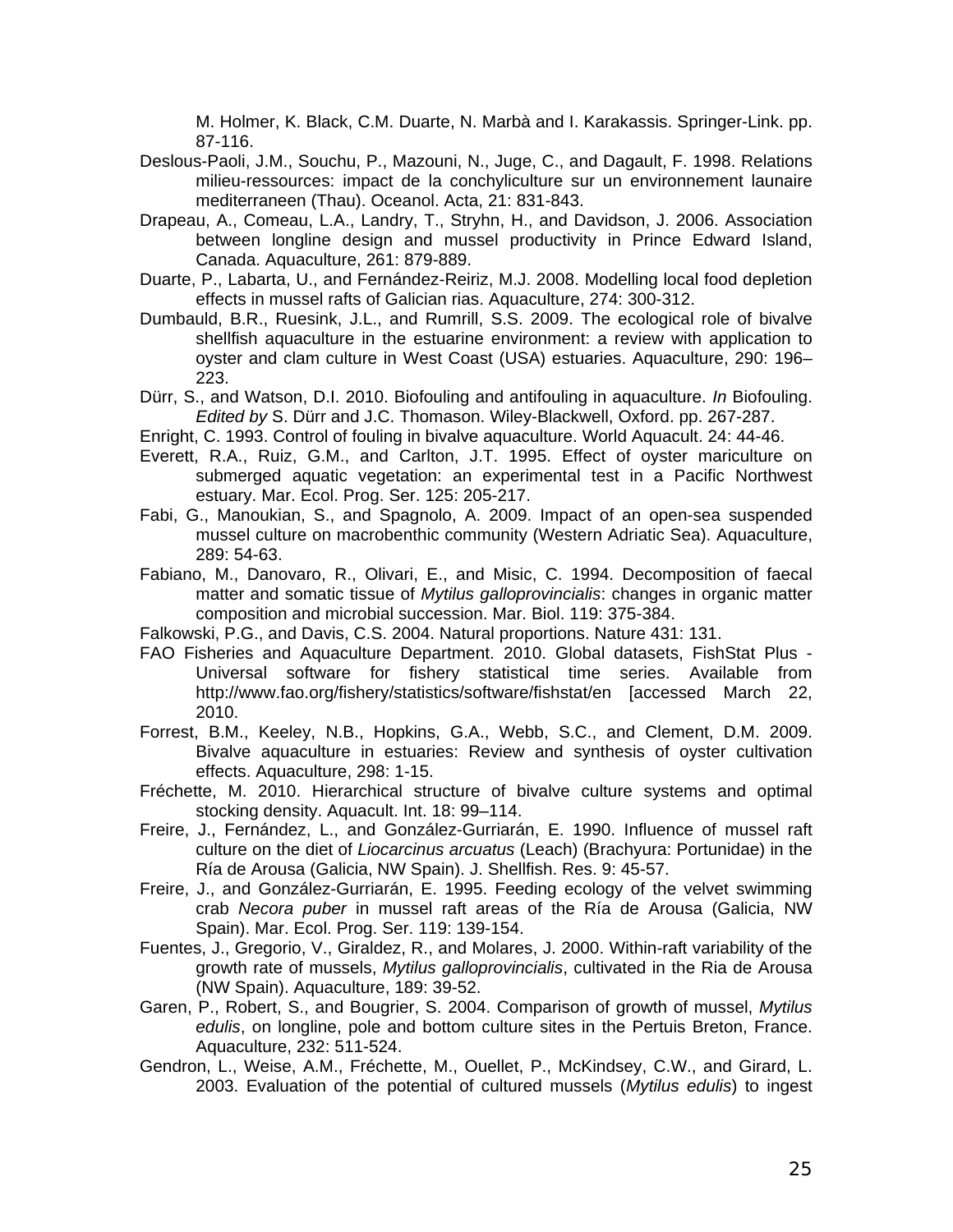stage I lobster (*Homarus americanus*) larvae. Can. Tech. Rep. Fish. Aquat. Sci. 274, vii + 20 p.

- Gerlotto, F., Brehmer, P., Buestel, D., and Sanguinède, F. 2001. A method of acoustic monitoring of mussel longline ground using vertical echosounder and multibeam sonar ICES CM 2001/R:01, 14 p.
- Gibbs, M.M., James, M.R., Pickmere, S.E., Woods, P.H., Shakespeare, B.S., Hickman, R.W., and Illingworth, J. 1991. Hydrodynamics and water column properties at six stations associated with mussel farming in Pelorus Sound, 1984-1985. N. Z. J. Mar. Freshw. Res. 25: 239-254.
- Gibbs, M.T. 2004. Interactions between bivalve shellfish farms and fishery resources. Aquaculture, 240: 267-296.
- Gilbert, F., Souchu, P., Bianchi, M., and Bonin, P. 1997. Influence of shellfish farming activities on nitrification, nitrate reduction to ammonium and denitrification at the water–sediment interface of the Thau lagoon, France. Mar. Ecol. Prog. Ser. 151: 143-153.
- Giles, H. 2006. Dispersal and remineralisation of biodeposits: ecosystem impacts of mussel aquaculture. PhD dissertation, University of Waikato, Hamilton.
- Giles, H. 2009. Modelling the dispersal of biodeposits from mussel farms: The importance of simulating biodeposit erosion and decay. Aquaculture, 291: 168– 178.
- Giles, H., and Pilditch, C.A. 2004. Effects of diet on sinking rates and erosion thresholds of mussel *Perna canaliculus* biodeposits. Mar. Ecol. Prog. Ser. 282: 205-219.
- Giles, H., and Pilditch, C.A. 2006. Effects of mussel (*Perna canaliculus*) biodeposit decomposition on benthic respiration and nutrient fluxes. Mar. Biol. 150: 251-261.
- Giles, H., Pilditch, C.A., and Bell, D.G. 2006. Sedimentation from mussel (*Perna canaliculus*) culture in the Firth of Thames, New Zealand: Impacts on sediment oxygen and nutrient fluxes. Aquaculture, 261: 125-140.
- Godet, L., Fournier, J., van Katwijk, M., Olivier, F., Le Mao, P., and Retière, C. 2008. Before and after wasting disease in common eelgrass *Zostera marina* along the French Atlantic coasts: a general overview and first accurate mapping. Dis. Aquat. Org. 79: 249–255.
- González-Gurriarán, E. 1986. Seasonal changes of benthic megafauna in the Ría de Muros e Noia (Galicia, Northwest Spain). II. Decapod crustaceans (Brachyura). Mar. Biol. 92: 201-210.
- Grant, C. 2010. Rôle des installations mytilicoles dans la structuration spatiale des communautés benthiques ; cas des assemblages de sédiments grossiers de l'est de l'archipel Chausey (France). MSc thesis, Université de Québec à Rimouski, Rimouski.
- Grant, J., Cranford, P., Hargrave, B., Carreau, M., Schofield, B., Armsworthy, S., Burdett-Coutts, V., and Ibarra, D. 2005. A model of aquaculture biodeposition for multiple estuaries and field validation at blue mussel (*Mytilus edulis*) culture sites in eastern Canada. Can. J. Fish. Aquat. Sci. 62: 1271-1285.
- Grant, J., Hatcher, A., Scott, D.B., Pocklington, P., Schafer, C.T., and Winters, G.V. 1995. A multidisciplinary approach to evaluating impacts of shellfish aquaculture on benthic communities. Estuaries, 18: 124-144.
- Grant, J., Stenton-Dozey, J.M.E., Monteiro, P., Pitcher, G., and Heasman, K. 1998. Shellfish culture in the Benguela System: a carbon budget of Saldanha Bay for raft culture of *Mytilus galloprovincialis*. J. Shellfish. Res. 17: 41-49.
- Green, S., Visser, A.W., Titelman, J., and Kiørboe, T. 2003. Escape responses of copepod nauplii in the flow field of the blue mussel, *Mytilus edulis*. Mar. Biol. 142: 727-733.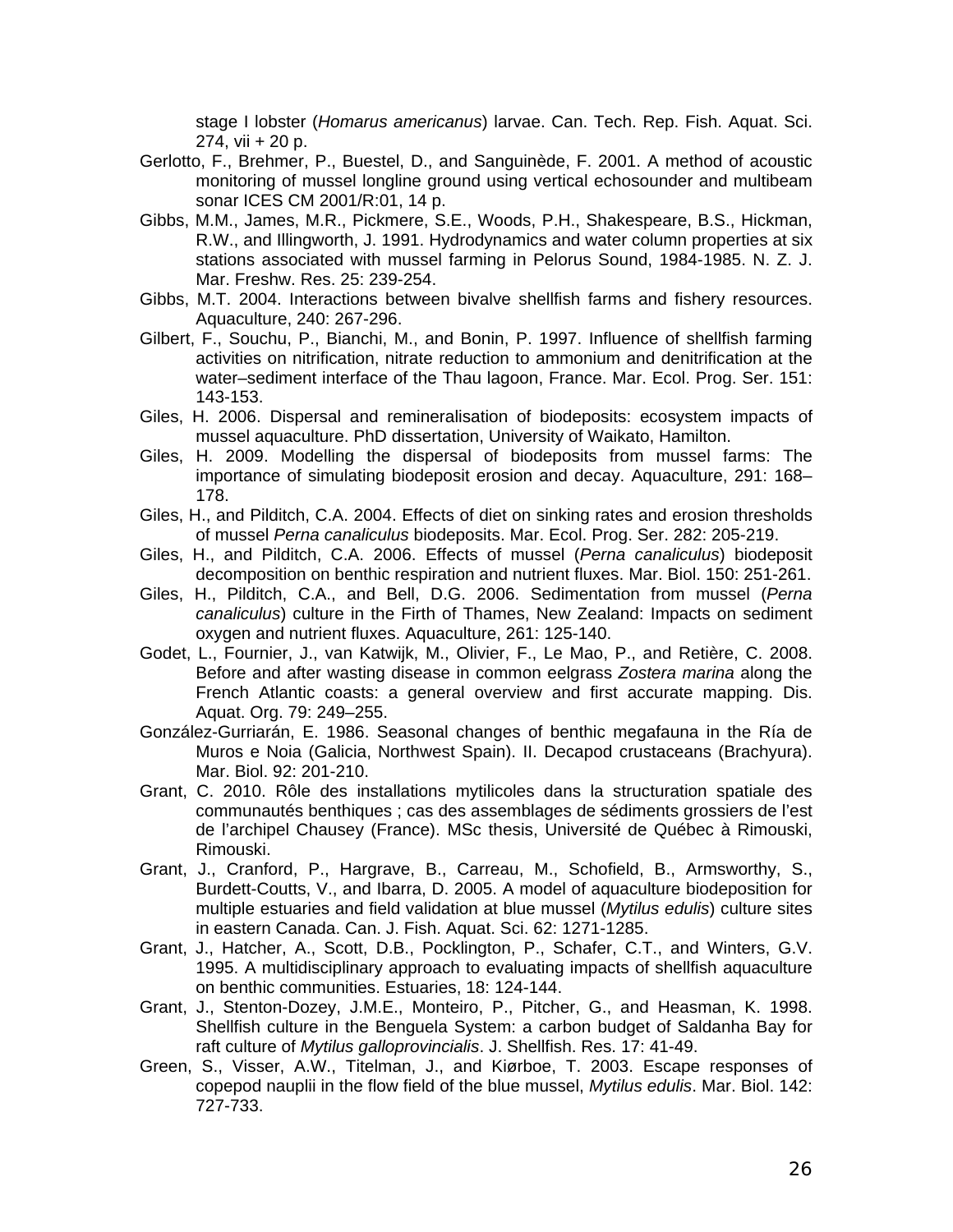- Grenz, C., Hermin, M.-N., Baudinet, D., and Daumas, R. 1990. *In situ* biochemical and bacterial variation of sediments enriched with mussel biodeposits. Hydrobiologia, 207: 153-160.
- Guichard, F., Bourget, E., and Robert, J.L. 2001. Scaling the influence of topographic heterogeneity on intertidal benthic communities: Alternate trajectories mediated by hydrodynamics and shading. Mar. Ecol. Prog. Ser. 217: 27-41.
- Gutiérrez, J.L., Jones, C.G., Strayer, D.L., and Iribarne, O.O. 2003. Mollusks as ecosystem engineers: the role of shell production in aquatic habitats. Oikos, 101: 79-90.
- Guyondet, T., Roy, S., Koutitonsky, V.G., Grant, J., and Tita, G. 2010. Integrating multiple spatial scales in the carrying capacity assessment of a coastal ecosystem for bivalve aquaculture. J. Sea Res. 64: 341-359.
- Hargrave, B.T., Doucette, L.I., Cranford, P.J., Law, B.A., and Milligan, T.G. 2008. Influence of mussel aquaculture on sediment organic enrichment in a nutrientrich coastal embayment. Mar. Ecol. Prog. Ser. 365: 137-149.
- Hargrave, B.T., Phillips, G.A., Doucette, L.I., White, M.J., Milligan, T.G., Wildish, D.J., and Cranston, R.E. 1997. Assessing benthic impacts of organic enrichment from marine aquaculture. Water Air Soil Pollut. 99: 641-650.
- Hartstein, N.D., and Rowden, A.A. 2004. Effect of biodeposits from mussel culture on macroinvertebrate assemblages at sites of different hydrodynamic regime. Mar. Environ. Res. 57: 339-357.
- Hartstein, N.D., and Stevens, C.L. 2005. Deposition beneath long-line mussel farms. Aquacultural Engineering 33: 192-213.
- Hatcher, A., Grant, J., and Schofield, B. 1994. Effects of suspended mussel culture (*Mytilus* spp.) on sedimentation, benthic respiration and sediment nutrient dynamics in a coastal bay. Mar. Ecol. Prog. Ser. 115: 219-235.
- Heasman, K.G. 1996. The influence of oceanographic conditions and culture methods on the dynamics of mussel farming in Saldanha Bay, South Africa. MSc thesis, Rhodes University, Grahamstown.
- Heilskov, A.C., Alperin, M., and Holmer, M. 2006. Benthic fauna bio-irrigation effects on nutrient regeneration in fish farm sediments. J. Exp. Mar. Biol. Ecol. 339: 204- 225.
- Heilskov, A.C., and Holmer, M. 2001. Effects of benthic fauna on organic matter mineralization in fish-farm sediments: importance of size and abundance. ICES J. Mar. Sci. 58: 427-434.
- Henricksen, K., and Kemp, W.M. 1988. Nitrification in estuarine and coastal marine sediments. *In* Nitrogen cycling in coastal marine environments. *Edited by* T.H. Blackburn and J. Sorensen. J. Wiley & Sons, Chichester.
- Herman, P.M.J. 2007. Managing Benthic Ecosystems in Relation to Physical Forcing and Environmental Constraints (MaBenE): Final Report EVK3-CT-2002-00071, 107 p. Netherlands Institute of Ecology (NIOO-KNAW).
- Holmer, M., Black, K., Duarte, C.M., Marbà, N., and Karakassis, I. 2008. Aquaculture in the ecosystem. Springer.
- Holmer, M., Wildish, D.J., and Hargrave, B. 2005. Organic enrichment from marine finfish aquaculture and effects on sediment biogeochemical processes. *In* The handbook of environmental chemistry, Vol 5M. Water pollution. *Edited by* B.T. Hargrave. Springer-Verlag, Berlin. pp. 181-206.
- Hoover, R.A., and Purcell, J.E. 2009. Substrate preferences of scyphozoan *Aurelia labiata* polyps among common dock-building materials. Hydrobiologia, 616: 259- 267.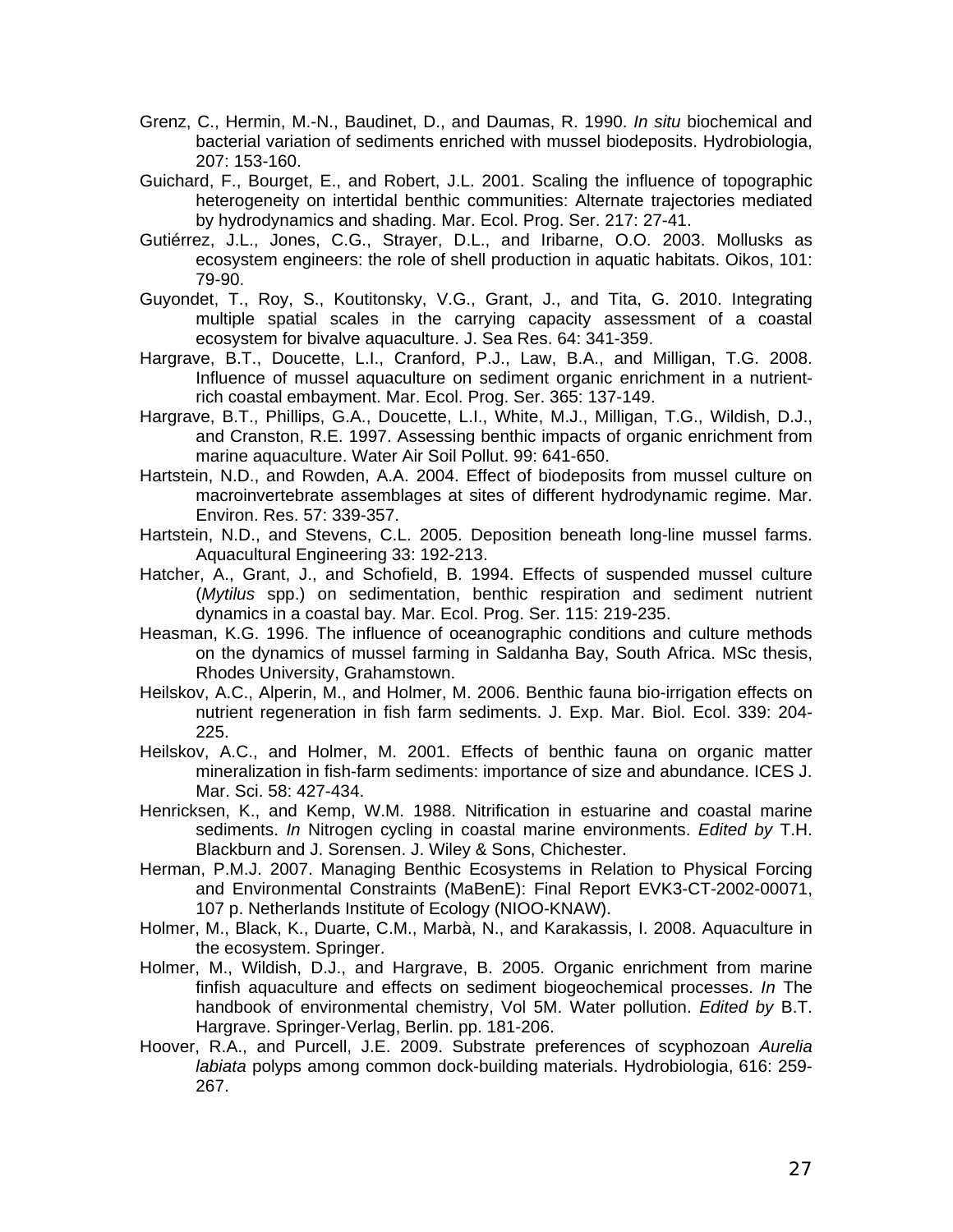- Houliez, E. 2007. Impact de la restructuration conchylicole sur la structure des peuplements endofauniques intertidaux de la baie du mont Saint-Michel. MSc thesis, Université du Littoral Côte d'Opale, Calais.
- Iglesias, J. 1981. Spatial and temporal changes in the demersal fish community of the Ria de Arosa (NW Spain). Mar. Biol. 65: 199-208.
- Iglesias, J.I.P., Urrutia, M.B., Navarro, E., and Ibarrola, I. 1998. Measuring feeding and absorption in suspension-feeding bivalves: an appraisal of the biodeposition method. J. Exp. Mar. Biol. Ecol. 219: 71-86.
- Inglis, G.J., and Gust, N. 2003. Potential indirect effects of shellfish culture on the reproductive success of benthic predators. J. Appl. Ecol. 40: 1077-1089.
- Jaramillo, E., Bertran, C., and A., B. 1992. Mussel biodeposition in an estuary of southern Chile. Mar. Ecol. Prog. Ser. 82: 85-94.
- Jensen, A.C., Collins, K.J., and Lockwood, A.P.M. 2000. Artificial reefs in European seas. Kluwer, Dordrecht.
- Jiang, W.M., and Gibbs, M.T. 2005. Predicting the carrying capacity of bivalve shellfish culture using a steady, linear food web model. Aquaculture, 244: 171-185.
- Kaspar, H.F., Gillespie, P., Boyer, L.F., and Mackenzie, A.L. 1985. Effects of mussel aquaculture on the nitrogen cycle of benthic communities in Kenepuru Sound, Marlborough Sound, New Zealand. Mar. Biol. 85: 127-136.
- Kautsky, N., and Evans, S. 1987. Role of biodeposition by *Mytilus edulis* in the circulation of matter and nutrients in a Baltic coastal ecosystem. Mar. Ecol. Prog. Ser. 38: 201-212.
- Keeley, N., Forrest, B., Hopkins, G., Gillespie, P., Knight, B., Webb, S., Clement, D., and Gardner, J. 2009. Review of the ecological effects of farming shellfish and other non-finfish species in New Zealand Cawthron Report No. 1476, 174 + xiv p. Cawthron Institute.
- Khalaman, V.V. 2001*a*. Fouling communities of mussel aquaculture installations in the White Sea. Rus. J. Mar. Biol 27: 227-237.
- Khalaman, V.V. 2001*b*. Succession of fouling communities on an artificial substrate of a mussel culture in the White Sea. Rus. J. Mar. Biol 27: 345–352.
- Kreeger, D.A., and Newell, R.I.E. 1996. Ingestion and assimilation of carbon from cellulolytic bacteria and heterotrophic flagellates by the mussels *Geukensia demissa* and *Mytilus edulis* (Bivalvia, Mollusca). Aquat Microb Ecol 11:205–214. Aquat. Microb. Ecol. 11: 205-214.
- Lawrence, J.E., Grant, J., Quilliam, M.A., Bauder, A.G., and Cembella, A.D. 2000. Colonization and growth of the toxic dinoflagellate *Prorocentrum lima* and associated fouling macroalgae on mussels in suspended culture. Mar. Ecol. Prog. Ser. 201: 147-154.
- LeBlanc, A.R., Landry, T., and Miron, G. 2002. Fouling organisms in a mussel cultivation bay: their effect on nutrient uptake and release. Can. Tech. Rep. Fish. Aquat. Sci. 2431, vii + 16 p.
- Leblanc, A.R., Landry, T., and Miron, G. 2003*a*. Fouling organisms of the blue mussel *Mytilus edulis*: their effect on nutrient uptake and release. J. Shellfish. Res. 22: 633-638.
- LeBlanc, A.R., Landry, T., and Miron, G. 2003*b*. Identification of fouling organisms covering mussel lines and impact of a common defouling method on the abundance of foulers in Tracadie Bay, Prince Edward Island. Can. Tech. Rep. Fish. Aquat. Sci. 2477, vii + 18 p.
- Lehane, C., and Davenport, J. 2002. Ingestion of mesozooplankton by three species of bivalve; *Mytilus edulis*, *Cerastoderma edule* and *Aequipecten opercularis*. J. Mar. Biol. Assoc. U.K 82: 615-619.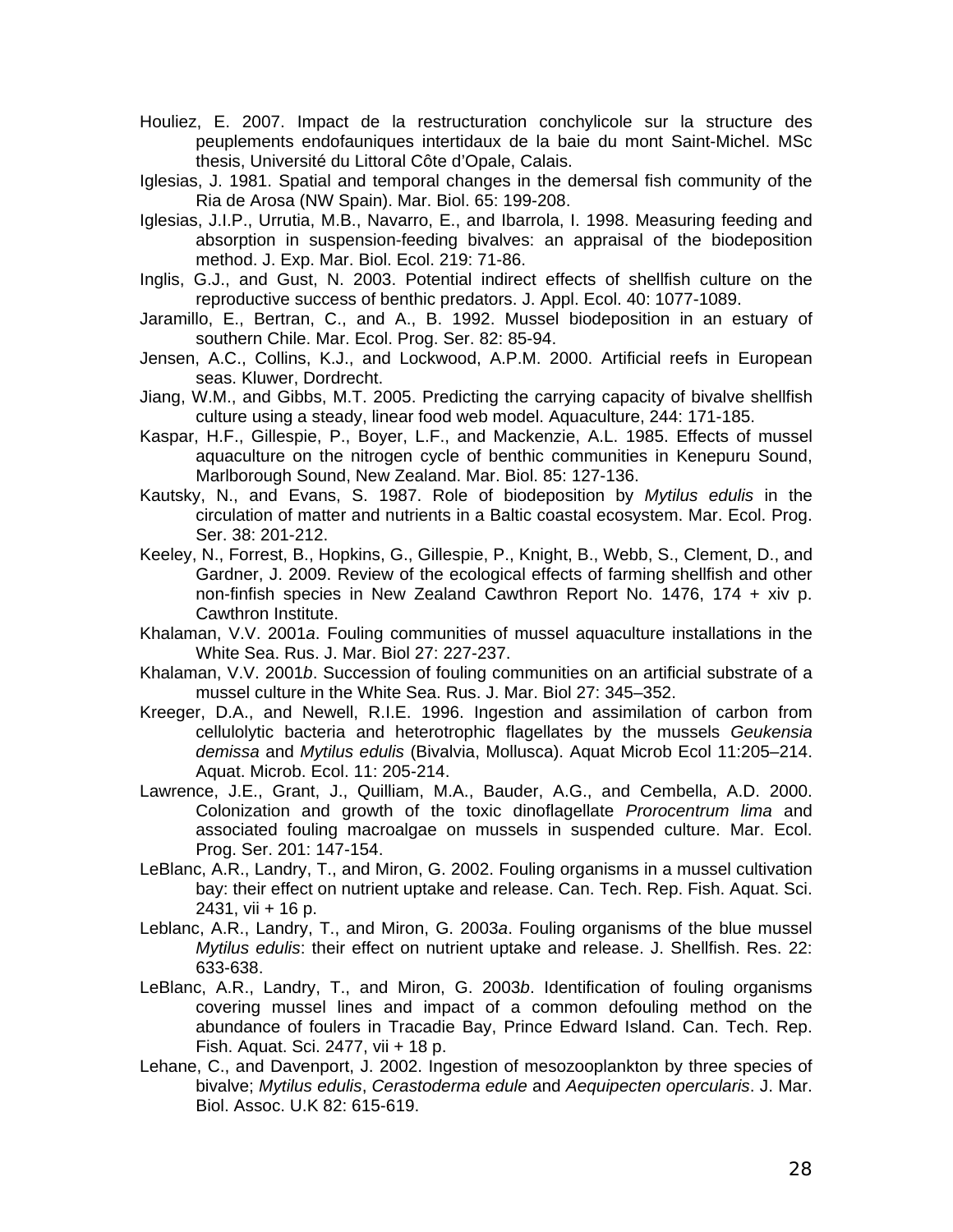- Lehane, C., and Davenport, J. 2006. A 15-month study of zooplankton ingestion by farmed mussels (*Mytilus edulis*) in Bantry Bay, Southwest Ireland. Estuar. Coast. Shelf Sci. 67: 645-652.
- Leonard, M. 2004. Evaluation et caractérisation de la chute de moules dans la lagune de Havre-aux-Maisons aux Iles-de-la-Madeleine, Québec. BSc thesis, ENITA Clermont-Ferrand.
- Levasseur, M., Couture, J.-Y., Weise, A., Michaud, S., Elbrächter, M., Sauvé, G., and Bonneau, E. 2003. Pelagic and epiphytic summer distributions of *Prorocentrum lima* and *P. mexicanum* at two mussel farms in the Gulf of St. Lawrence, Canada. Aquat. Microb. Ecol. 30: 283-293.
- Lloyd, B.D. 2003. Potential effects of mussel farming on New Zealand's marine mammals and seabirds: a discussion paper, 1-35 pp. Department of Conservation, Te Papa Atawhai, Wellington.
- Lo, W.T., Purcell, J.E., Hung, J.J., Su, H.M., and Hsu, P.K. 2008. Enhancement of jellyfish (*Aurelia aurita*) populations by extensive aquaculture rafts in a coastal lagoon in Taiwan. ICES J. Mar. Sci. 65: 453-461.
- Loladze, I., and Elser, J.J. 2011. The origins of the Redfield nitrogen-to-phosphorus ratio are in a homoeostatic protein-to-rRNA ratio. Ecol. Lett.
- Loo, L.O., and Rosenberg, R. 1989. Bivalve suspension-feeding dynamics and benthicpelagic coupling in an eutrophicated marine bay. J. Exp. Mar. Biol. Ecol. 130: 253-276.
- Lutz-Collins, V., Quijón, P.A., and Davidson, J. 2009*a*. Blue mussel fouling communities: polychaete composition in relation to mussel stocking density and seasonality of mussel deployment and sampling. Aquacult. Res. 40: 1789-1792.
- Lutz-Collins, V., Ramsay, A., Quijón, P.A., and Davidson, J. 2009*b*. Invasive tunicates fouling mussel lines: evidence of their impact on native tunicates and other epifaunal invertebrates. Aquatic Invasions, 4: 213-220.
- Maar, M., Nielsen, T.G., and Petersen, J.K. 2008. Depletion of plankton in a raft culture of *Mytilus galloprovincialis* in Ría de Vigo, NW Spain. II. Zooplankton. Aquat. Biol. 4: 127-141.
- Makita, S., and Saeki, H. 2004. Influence of aquaculture facilities on water flow at semiclosed water areas. Ocean '04 - MTS/IEEE Techno-Ocean '04: Bridges across the Oceans - Conference Proceedings, pp. 169-175.
- Marteil, L. 1979. La conchyliculture française, 3° Partie: L'ostreiculture et la mytiliculture. Revues des Travaux de l'Institut des Pêches Maritimes, 43: 10-130.
- Mattsson, J., and Lindén, O. 1983. Benthic macrofauna succession under mussels, *Mytilus edulis* L. (Bivalvia), cultured on hanging long-lines. Sarsia 68: 97-102.
- Mazouni, N. 2004. Influence of suspended oyster cultures on nitrogen regeneration in a coastal lagoon (Thau, France) Mar. Ecol. Prog. Ser. 276: 103-113.
- Mazouni, N., Gaertner, J.C., and Deslous-Paoli, J.M. 1998. Influence of oyster culture on water column characteristics in a coastal lagoon (Thau, France). Hydrobiologia, 373/374: 149-156.
- Mazouni, N., Gaertner, J.C., and Deslous-Paoli, J.M. 2001. Composition of biofouling communities on suspended oyster cultures: an in situ study of their interactions with the water column. Mar. Ecol. Prog. Ser. 214: 93-102.
- Mazouni, N., Gaertner, J.C., Deslous-Paoli, J.M., Landrein, S., and Geringer d'Oedenberg, M. 1996. Nutrient and oxygen exchanges at the water-sediment interface in a shellfish farming lagoon (Thau, France). J. Exp. Mar. Biol. Ecol. 205: 91-113.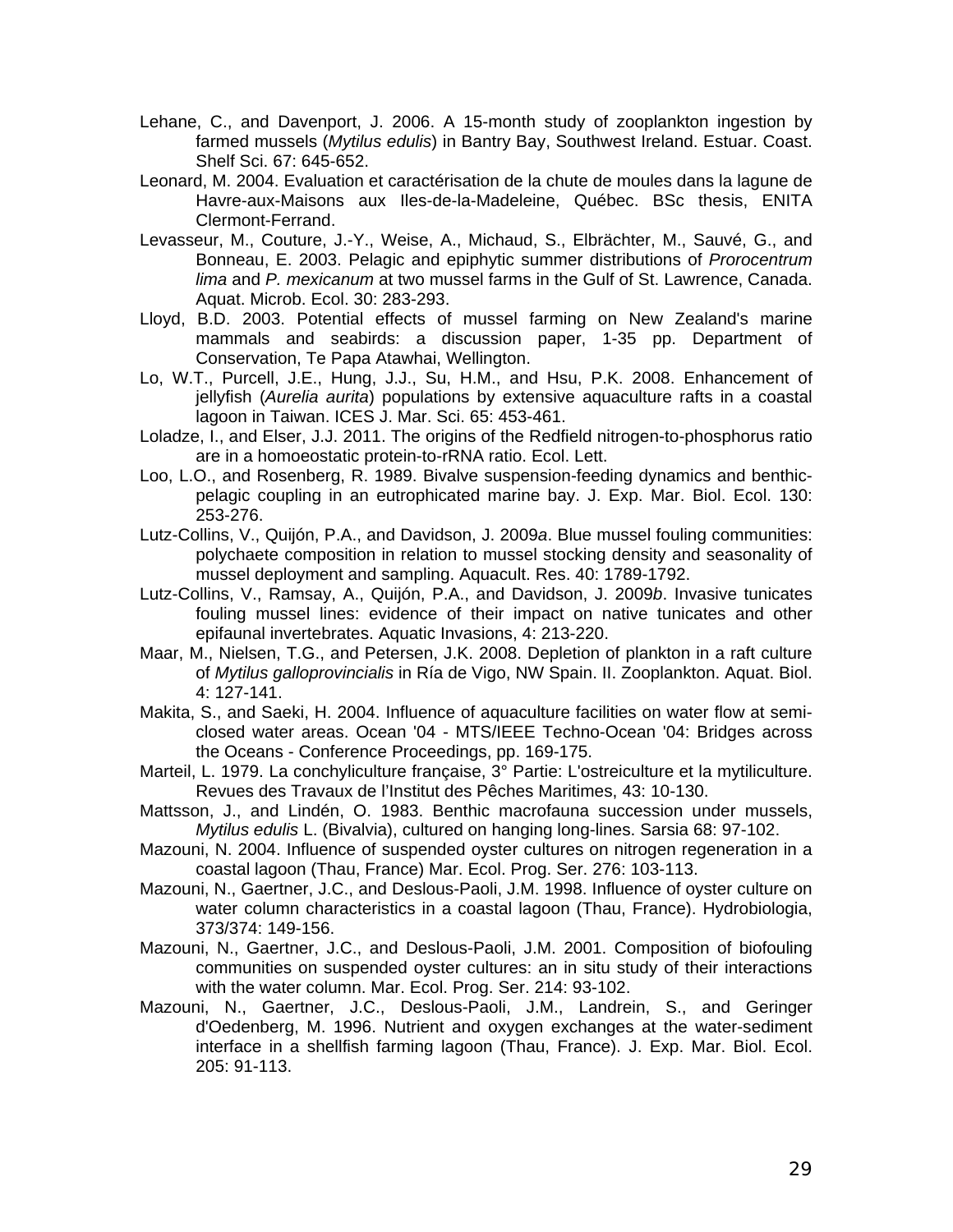- McKindsey, C.W., Landry, T., O'Beirn, F.X., and Davies, I.M. 2007. Bivalve aquaculture and exotic species: a review of ecological considerations and management issues. J. Shellfish. Res. 26: 281-294.
- McKindsey, C.W., Lecuona, M., Huot, M., and Weise, A.M. 2009. Biodeposit production and benthic loading by farmed mussels and associated tunicate epifauna in Prince Edward Island. Aquaculture, 295: 44-51.
- McKindsey, C.W., Thetmeyer, H., Landry, T., and Silvert, W. 2006. Review of recent carrying capacity models for bivalve culture and recommendations for research and management. Aquaculture, 261: 451-462.
- Michaud, E., Aller, R.C., and Stora, G. 2010. Sedimentary organic matter distributions, burrowing activity, and biogeochemical cycling: Natural patterns and experimental artifacts. Estuar. Coast. Shelf Sci. 90: 21-34.
- Michaud, E., Desrosiers, G., Mermillod-Blondin, F., Sundby, B., and Stora, G. 2006. The functional group approach to bioturbation: II. The effects of the Macoma balthica community on fluxes of nutrients and dissolved organic carbon across the sediment-water interface. J. Exp. Mar. Biol. Ecol. 337: 178-189.
- Miller, D.C., Norkko, A., and Pilditch, C.A. 2002. Influence of diet on dispersal of horse mussel *Atrina zelandica* biodeposits. Mar. Ecol. Prog. Ser. 242: 153-167.
- Miron, G., Landry, T., Archambault, P., and Frenette, B. 2005. Effects of mussel culture husbandry practices on various benthic characteristics. Aquaculture, 250: 138- 154.
- Miron, G., Landry, T., and MacNair, N. 2002. Predation potential by various epibenthic organisms on commercial bivalves species in Prince Edward Island: preliminary results. Can. Tech. Rep. Fish. Aquat. Sci. 2392, ix + 33 p.
- Mirto, S., La Rosa, T., Danovaro, R., and Mazzola, A. 2000. Microbial and Meiofaunal response to intensive mussel-farm bideposition in coastal sediments of the Western Mediterranean. Mar. Pollut. Bull. 40: 244-252.
- Morrisey, D.J., Cole, R.G., Davey, N.K., Handley, A.L., Bradley, A., Brown, S.N., and Madaraz, A.L. 2006. Abundance and diversity of fish on mussel farms in New Zealand. Aquaculture, 252: 277-288.
- Murray, L.G., Newell, C.R., and Seed, R. 2007. Changes in the biodiversity of mussel assemblages induced by two methods of cultivation. J. Shellfish. Res. 26: 153- 162.
- Navarrete, S.A., Wieters, E.A., Broitman, B., and Castilla, J.C. 2005. Scales of benthic– pelagic coupling and the intensity of species interactions: From recruitment limitation to top-down control. Proc. Nat. Acad. Sci. U. S. A. 102: 18046-18051.
- Navarro, J.M., and Thompson, R.J. 1997. Biodeposition by the horse mussel *Modiolus modiolus* (Dillwyn) during the Spring diatom bloom. J. Exp. Mar. Biol. Ecol. 209: 1-13.
- Nelson, P.A. 2003. Marine fish assemblages associated with fish aggregating devices (FADs): effects of fish removal, FAD size, fouling communities, and prior recruits. Fish. Bull. 101: 835-850.
- Netto, S.A., and Valgas, I. 2010. The response of nematode assemblages to intensive mussel farming in coastal sediments (Southern Brazil). Environ. Monit. Assess. 162: 81-93.
- Newell, R.I.E. 2004. Ecosystem influences of natural and cultivated populations of suspension-feeding bivalve molluscs: a review. J. Shellfish. Res. 23: 51-61.
- Newell, R.I.E., Cornwell, J.C., and Owens, M.S. 2002. Influence of simulated bivalve biodeposition and microphytobenthos on sediment nitrogen dynamics: A laboratory study. Limnol. Oceanogr. 47: 1367-1379.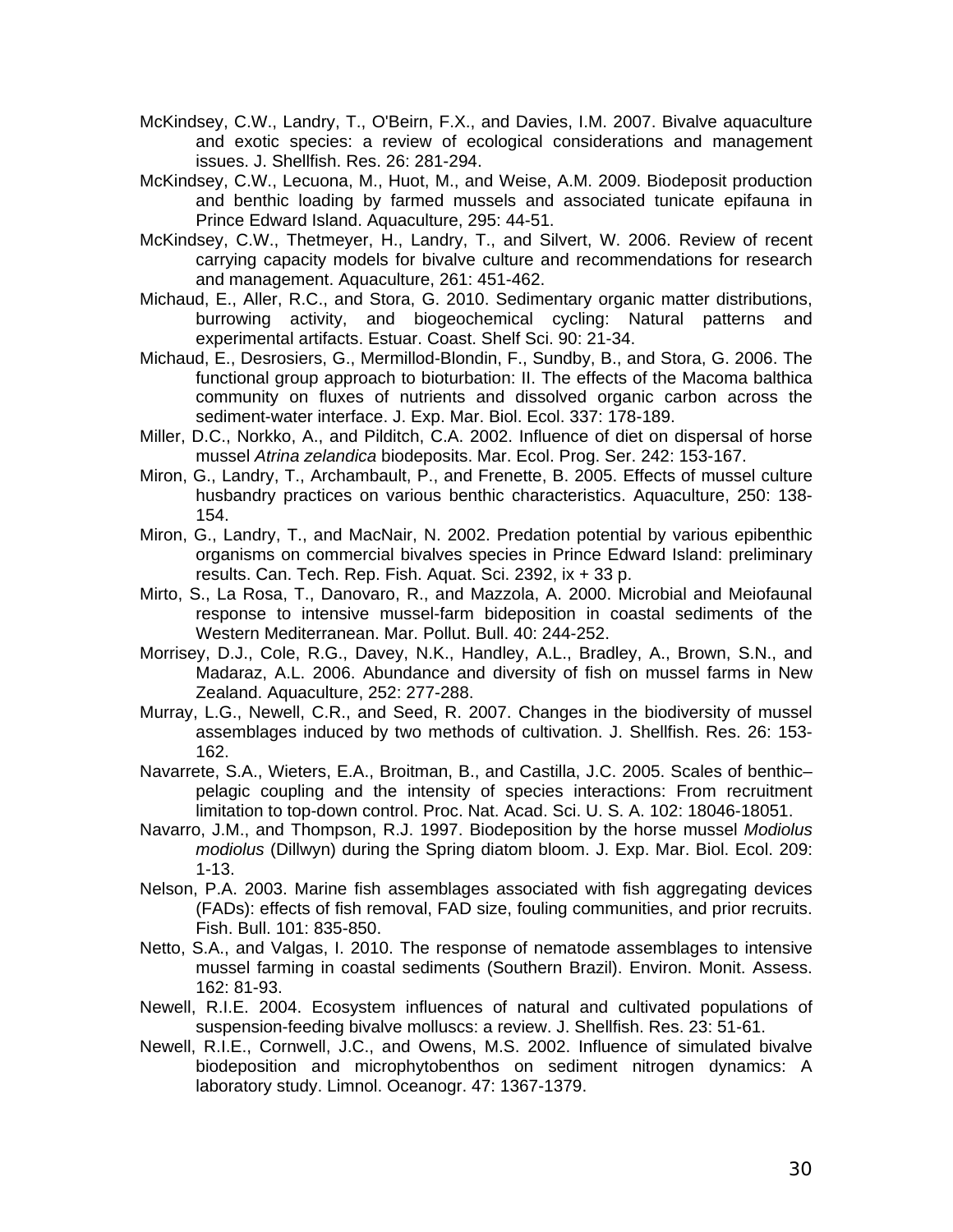- Newell, R.I.E., and Koch, E.W. 2004. Modeling seagrass density and distribution in response to changes in turbidity stemming from bivalve filtration and seagrass sediment stabilization. Estuaries, 27: 793-806.
- Nikodic, J. 1981. Dynamique sedimentaire dans la partie occidentale de la baie du Mont Saint-Michel. Influence des installations ostreicoles. PhD dissertation, Université de Nantes, Nantes.
- Nizzoli, D., Welsh, D.T., Fano, E.A., and Viaroli, P. 2006. Impact of clam and mussel farming on benthic metabolism and nitrogen cycling, with emphasis on nitrate reduction pathways. Mar. Ecol. Prog. Ser. 315: 151-165.
- Okumus, I., and Stirling, H.P. 1998. Seasonal variations in the meat weight, condition index and biochemical composition of mussels (*Mytilus edulis* L.) in suspended culture in two Scottish sea lochs. Aquaculture, 159: 249-261.
- Ólafsson, E.B., Peterson, C.H., and Ambrose, W.G., Jr. 1994. Does recruitment limitation structure populations and communities of macro-invertebrates in marine soft sediments: the relative significance of pre- and post settlement processes. Oceanogr. Mar. Biol. Ann. Rev. 32: 65-109.
- Olaso Toca, I. 1979. Biologia de los equinodermos de la Ría de Arosa. Bol. Inst. Espa. Oceano. 5: 81-127.
- Olaso Toca, I. 1982. Ecologia de los equinodermos de la Ría de Arosa. Bol. Inst. Espa. Oceano. 7: 4-29.
- Ottman, F., and Sornin, J.M. 1985. Observations on sediment accumulation as a result of mollusk culture systems in France. *In* Proceedings of the International Symposium on Utilization of Coastal Ecosystems: Planning, Pollution and Productivity, 21-27 Nov 1982, Rio Grande, Brazil. *Edited by* L.N. Chao and W.W. Kirby-Smith. pp. 329-337.
- Pearson, T.H., and Rosenberg, R. 1978. Macrobenthic succession in relation to organic enrichment and pollution of the marine environment. Oceanogr. Mar. Biol. Ann. Rev. 16: 229-311.
- Pérez Camacho, A., and Beiras, U.L. 1995. Growth of mussels (*Mytilus edulis galloprovincialis*) on cultivation rafts: influence of seed source, cultivation site and phytoplankton availability. Aquaculture, 138: 349-362.
- Petersen, J.K. 2004. Grazing on pelagic primary producers the role of benthic suspension feeders in estuaries. *In* Estuarine Nutrient Cycling: the Influence of Primary Producers. *Edited by* S.L. Nielsen, G.T. Banta and M.F. Pedersen. Kluwer, Dordrecht. pp. 129–152.
- Petersen, J.K., Nielsen, T.G., van Duren, L., and Maar, M. 2008. Depletion of plankton in a raft culture of *Mytilus galloprovincialis* in Ría de Vigo, NW Spain. I. Phytoplankton. Aquat. Biol. 4: 113-125.
- Plew, D.R., Stevens, C.L., Spigel, R.H., and Hartstein, N.D. 2005. Hydrodynamic implications of large offshore mussel farms. IEEE J. Ocean. Eng. 30: 95-108.
- Pregnall, M.M. 1993. Regrowth and recovery of eelgrass (*Zostera marina*) and recovery of benthic community structure in areas disturbed by commercial oyster culture in the South Slough National Estuarine Research Reserve, Oregon. MSc thesis, Bard College, Annandale-On-Hudson.
- Prins, T.C., Smaal, A.C., and Dame, R.F. 1998. A review of the feedbacks between bivalve grazing and ecosystem processes. Aquat. Ecol. 31: 349-359.
- Ramsay, A., Davidson, J., Landry, T., and Stryhn, H. 2008. The effect of mussel seed density on tunicate settlement and growth for the cultured mussel, *Mytilus edulis*. Aquaculture, 275: 194-200.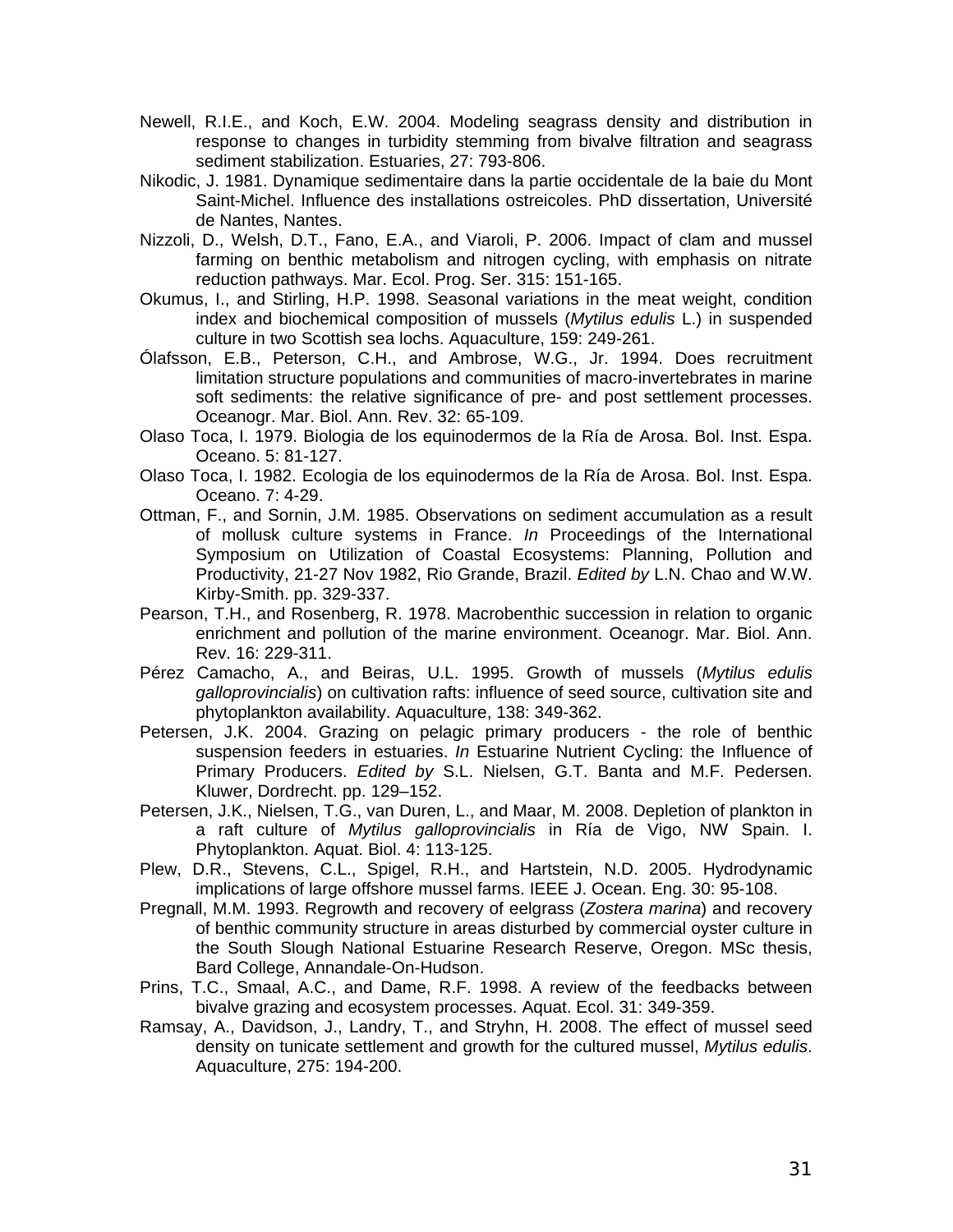- Redfield, A.C. 1934. On the proportions of organic derivatives in sea water and their relation to the composition of plankton. *In* James Johnstone Memorial Volume. *Edited by* R.J. Daniel. University Press of Liverpool, Liverpool. pp. 176-192.
- Redfield, A.C., Ketchum, P.H., and Richards, F.A. 1963. The influence of organisms on the composition of seawater. *In* In the Sea, Vol. 2. *Edited by* M.N. Hill. Wiley Interscience, New York. pp. 25-77.
- Retière, C. 1979. Contribution à la connaissance des peuplements benthiques du golfe normano-breton. PhD dissertation, Université de Rennes, Rennes.
- Ricciardi, A., and Bourget, E. 1999. Global patterns of macroinvertebrate biomass in marine intertidal communities. Marine Ecology Progress Series 185: 21-35.
- Richard, M., Archambault, P., Thouzeau, G., and Desrosiers, G. 2006. Influence of suspended mussel lines on the biogeochemical fluxes in adjacent water in the Îles-de-la-Madeleine (Quebec, Canada). Can. J. Fish. Aquat. Sci. 63: 1198-1213.
- Richard, M., Archambault, P., Thouzeau, G., and Desrosiers, G. 2007*a*. Summer influence of 1 and 2 yr old mussel cultures on benthic fluxes in Grande-Entrée lagoon, Îles-de-la-Madeleine (Québec, Canada). Mar. Ecol. Prog. Ser. 338: 131– 143.
- Richard, M., Archambault, P., Thouzeau, G., McKindsey, C.W., and Desrosiers, G. 2007*b*. Influence of suspended scallop cages and mussel lines on pelagic and benthic biogeochemical fluxes in Havre-aux-Maisons Lagoon, Îles-de-la-Madeleine (Quebec, Canada). Can. J. Fish. Aquat. Sci. 64: 1491-1505.
- Richardson, A.J., Bakun, A., Hays, G.C., and Gibbons, M.J. 2009. The jellyfish joyride: causes, consequences and management responses to a more gelatinous future. Trends Ecol. Evol. 24: 312-322.
- Riethmüller, R., Jäger, N., Häse, C., Fernandes, L., and Neves, R. 2006*a*. Flow patterns around and within a raft mussel farm in the Ria de Vigo, Spain Report No. D3.2b, 31 p. GKSS, Hamburg.
- Riethmüller, R., Jäger, N., Häse, C., and Herman, P.M.J. 2006*b*. The patterns of suspended particulate matter within a raft mussel farm in the Ria de Vigo, Spain Report No. D2.2c, 26 p. GKSS, Hamburg.
- Robichaud, L.M. 2008. Influence de la mytiliculture et de l'ascidie envahissante styela clava sur les communautés de macroinvertébrés benthiques à l'Île-du-Prince-Édouard. MSc thesis, Université de Québec à Rimouski, Rimouski.
- Romero, P., González-Gurriarán, E., and Penas, E. 1982. Influence of mussel rafts on spatial and seasonal abundance of crabs in the Ría de Arousa, North-West Spain. Mar. Biol. 72: 201-210.
- Rosenberg, R. 2001. Marine benthic faunal successional stages and related sedimentary activity. Sci. Mar. 65: 107-119.
- Rountree, R.A. 1989. Association of fishes with fish aggregation devices: Effects of structure size on fish abundance. Bull. Mar. Sci. 44: 960-972.
- Ruiz, G.M., and Carlton, J.T. 2003. Invasive species: vectors and management strategies. Island Press, Washington.
- Rumrill, S.S., and Poulton, V.K. 2004. Ecological role and potential impacts of molluscan shellfish culture in the estuarine environment of Humboldt Bay, CA - Annual Report, 44 p. Oregon Department of State Lands, South Slough National Estuarine Research Reserve, Estuarine and Coastal Science Laboratory, Charleston.
- Saranchova, O.L., and Kulakovskii, É.E. 1982. Effect of environmental salinity on different developmental stages of sea stars *Asterias rubens* and mussels *Mytilus edulis*. Sov. J. Mar. Biol. 8: 32-36.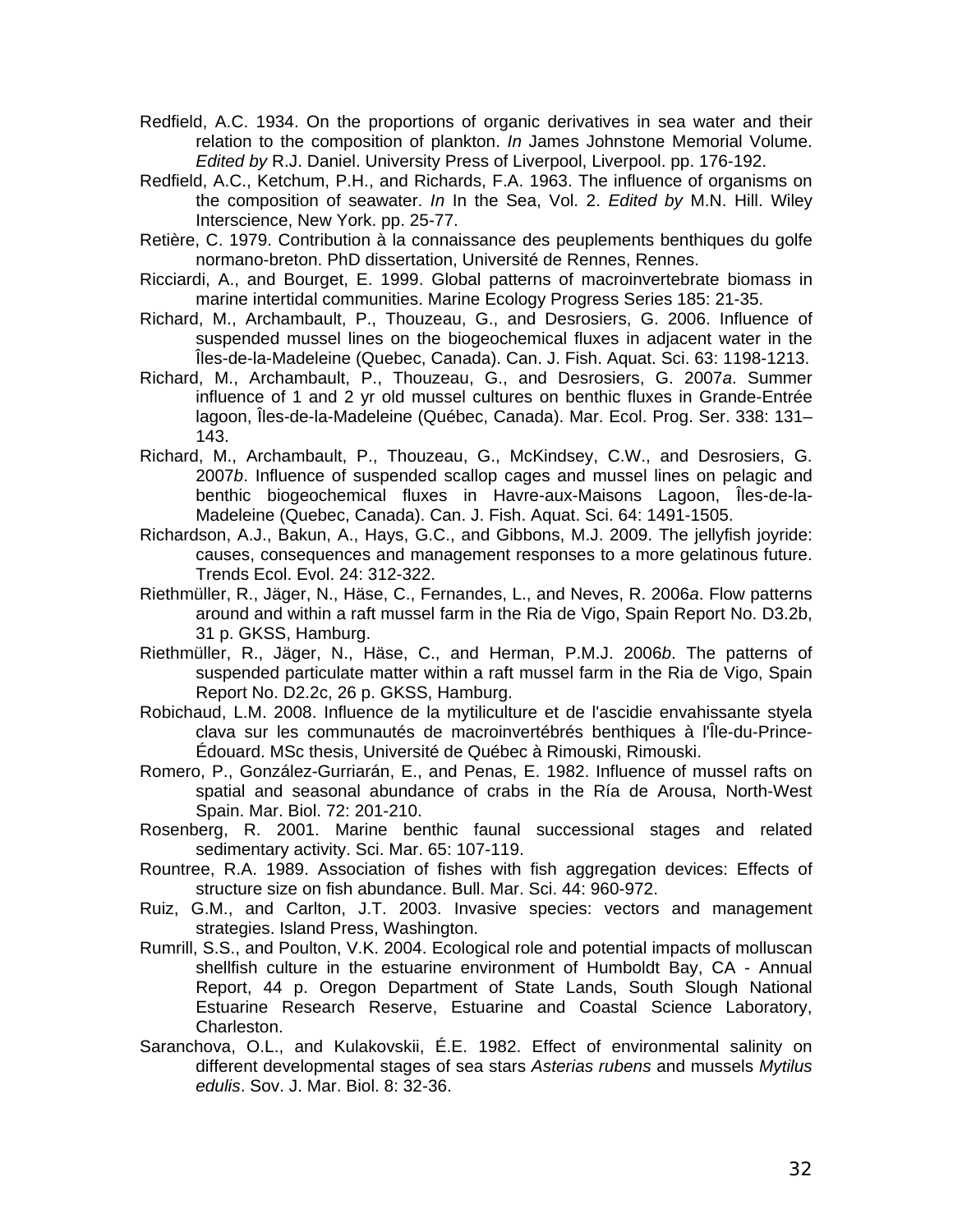- Seaman, W.J., Jr. 2000. Artificial reef evaluation: with application to natural marine habitats. CRC Press, Boca Raton.
- Sequeira, A., Ferreira, J.G., Hawkins, A.J.S., Nobre, A., Lourenço, P., Zhang, X.L., Yan, X., and Nickell, T. 2008. Trade-offs between shellfish aquaculture and benthic biodiversity: A modelling approach for sustainable management. Aquaculture, 274: 313-328.
- Shelby, B., and Heberlein, T.A. 1984. A conceptual framework for carrying capacity determination. Leisure Sciences: An Interdisciplinary Journal, 6: 433 - 451.
- Smith, A., Nikora, V., Ross, A., and Wake, G. 2006. A lattice Boltzmann-based model of plankton–flow interaction around a mussel cluster. Ecol. Model. 192: 645-657.
- Sornin, J.-M., Feuillet, M., Héral, M., and Deslous-Paoli, J.-M. 1983. Effet des biodépôts de l'huître *Crassostrea gigas* sur l'accumulation de matière organique dans les parcs du bassin de Marennes-Oléron. J. Moll. Stud. 12: 185-197.
- Sornin, J.M. 1981. Processus sedimentaires et biodeposition lies a differents modes de conchyliculture. PhD dissertation, Université de Nantes, Nantes.
- Souchu, P., Vaquer, A., Collos, Y., Landrein, S., Deslous-Paoli, J.M., and Bertrand Bibent, B. 2001. Influence of shellfish farming activities on the biogeochemical composition of the water column in Thau lagoon. Mar. Ecol. Prog. Ser. 218: 141- 152.
- Spencer, B.E. 2002. Molluscan Shellfish Farming. Blackwell Publishing, Malden.
- Stenton-Dozey, J., Probyn, T., and Busby , A. 2001. Impact of mussel (*Mytilus galloprovincialis*) raft-culture on benthic macrofauna, in situ oxygen uptake, and nutrient fluxes in Saldanha Bay, South Africa. Can. J. Fish. Aquat. Sci. 58: 1021- 1031.
- Stenton-Dozey, J.M.E., Jackson, L.F., and Busby, A.J. 1999. Impact of mussel culture on macrobenthic community structure in Saldanha Bay, South Africa. Mar. Pollut. Bull. 39: 357-366.
- Stevens, C., Plew, D., Hartstein, N., and Fredriksson, D. 2008. The physics of openwater shellfish aquaculture. Aquacult. Eng. 38: 145-160.
- Strohmeier, T., Aure, J., Duinker, A., Castberg, T., Svardal, A., and Strand, O. 2005. Flow reduction, seston depletion, meat content and distribution of diarrhetic shellfish toxins in a long-line blue mussel farm. J. Shellfish. Res. 24: 15-24.
- Strohmeier, T., Duinker, A., Strand, O., and Aure, J. 2008. Temporal and spatial variation in food availability and meat ratio in a longline mussel farm (*Mytilus edulis*). Aquaculture, 276: 83-90.
- Tallis, H.M., Ruesink, J.L., Dumbauld, B., Hacker, S., and Wisehart, L.M. 2009. Oysters and aquaculture practices affect eelgrass density and productivity in a Pacific Northwest estuary. J. Shellfish. Res. 28: 251-261.
- Taylor, J.J., Southgate, P.C., and Rose, R.A. 1997. Fouling animals and their effect on the growth of silver-lip oysters, *Pinctada maxima* (Jameson) in suspended culture. Aquaculture, 153: 31-40.
- Tenore, K.R., Boyer, L.F., Cal, R.M., Corral, J., Garcia-Fernandez, C., Gonzalez, N., Gonzalez-Gurriaran, E., Hanson, R.B., Iglesias, J., Krom, M., Lopez-Jamar, E., McClain, J., Pamatmat, M.M., Perez, A., Rhoads, D.C., de Santiago, G., Tietjen, J., Westrich, J., and Windom, H.L. 1982. Coastal upwelling in the Rias Bajas, NW Spain: Contrasting the benthic regimes of the Rias de Arosa and de Muros. J. Mar. Res. 40: 701-772.
- Tenore, K.R., and Dunstan, W.M. 1973. Comparison of feeding and biodeposition of three bivalves at different food levels Mar. Biol. 21: 190-195.
- Tenore, K.R., and González, N. 1976. Food chain patterns in the Ria de Arosa, Spain: an area of intense mussel aquaculture. *In* Proceedings of the 10th European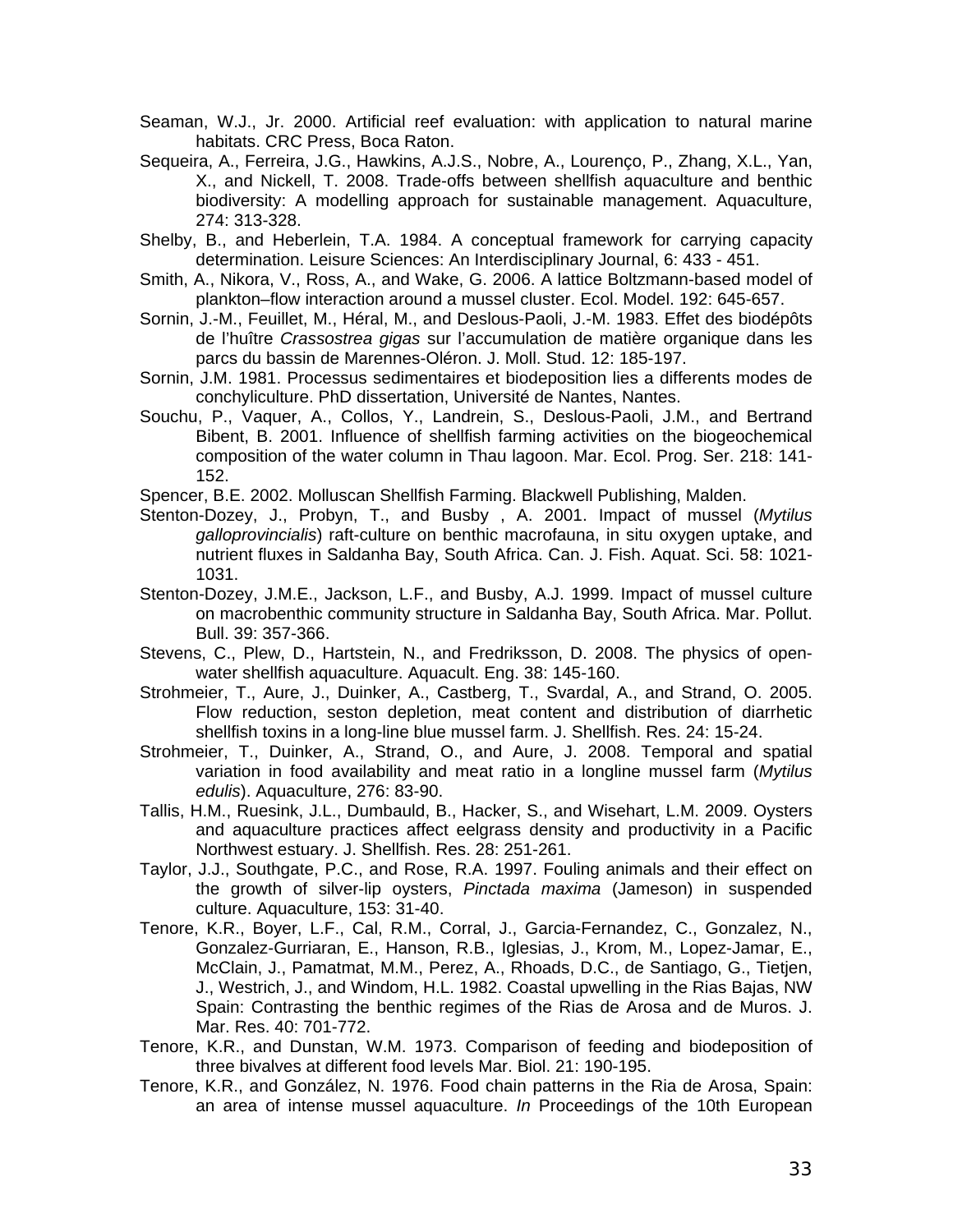Symposium on Marine Biology, Ostend, Belgium, September 17-23, 1975. Vol 2: Population dynamics of marine organisms in relation with nutrient cycling in shallow waters. *Edited by* G. Persoone and E. Jaspers. Universa Press, Wetteren. pp. 601-619.

- Titelman, J., and Kiørboe, T. 2003. Predator avoidance by nauplii. Mar. Ecol. Prog. Ser. 247: 137-149.
- Troost, K., Gelderman, E., Kamermans, P., Smaal, A.C., and Wolff, W.J. 2009. Effects of an increasing filter feeder stock on larval abundance in the Oosterschelde estuary (SW Netherlands). J. Sea Res. 61: 153-164.
- Valdemarsen, T., Kristensen, E., and Holmer, M. 2010. Sulfur, carbon, and nitrogen cycling in faunated marine sediments impacted by repeated organic enrichment. Mar. Ecol. Prog. Ser. 400: 37-53.
- Valiela, I. 1995. Marine Ecological Processes. Springer, New York.
- Vaudrey, J.M.P., Getchis, T., Shaw, K., Markow, J., Britton, R., and Kremer, J.N. 2009. Effects of oyster depuration gear on eelgrass (*Zostera marina* L.) in a low density aquaculture site in Long Island sound. J. Shellfish. Res. 28: 243-250.
- Walker, T.R., and Grant, J. 2009. Quantifying erosion rates and stability of bottom sediments at mussel aquaculture sites in Prince Edward Island, Canada. J. Mar. Syst. 75: 46-55.
- Wassmann, P. 1998. Retention versus export food chains: processes controlling sinking loss from marine pelagic systems. Hydrobiologia, 363: 29-57.
- Weise, A.M., Cromey, C.J., Callier, M.D., Archambault, P., Chamberlain, J., and McKindsey, C.W. 2009. Shellfish-DEPOMOD: Modelling the biodeposition from suspended shellfish aquaculture and assessing benthic effects. Aquaculture, 288: 239-253.
- Wisehart, L.M., Dumbauld, B.R., Ruesink, J.L., and Hacker, S.D. 2007. Importance of eelgrass early life history stages in response to oyster aquaculture disturbance. Mar. Ecol. Prog. Ser. 344: 71-80.
- Wong, W.H., Levinton, J.S., Twining, B.S., Fisher, N.S., Kelaher, B.P., and Alt, A.K. 2003. Assimilation of carbon from a rotifer by the mussels *Mytilus edulis* and *Perna viridis*: a potential food-web link. Mar. Ecol. Prog. Ser. 253: 175-182.
- Ysebaert, T., Hart, M., and Herman, P.M.J. 2009. Impacts of bottom and suspended cultures of mussels *Mytilus* spp. on the surrounding sedimentary environment and macrobenthic biodiversity. Helgol. Mar. Res. 63: 59-74.
- Zeldis, J., Felsing, M., and Wilson, J. 2006. Limits of acceptable change: a framework for managing marine farming. Water & Atmosphere, 14: 16-17.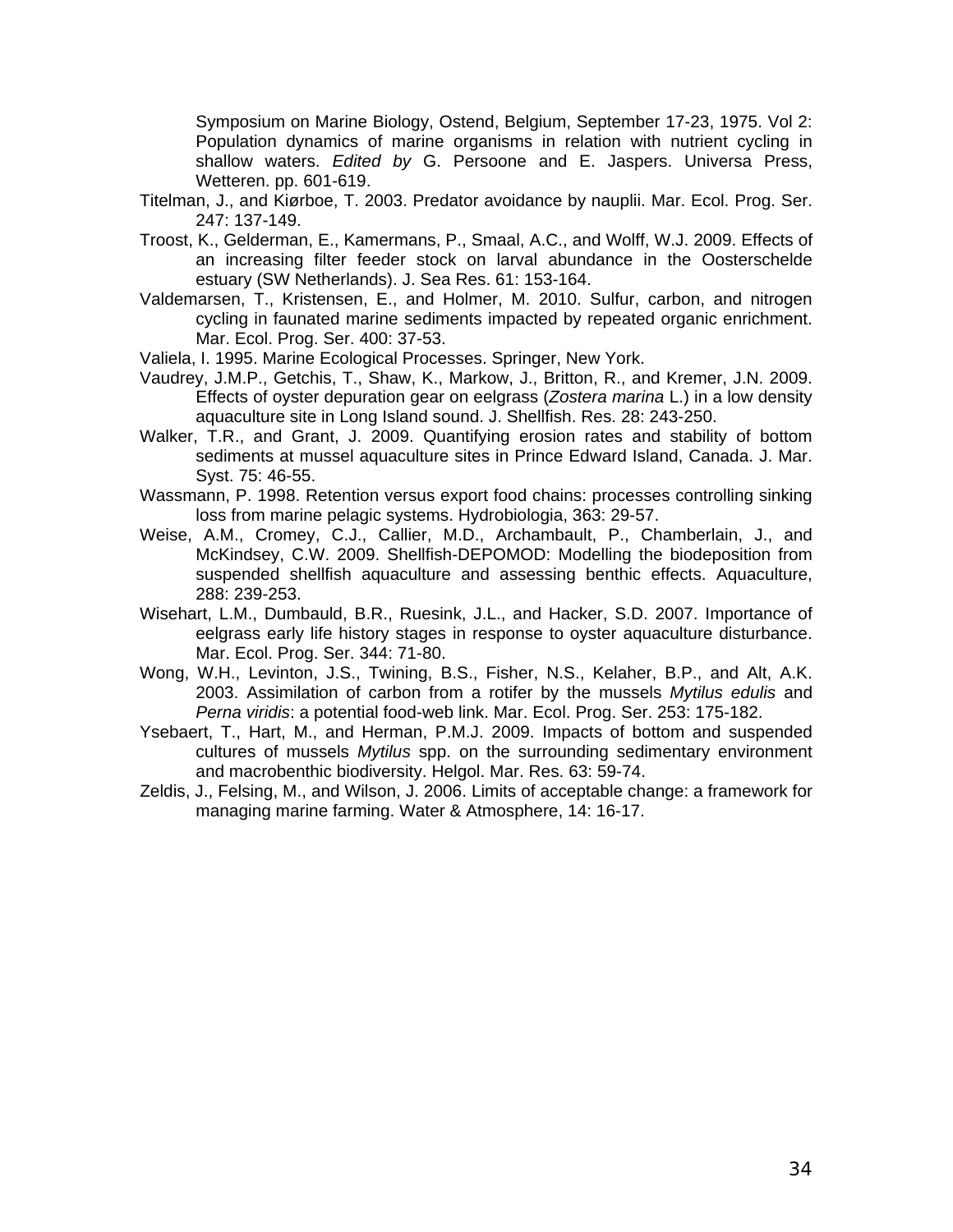#### **Tables**

Table 1. Overview of studies on the influence of mussel farms on benthic communities; only studies with some type of control location are included. Univariate diversity indices evaluated include: *S* - total number of species, *N* - total abundance, *B* - total biomass, *H'* - Shannon-Wiener diversity, *d* - Margalef's species richness, *J'* - Pielou's evenness, Hill's numbers  $N_1$  and  $N_2$ , ES<sub>100</sub> estimated number of genera, ITD – Index of trophic diversity, *MI* – Maturity index, *Δ<sup>+</sup>* - average taxonomic distinctness, and *Λ<sup>+</sup>* variation in taxonomic distinctness. Biotic indices evaluated include: I/D - indicator or dominant species, *T* - evaluation of trophic or taxonomic groups, and various derived indices (as indicated in table); Multivariate community structure analysis includes cluster analysis and various ordination techniques. Protocol indicates general sampling design, temporal replication, and sieve size used to retain infauna. Where multiple sites were studied, site names are listed as in the original references. Studies are divided into those that concentrated on infauna and those that concentrated on epibenthic macrofauna (crabs, starfish, fish, etc).

| <b>Reference</b><br>and sites                                                                              | <b>Diversity</b> | <b>Biotic</b> | <b>Multivariate</b><br>community<br>structure | <b>Protocol</b>                                                                                                                                                                                                                                                                                                        | Observations at farm site(s) relative to control station(s) or<br>along transect $(s)$                                                                                                                                                                                                                                                                                                                                                                    |
|------------------------------------------------------------------------------------------------------------|------------------|---------------|-----------------------------------------------|------------------------------------------------------------------------------------------------------------------------------------------------------------------------------------------------------------------------------------------------------------------------------------------------------------------------|-----------------------------------------------------------------------------------------------------------------------------------------------------------------------------------------------------------------------------------------------------------------------------------------------------------------------------------------------------------------------------------------------------------------------------------------------------------|
| <b>Benthic infauna studies</b>                                                                             |                  |               |                                               |                                                                                                                                                                                                                                                                                                                        |                                                                                                                                                                                                                                                                                                                                                                                                                                                           |
| Callier et al.<br>(2008), Canada -<br>2 longline farms                                                     | N, B, S, H', d   | T, AMBI       | <b>MDS-ANOSIM</b>                             | Transect: 7 stations<br>$(0, 3, 6, 9, 15, 30, and 300$ or<br>500 m); 1 date; 500 $\mu$ m                                                                                                                                                                                                                               | Site HAM<br>• N, S, H', d lower; J' greater at 0 and 300 m<br>$\bullet$ <i>B</i> greater at intermediate distances (due to 1 polychaete spp.)<br>• AMBI suggests control site least degraded<br>• Difference in benthic community structure<br>Site GE<br>• Dominance by deposit feeders (carnivores elsewhere)<br>• No variation among stations for any other index                                                                                      |
| Chamberlain<br>(2002),<br>Chamberlain et<br>al. $(2001)$ ,<br>Ireland, 2<br>longline farms,<br>1 raft site | N, S, H', d, J'  | $ID, ITI$     | Cluster analysis,<br><b>MDS-ANOSIM</b>        | Longline sites: Transect : 3-<br>4 stations site <sup>-1</sup> (0, 10, 20,<br>and 40 m and 0, 10, and 30<br>m); 1 date; $500 \mu m$<br>Raft (site S): Transect : 4<br>stations<br>one further<br>and<br>(control) station $(0, 10, 20,$<br>40 m and control at 50 m in<br>different direction); 1 date;<br>$500 \mu m$ | Site $1/A$<br>• No variation among stations for diversity indices<br>• Dominance of polychaetes<br>• ITI not different among stations<br>• No variation in multivariate structure<br>Site $2/B$<br>• <i>N</i> greater but <i>S</i> , <i>H'</i> , <i>d</i> , and <i>J'</i> lower<br>• Dominance by deposit-feeders and opportunistic polychaetes<br>• ITI reduced under farm and greatest at most distant<br>• Clear differences in multivariate structure |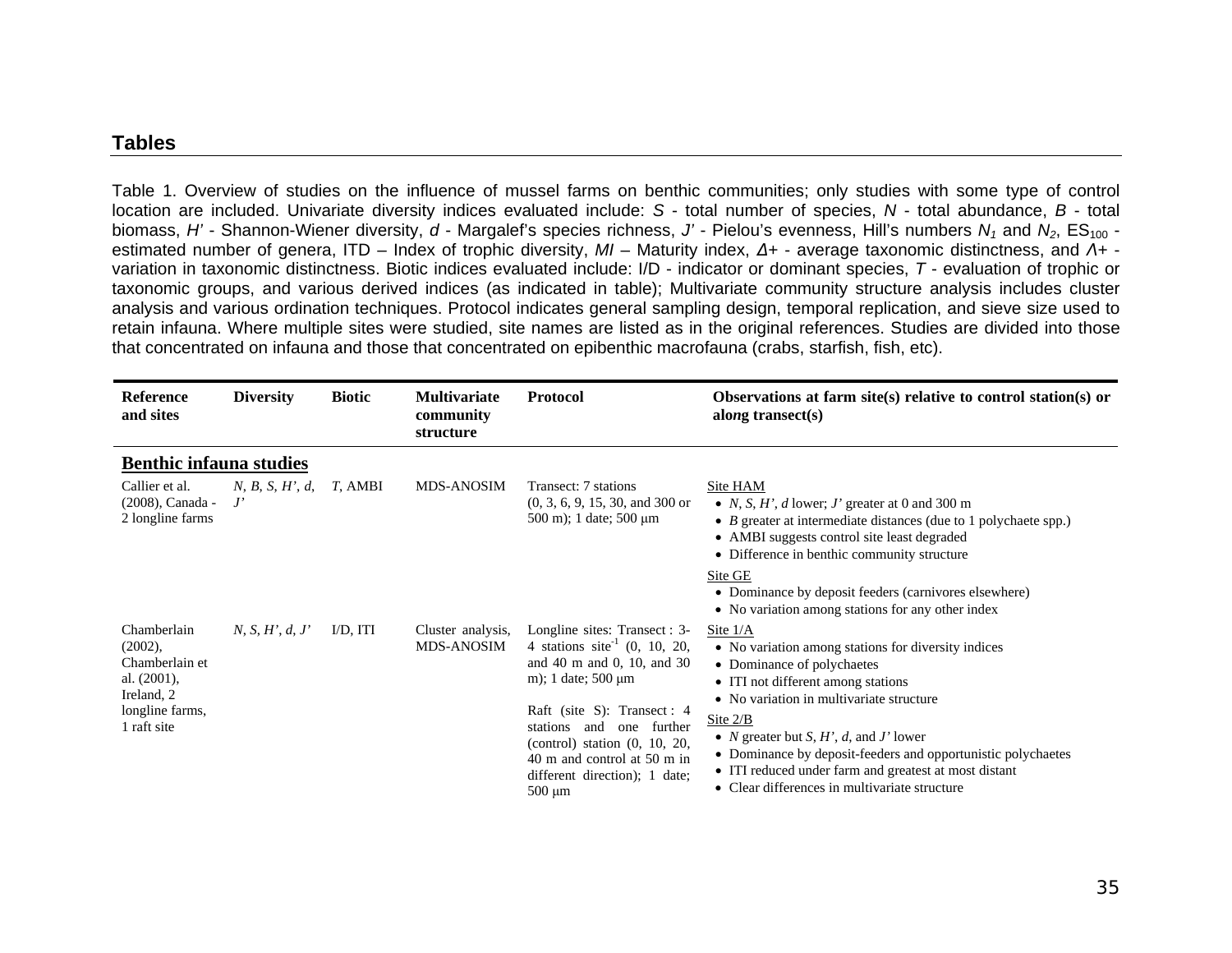|                                                                                             |                                                       |                  |                                              |                                                                                                                                                                  | Site S<br>• No variation among stations for diversity indices<br>• Dominance of several opportunistic polychaetes<br>• Loss of a bivalve species, ITI not different among stations<br>• No difference in community structure                                                                                                                                                                                                                                                                                                                                                                                                                                                                                                      |
|---------------------------------------------------------------------------------------------|-------------------------------------------------------|------------------|----------------------------------------------|------------------------------------------------------------------------------------------------------------------------------------------------------------------|-----------------------------------------------------------------------------------------------------------------------------------------------------------------------------------------------------------------------------------------------------------------------------------------------------------------------------------------------------------------------------------------------------------------------------------------------------------------------------------------------------------------------------------------------------------------------------------------------------------------------------------------------------------------------------------------------------------------------------------|
| Christensen et<br>al. (2003), New<br>Zealand,<br>longline farm                              | N, S                                                  | $1/D$            | <b>MDS</b>                                   | 3 stations: below lines,<br>between lines and 250 m<br>from lines, 1 sampling date,<br>$500 \mu m$                                                               | $\bullet$ S decreased<br>• Bioirrigating species decreased<br>• Opportunistic polychaetes species increased                                                                                                                                                                                                                                                                                                                                                                                                                                                                                                                                                                                                                       |
| Crawford et al.<br>(2003),<br>Australia, 2<br>longline farms<br>with oysters and<br>mussels | N, S, H'                                              | $\boldsymbol{T}$ | Cluster analysis,<br><b>ANOSIM</b>           | 3 transects with 8 or 9<br>stations (middle 5 in farms),<br>1 date; 1 mm; and 2 video<br>transects in farm, 1 upstream<br>and 1 downstream.                      | • $N$ , S, H' did not vary within farms along transects<br>• Little variance observed with video transects<br>• Community structure varied little within farms along transects and,<br>when it did, not in a way that suggested farm-related effects                                                                                                                                                                                                                                                                                                                                                                                                                                                                              |
| da Costa and<br>Nalesso (2006),<br>Brazil, longline<br>farm                                 | N, S, J', H'                                          |                  | <b>MDS-ANOSIM</b>                            | Distance classes: 4 stations<br>$(0, 50, 200, 500 m)$ ; bi-<br>monthly sampling (6 dates)                                                                        | • $N$ lower and $H'$ greater<br>• Differences in community structure<br>• Large temporal variation in all indices                                                                                                                                                                                                                                                                                                                                                                                                                                                                                                                                                                                                                 |
| Danovaro et al.<br>$(2004)$ , Italy<br>(meiofauna),<br>longline farm                        | N, S                                                  | $\boldsymbol{T}$ |                                              | 3 stations within farm and 3<br>locations 600<br>distant<br>m<br>(around farm),<br>$\overline{4}$<br>dates<br>(seasons), $37 \mu m$                              | • Variations between sampling period > between sites<br>• Temporal, but no farm-specific variation in $N$ , $S$<br>• Community structure (taxonomic groups) not different                                                                                                                                                                                                                                                                                                                                                                                                                                                                                                                                                         |
| Fabi et al. (2009)<br>Italy, longline<br>farm                                               | N, S, H', d, J'                                       | $\boldsymbol{T}$ | Cluster analysis,<br><b>MDS-ANOSIM</b>       | 2 stations within and 2<br>stations upstream of farm,<br>and transect downstream (0,<br>30, 60, 120, and 300 m), 4<br>dates (seasons), $500 \mu m$               | • Temporal variation in all measures<br>• No variation between stations within and upstream of site or along<br>gradient for diversity indices<br>• Deposit feeders more prevalent in farms and filter feeders outside<br>of farms<br>• No multivariate effects relative to stations within farm                                                                                                                                                                                                                                                                                                                                                                                                                                  |
| Grant (2010),<br>France, 3<br>bouchot farms                                                 | N, S, H', J', $I/D$ , AMBI<br>$\Delta +$ , $\Delta +$ |                  | MDS-<br><b>PERMANOVA</b>                     | Stations at 4 distances (0, 1,<br>5, 12.5 m) upstream and<br>downstream of <i>bouchots</i> in 3<br>farms (same design in 3)<br>reference areas), 1 date, 2<br>mm | • All sites dominated by polychaetes and bivalves<br>• Dominant bivalve species more abundant at 0 m in farm sites<br>• Other species more or less abundant in farm sites<br>• <i>N</i> greater adjacent to <i>bouchots</i> but not generally in <i>bouchot</i> sites<br>• S lower adjacent to <i>bouchots</i> but not generally in <i>bouchot</i> sites<br>• Trend for $H'$ and $J'$ to be lower in <i>bouchot</i> sites<br>• $\Delta$ + did not differ between <i>bouchot</i> and reference sites<br>• $A$ + greater adjacent to <i>bouchots</i> but not generally in <i>bouchot</i> sites<br>• Trend for AMBI values to be greater in mussel sites and this was<br>reflected by distribution of organisms in ecological groups |
| Grant et al.<br>(1995), Canada,<br>longline farm                                            | N, S, B, H'                                           | $\rm I/D$        | ABC<br>plot<br>analysis, Cluster<br>analysis | 1 farm station and 1 control<br>station, 30 m distant, 9 dates<br>$(4$ seasons), 500 $\mu$ m                                                                     | • Temporal variation for all measures<br>• <i>N</i> lower, <i>H</i> ' higher<br>• Similar species composition<br>• Greater abundance of predatory and scavenging species<br>• Clear differences in multivariate community structure                                                                                                                                                                                                                                                                                                                                                                                                                                                                                               |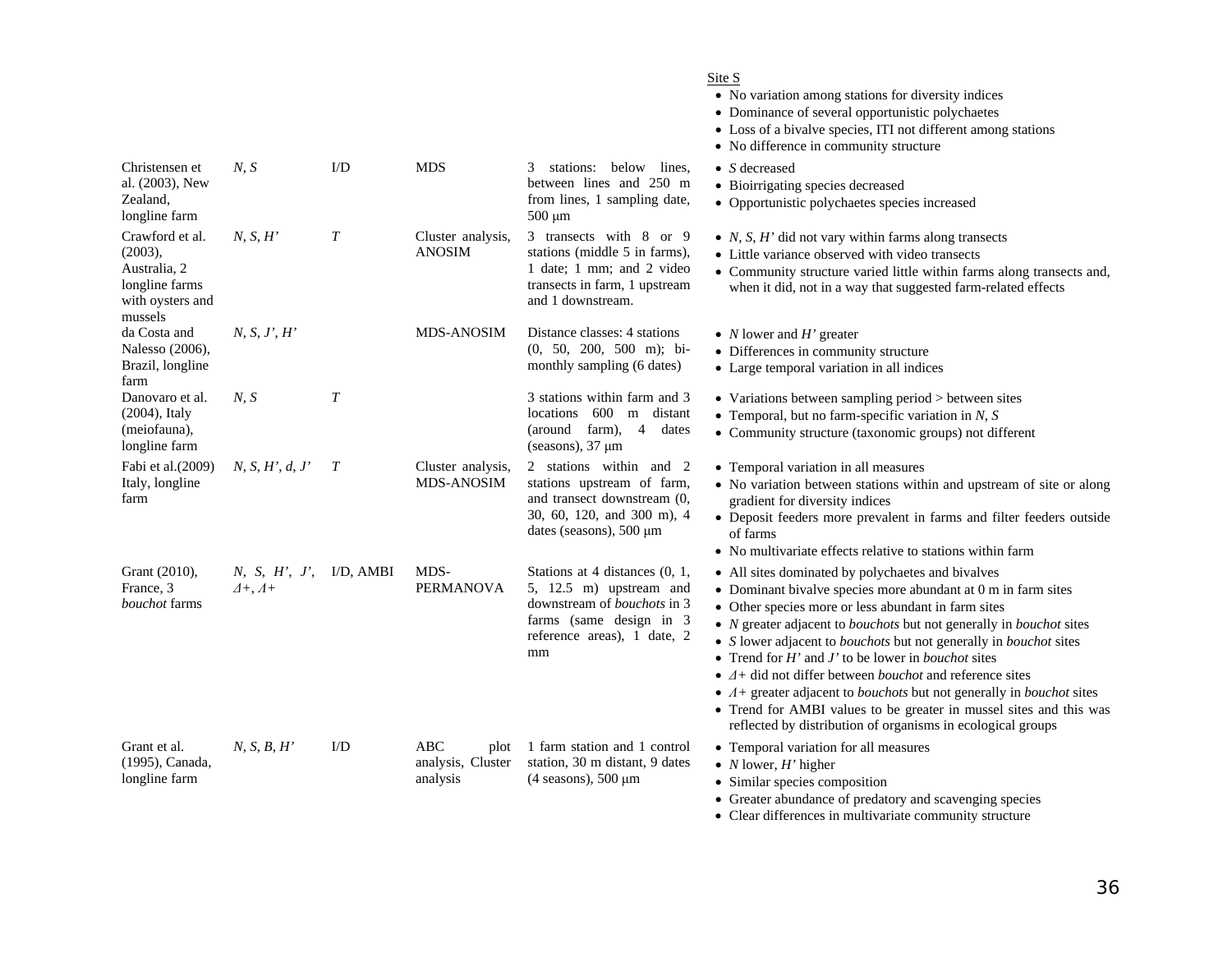| Hartstein and<br>Rowden (2004),<br>New Zealand, 3<br>longline farms          |                                          | $\boldsymbol{T}$ | <b>MDS-ANOSIM</b>                            | 4 stations in each farm and<br>in each of 4 paired control<br>sites, 4 dates (seasons), 1<br>mm                                                                                                                                                                                                              | Farms CC and EB (weak current regime)<br>$\bullet$ Variation between sites $>$ variation between periods<br>• Dominance of opportunistic polychaetes<br>• Clear differences in multivariate community structure                                                                |
|------------------------------------------------------------------------------|------------------------------------------|------------------|----------------------------------------------|--------------------------------------------------------------------------------------------------------------------------------------------------------------------------------------------------------------------------------------------------------------------------------------------------------------|--------------------------------------------------------------------------------------------------------------------------------------------------------------------------------------------------------------------------------------------------------------------------------|
|                                                                              |                                          |                  |                                              |                                                                                                                                                                                                                                                                                                              | Farm BP (strong current regime)<br>• No difference in community structure                                                                                                                                                                                                      |
| Kaspar et al.<br>$(1985)$ , New<br>Zealand,<br>longline farm                 | Diversity, $B$                           |                  | Descriptive                                  | 1 farm site and 1 control<br>site, 1 km distant, 2 dates,<br>1.68 mm (total dry weights)                                                                                                                                                                                                                     | $\bullet$ <i>B</i> did not differ between sites<br>• Diversity lower (not qualified) – only polychaetes present<br>• Dominance of polychaetes<br>• Hard substrate-associated species on bottom                                                                                 |
| (Mattsson and<br>Lindén 1983),<br>Sweden.<br>longline farm                   | N, B, S, H'                              | $\, T \,$        | Cluster analysis                             | 1 transect, 5 stations (2)<br>under mussel lines, each<br>separated by 10 m), twice<br>yearly for 9 dates, including<br>post-establishment period,<br>harvesting and reseeding<br>periods, and second site with<br>3 stations (1 under) for 3<br>dates and reference sites for<br>1 and 3 dates, $500 \mu m$ | • Initially no difference among stations<br>• Loss of some species (brittle stars and others later on)<br>• Dominance by opportunistic polychaetes<br>• $N, B, H'$ decreased<br>$\bullet$ H' and S increased following harvesting                                              |
| Miron et al.<br>(2005), Canada,<br>longline farm<br>area                     | N, S, H', J',<br>dominance               |                  | MDS, BIOENV                                  | Sampled throughout<br>bay<br>with farms to evaluate links<br>between husbandry<br>and<br>benthic conditions, 1 date, 1<br>mm                                                                                                                                                                                 | · No relationships between diversity measures and husbandry<br>practices<br>• Weak correlations with husbandry characteristics and multivariate<br>community structure                                                                                                         |
| Mirto et al<br>$(2000)$ , Italy,<br>longline farm<br>(meiofauna)             | N, S                                     | $\boldsymbol{T}$ |                                              | 1 farm station and 1 control<br>station, 800 m distant, 12<br>dates $(1 \text{ year})$ , 37 $\mu$ m                                                                                                                                                                                                          | • $N$ decreased,<br>especially for kinorhynchs,<br>ostracods,<br>and<br>turbellarians.<br>• Altered community structure                                                                                                                                                        |
| Netto and<br>Valgas (2010),<br>Brazil, longline<br>farm areas<br>(nematodes) | $N, N_I$<br>$N_2$ ,<br>ES <sub>100</sub> | ITD, MI          | MDS-ANOSIM.<br><b>PCA</b>                    | 3 farm areas in bay, 3 paired<br>(300)<br>control<br>areas<br>m<br>with<br>3<br>distant),<br>each<br>stations, 4 dates (1 year), 63<br>μm                                                                                                                                                                    | $\bullet$ <i>N</i> did not differ; all other indices decreased<br>· Proportion of selective deposit feeders greater and epigrowth<br>feeders lesser<br>· Temporal variation in multivariate community structure only<br>observed in control sites; altered community structure |
| Robichaud<br>(2008), Canada,<br>8 longline farms                             | S,<br>B,<br>$N_{\rm{r}}$<br>productivity |                  | <b>MDS-DISTLM</b>                            | 8 farm areas with reference<br>stations in the same bays $($<br>300 m distant), 1 date, 500<br>μm                                                                                                                                                                                                            | • All locations dominated by polychaetes<br>$\bullet$ N reduced<br>• $S$ did not differ<br>$\bullet$ <i>B</i> and productivity tended to be lower (not significantly different)<br>• Community structure differed but not in a consistent manner                               |
| Stenton-Dozey<br>et al. (1999),<br>South-Africa, 1<br>+ 9 raft farm<br>areas | N, B, S, H', d, T<br>$J^{\prime}$        |                  | ABC<br>plot<br>analysis, cluster<br>analysis | Transects in 3 directions<br>from farm area with stations<br>under and at 250 m intervals<br>to 750 m on 1 date; annual<br>samples under 9 rafts for 3                                                                                                                                                       | $\bullet$ d lower<br>$\bullet$ H' lower for 1 transect<br>$\bullet$ <i>J'</i> invariable<br>• All indices increased after raft removal (recovery)<br>• Deposit-feeder dominated at all sites                                                                                   |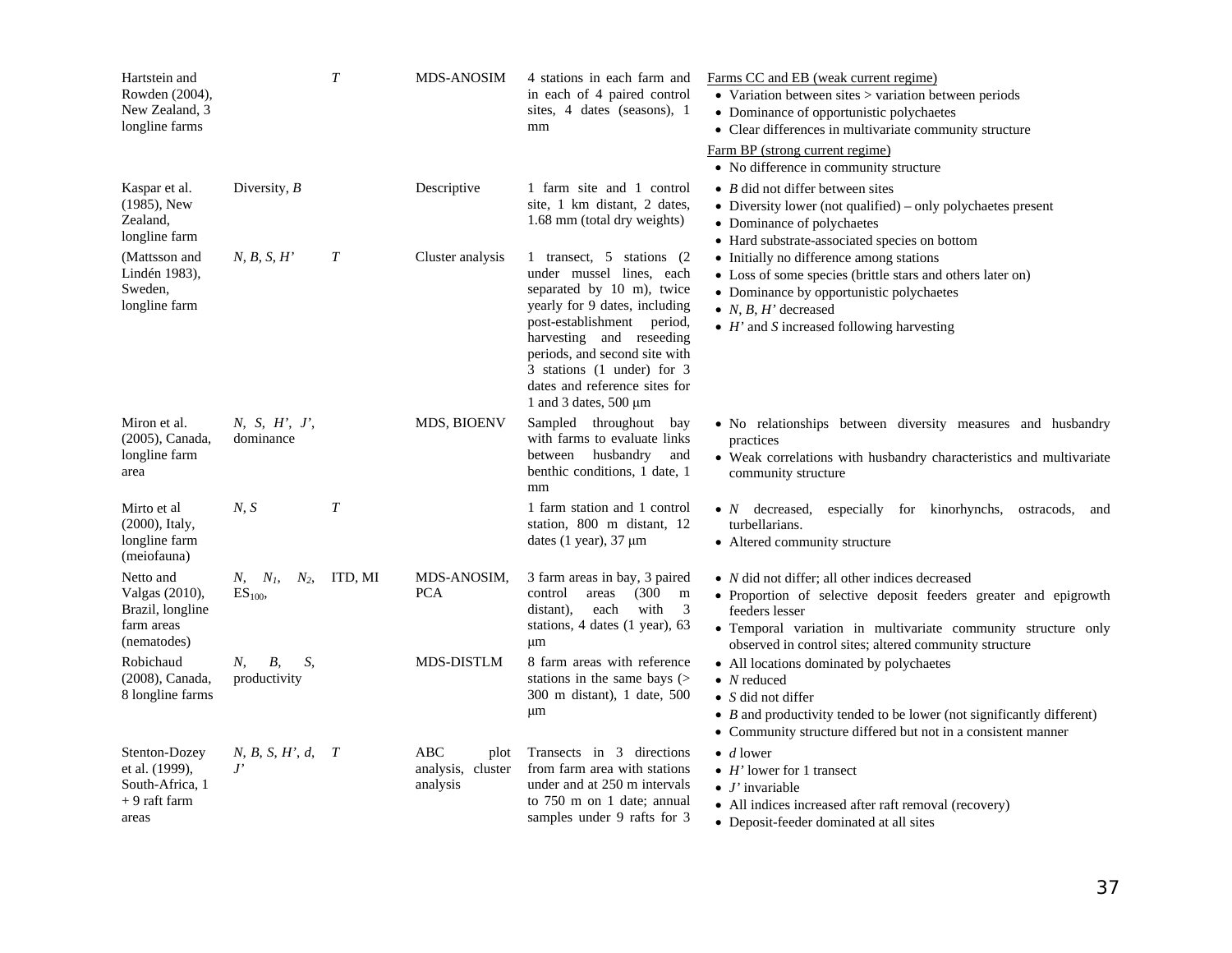|                                                                         |                                          |                |                                                                                                                                                                                                             | years; 500 µm                                                                                                                                                                                                                                     | • Carnivores were second dominant at mussel farm, while suspension<br>feeders were dominant at reference sites<br>• Loss of scavengers following removal of rafts<br>• "disturbed" communities under $>$ 50% of rafts (ABC plots)                     |
|-------------------------------------------------------------------------|------------------------------------------|----------------|-------------------------------------------------------------------------------------------------------------------------------------------------------------------------------------------------------------|---------------------------------------------------------------------------------------------------------------------------------------------------------------------------------------------------------------------------------------------------|-------------------------------------------------------------------------------------------------------------------------------------------------------------------------------------------------------------------------------------------------------|
| Stenton-Dozey<br>et al. (2001),<br>South Africa,<br>raft farm           | B                                        | $\overline{T}$ |                                                                                                                                                                                                             | 1 farm and 3 reference sites,<br>c.a., 500 m to 1.5 km<br>distant, 2 dates (winter and<br>summer), sieve size not<br>stated                                                                                                                       | • biomass typically reduced (5 of 6 possible contrasts by date)<br>• dominance by deposivores, detritivores and carnivores, elsewhere<br>suspension feeders (2 sites) or detritivores and suspension feeders                                          |
| Tenore and<br>González<br>(1976), Spain,<br>raft farms                  | S, H'                                    |                |                                                                                                                                                                                                             | 1 farm and 1 reference site,<br>locations not stated, 297 µm                                                                                                                                                                                      | $\bullet$ H' decreased<br>• Other variables could not be evaluated given the data available                                                                                                                                                           |
| Ysebaert et<br>al.(2009), Spain,<br>raft farm                           | $N, B, S, H', J'$ T<br><b>MDS-ANOSIM</b> |                | 5 transects with stations<br>every 100 m (6 transect <sup>-1</sup> ), 3<br>transects between rafts with<br>outer stations outside of<br>farm areas, 2 transects<br>outside of farm area; 1 date;<br>$1$ mm. | $\bullet$ <i>N</i> and <i>S</i> did not vary<br>• $B$ , $H'$ and $J'$ lower<br>· Mostly dominated by surface and subsurface deposit feeders;<br>suspension feeders and carnivores less dominant<br>• Community structure differed from references |                                                                                                                                                                                                                                                       |
| <b>Epibenthic megafauna studies</b>                                     |                                          |                |                                                                                                                                                                                                             |                                                                                                                                                                                                                                                   |                                                                                                                                                                                                                                                       |
| Clynick et al.<br>(2008), Canada,<br>2 longline farms                   | N, S                                     |                | <b>MDS-ANOSIM</b>                                                                                                                                                                                           | Stations in farm (between<br>lines of 1 and 2 yr old<br>mussels), seagrass, and sand<br>habitats; 3 dates (spring,<br>summer, fall), beam trawls<br>and crab traps.                                                                               | • Community structure typically (11 of 12 site $\times$ date contrasts) did<br>not differ between mussel sites and sand but always from seagrass<br>• No patterns for macroinvertebrates (crabs, lobster)                                             |
| Chesney and<br>Iglesias (1979),<br>Spain, raft farms<br>(demersal fish) | N, S, H', J', d                          |                | Cluster analysis                                                                                                                                                                                            | Station in raft area and one<br>in reference area, ca. 1 km<br>distant; sampled 4 seasons, 5<br>sample days season <sup>-1</sup> ; trawls                                                                                                         | • Seasonal variation<br>• Diversity measures tended to be greater in raft area<br>• One goby species more abundant, another one less abundant<br>• Other species variable<br>• Community structure did not differ between raft and reference<br>areas |
| D'Amours et al.<br>(2008), Canada,<br>4 longline farms                  | N, S, J'                                 |                | MDS-<br><b>PERMANOVA</b>                                                                                                                                                                                    | 5 distance classes (0, 50,<br>100, 500, 2000 m), 3 dates<br>(spring, summer, fall), scuba<br>transects                                                                                                                                            | $\bullet$ <i>N</i> typically greater<br>• $S$ and $J'$ temporally and spatially variable with no consistent trends<br>· Community structure typically different with dominance of<br>predators (seastars, crabs, gastropods)                          |
| González-<br>Gurriarán<br>(1986), Spain,<br>raft areas<br>(decapods)    | N, S, H', J', d                          |                | Cluster analysis,<br>correspondence<br>analysis                                                                                                                                                             | Station in 1 raft area, 3 mid-<br>ria areas, and 3 beach areas,<br>ca. 3 km between areas;<br>sampled 4 seasons; trawls                                                                                                                           | • Large seasonal variation<br>• $N$ , overall, greater<br>• S and $H'$ variable trends<br>• Substratum type, presence of rafts, salinity and depth influenced<br>decapod community structure                                                          |
| Iglesias $(1981)$ ,                                                     | N, S, H'                                 |                | Cluster analysis,                                                                                                                                                                                           | 1 raft, mid-ria and beach                                                                                                                                                                                                                         | • Some seasonal variation                                                                                                                                                                                                                             |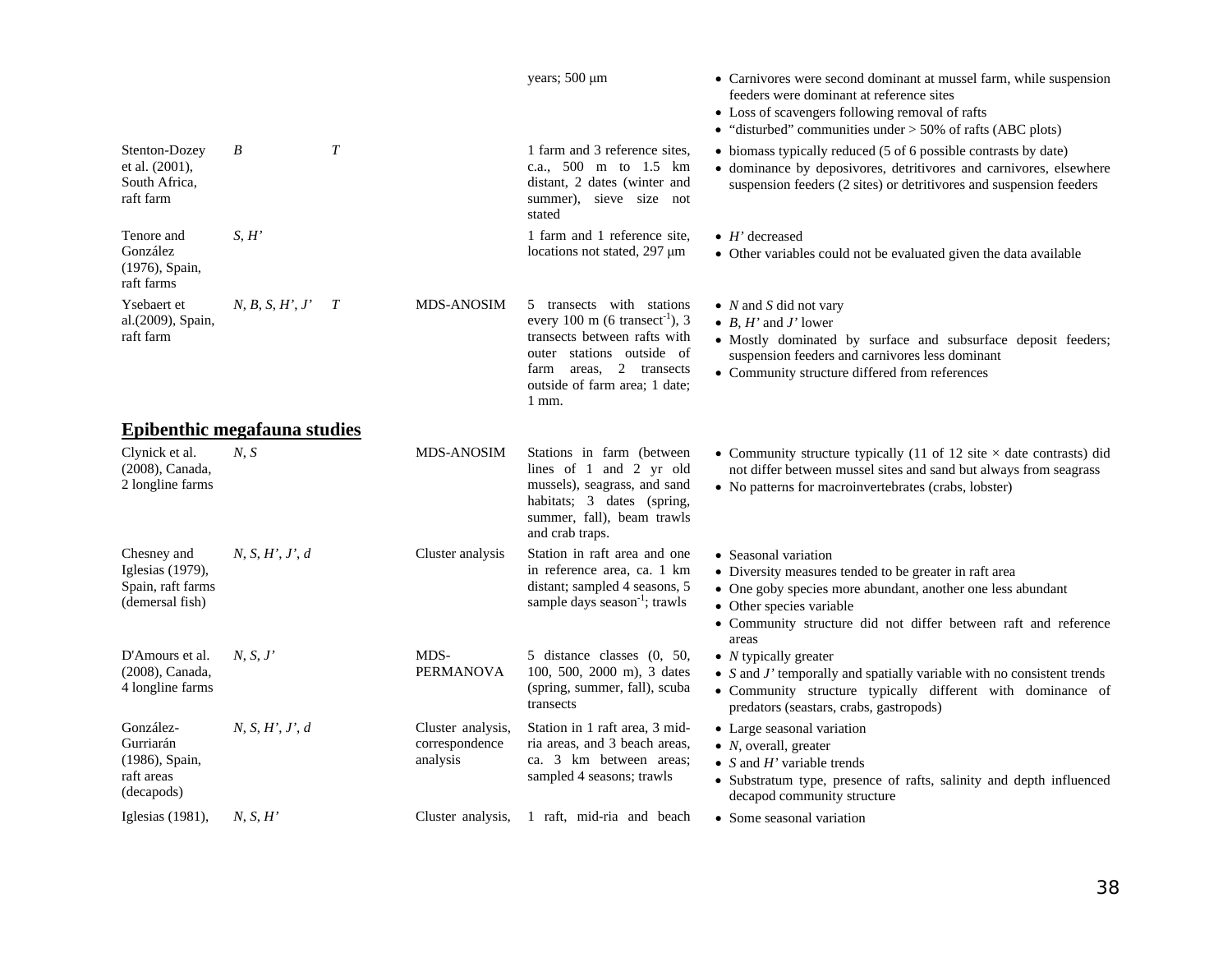| Spain, raft areas<br>(demersal fish)                                                                |              | <b>PCA</b>                      | station in each of 3 sections<br>of ria, ca. 3- km between<br>stations within sections;<br>sampled 4 seasons; trawls                                                                                                                   | • $N$ greatest<br>• $S, H'$ variable<br>• Clear separation of community structure for 3 habitat types                                                                                                                                                  |
|-----------------------------------------------------------------------------------------------------|--------------|---------------------------------|----------------------------------------------------------------------------------------------------------------------------------------------------------------------------------------------------------------------------------------|--------------------------------------------------------------------------------------------------------------------------------------------------------------------------------------------------------------------------------------------------------|
| Inglis and Gust<br>$(2003)$ , New<br>Zealand, 4<br>longline farms<br>(seastar and<br>other species) | N            |                                 | Farms and paired control<br>areas, stations in each area,<br>scuba transects and baited<br>traps                                                                                                                                       | • Seastars ( <i>Coscinasterias muricata</i> ) more abundant<br>• Scavenging hermit crabs, decorator crabs, and whelks less abundant<br>than in control sites and/or sites not harvested recently<br>• Other macrofaunal species without spatial trends |
| Kaspar et al.<br>$(1985)$ , New<br>Zealand,<br>longline farm                                        | Diversity    |                                 | 1 farm site and 1 reference<br>site, 1 km distant, 4 dates,<br>scuba diving, baited traps                                                                                                                                              | • Greater diversity (not quantified) - associated with mussel fall-off<br>(tunicates, seastars, fish) - than control site                                                                                                                              |
| Olaso Toca<br>$(1979; 1982)$ ,<br>Spain, raft farms<br>(echinoderms)                                | N, B         |                                 | Raft, mid-ria and<br>beach<br>stations in each of 3 sections<br>of one ria and 2 sections of<br>another, various distances<br>(km-scale) between stations<br>within sections; sampled<br>various times: trawls                         | • $N$ , $B$ greater for seastars, sea cucumbers, and sea urchins                                                                                                                                                                                       |
| Romero et al.<br>(1982), Spain,<br>raft farms<br>(crabs)                                            | N, S, H', J' | Cluster analysis,<br><b>PCA</b> | Station in raft area and one<br>in reference area, ca. 1 km<br>distant; sampled 4 seasons,<br>and 1 raft, mid-ria and beach<br>station in each of 3 sections<br>of ria, ca. 3- km between<br>within<br>stations<br>sections,<br>trawls | $\bullet$ <i>N</i> greatest and usually greatest for individual species<br>• S, $H'$ , and $J'$ greatest on most dates<br>• Separation of communities based on structure due in part to detritus<br>from mussels rafts                                 |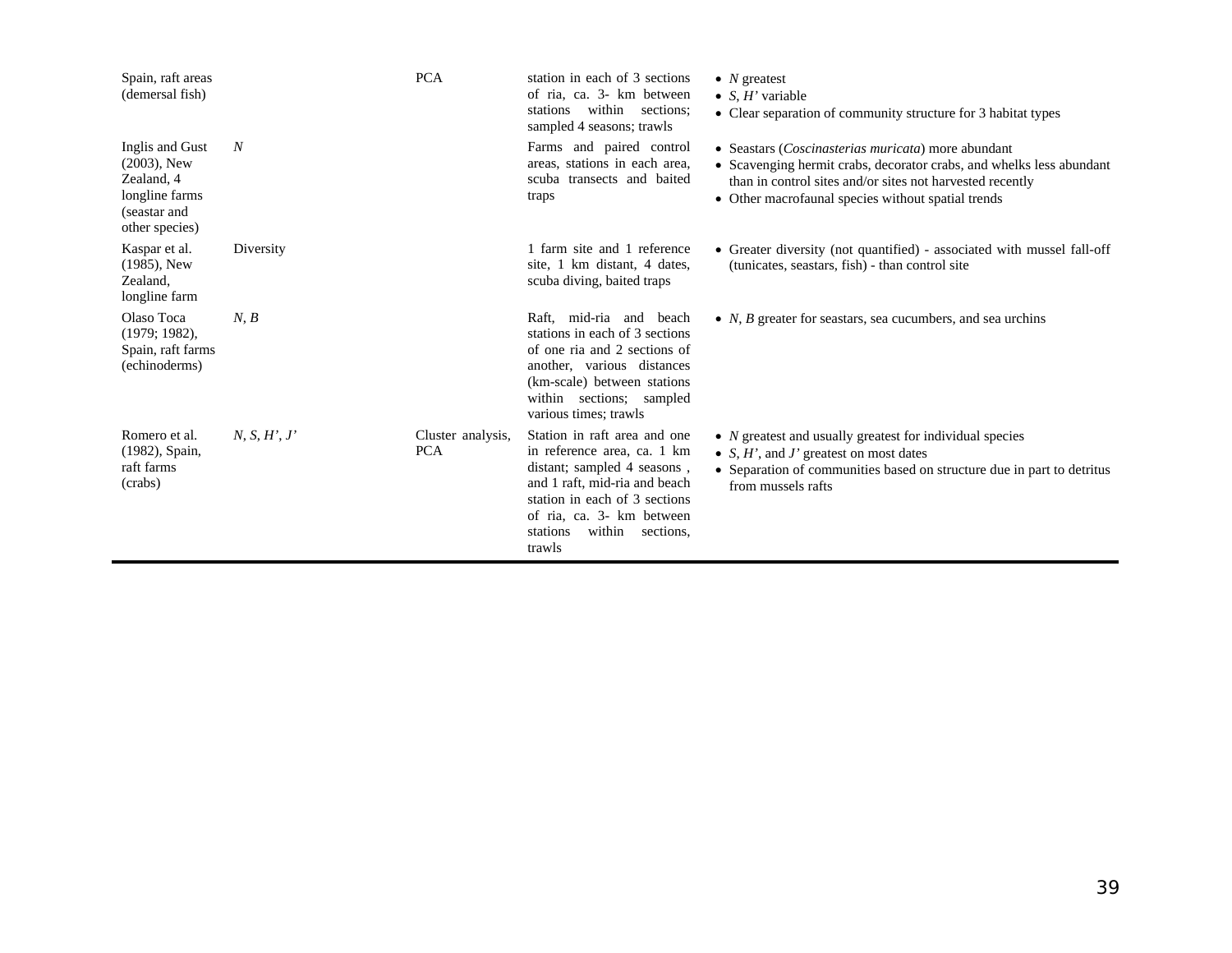Table 2. Overview of studies on the influence of mussel farms on sediment biogeochemical indices. Indices considered include percentage Carbon, percentage organic matter, redox potentials, and sulphide levels. Where appropriate, data are provided for reference (Ref), boundary (Bdry), and farm (Farm) locations; the distance of reference locations is also indicated as Ref (m).

| Study/site                            | Ref(m)   | $C(\%)$       |                           | OM(%)                    |               | $Redox$ (Eh) (0-2cm) |                          |              | Sulphide $(uM)$ $(0-2cm)$ |                          |                             |             |                          |
|---------------------------------------|----------|---------------|---------------------------|--------------------------|---------------|----------------------|--------------------------|--------------|---------------------------|--------------------------|-----------------------------|-------------|--------------------------|
|                                       |          | Ref           | <b>Bdry</b>               | Farm                     | Ref           | <b>Bdry</b>          | Farm                     | Ref          | <b>Bdry</b>               | Farm                     | Ref                         | <b>Bdry</b> | Farm                     |
| Crawford et al. (2003) PE             | 100      | 0.7           | 1.0                       | 1.8                      |               |                      |                          | 380          | 340                       | 310                      | 10                          | 100         | 210                      |
| Crawford et al. (2003) SH             | 50       | 3.5           | 4.2                       | 4.1                      |               |                      |                          | 380          | 380                       | 400                      | 110                         | 100         | 80                       |
| Crawford et al. (2003) EA             | 100      | 1.2           | 1.0                       | 2.0                      |               |                      |                          | 115          | 110                       | 80                       | 30                          | 20          | 40                       |
| Chamberlain et al. (2001) site 1      | 60       | $2.9 \pm 0.2$ | $2.7 \pm 0.2$             | $\overline{\phantom{a}}$ |               |                      | $\overline{\phantom{a}}$ | 200          | 420                       | $\overline{\phantom{0}}$ | $\overline{\phantom{0}}$    |             | $\overline{\phantom{0}}$ |
| Chamberlain et al. (2001) site 2      | 40       |               | $2.0\pm0.2$ 3.4 $\pm$ 0.6 | $\overline{\phantom{a}}$ |               |                      | $\overline{\phantom{a}}$ | 180          | $-90$                     |                          |                             |             |                          |
| Christensen et al. (2003) BB          | 250      |               |                           |                          | 7.1           | 12.1                 |                          |              |                           |                          |                             |             |                          |
| Hargrave et al. (2008) TB             | 100-1000 |               |                           |                          | $7.2 + 4.3$   |                      | $9.7 \pm 4.34$           | $76 + 60$    |                           | $-51+78$                 | $753 + 272$                 |             | $1794 + 771$             |
| Callier et al. $(2007)$ Site 1+ under | 500-1000 |               |                           |                          | $3.2 \pm 0.1$ |                      | $6.4 \pm 2$              | $-116\pm 27$ |                           |                          | $-113\pm 23$ 2404 $\pm 691$ |             | $2145 \pm 271$           |
| Hartstein and Rowden (2004) CC        | $<$ 200  |               |                           |                          | $5.4 \pm 0.9$ |                      | $10.6 \pm 2.3$           |              |                           |                          |                             |             |                          |
| Hartstein and Rowden (2004) EB        | $<$ 200  |               |                           |                          | $6.6 \pm 0.6$ |                      | $12.3 \pm 2.3$           |              |                           |                          |                             |             |                          |
| Hartstein and Rowden (2004) BP        | $<$ 200  |               |                           |                          | $2.9 \pm 0.8$ |                      | $3.2 \pm 0.7$            |              |                           |                          |                             |             |                          |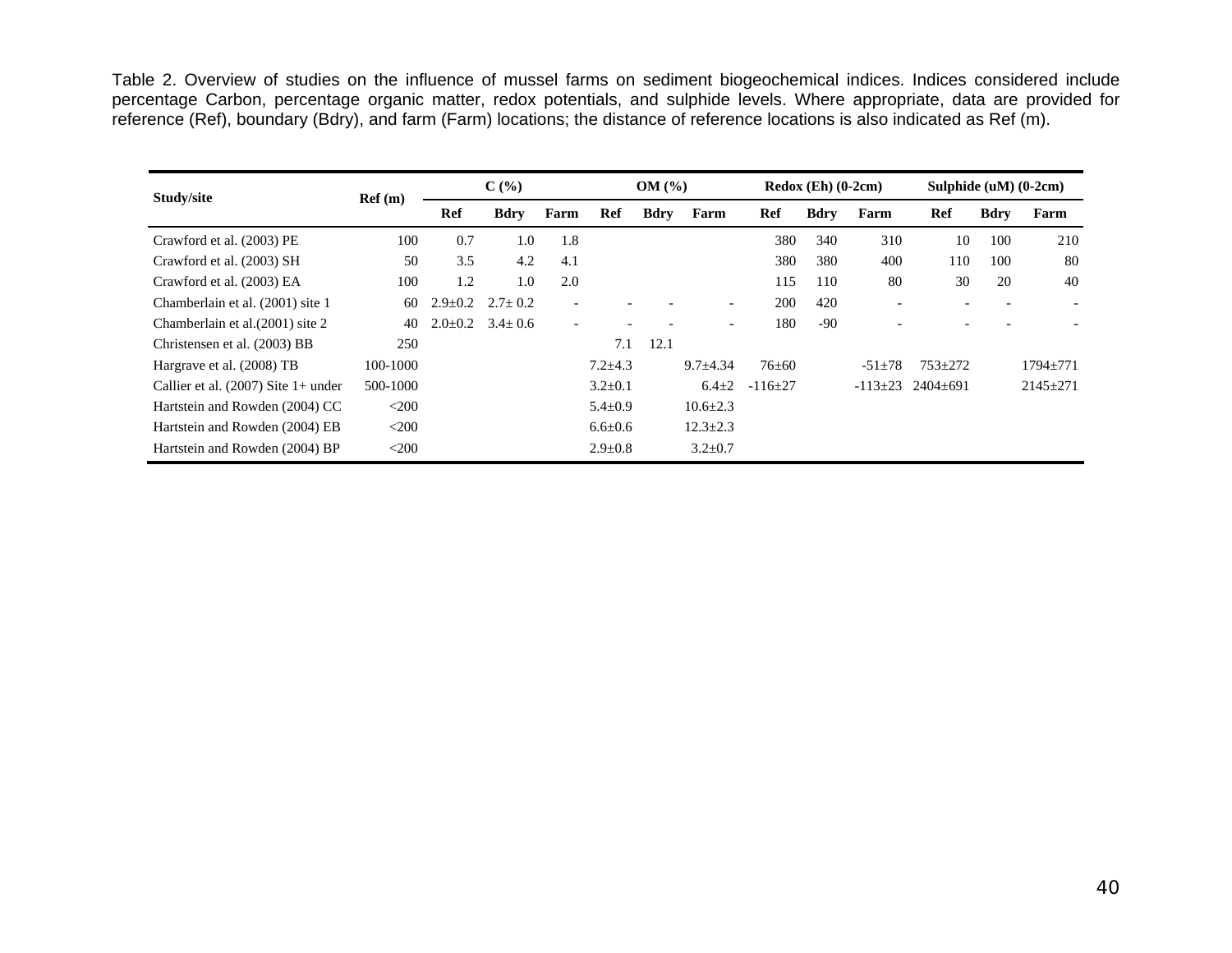# **1.Figures**

Figure 1. Global aquaculture production of bivalves (data from FAO, 2010), 1950-2008.

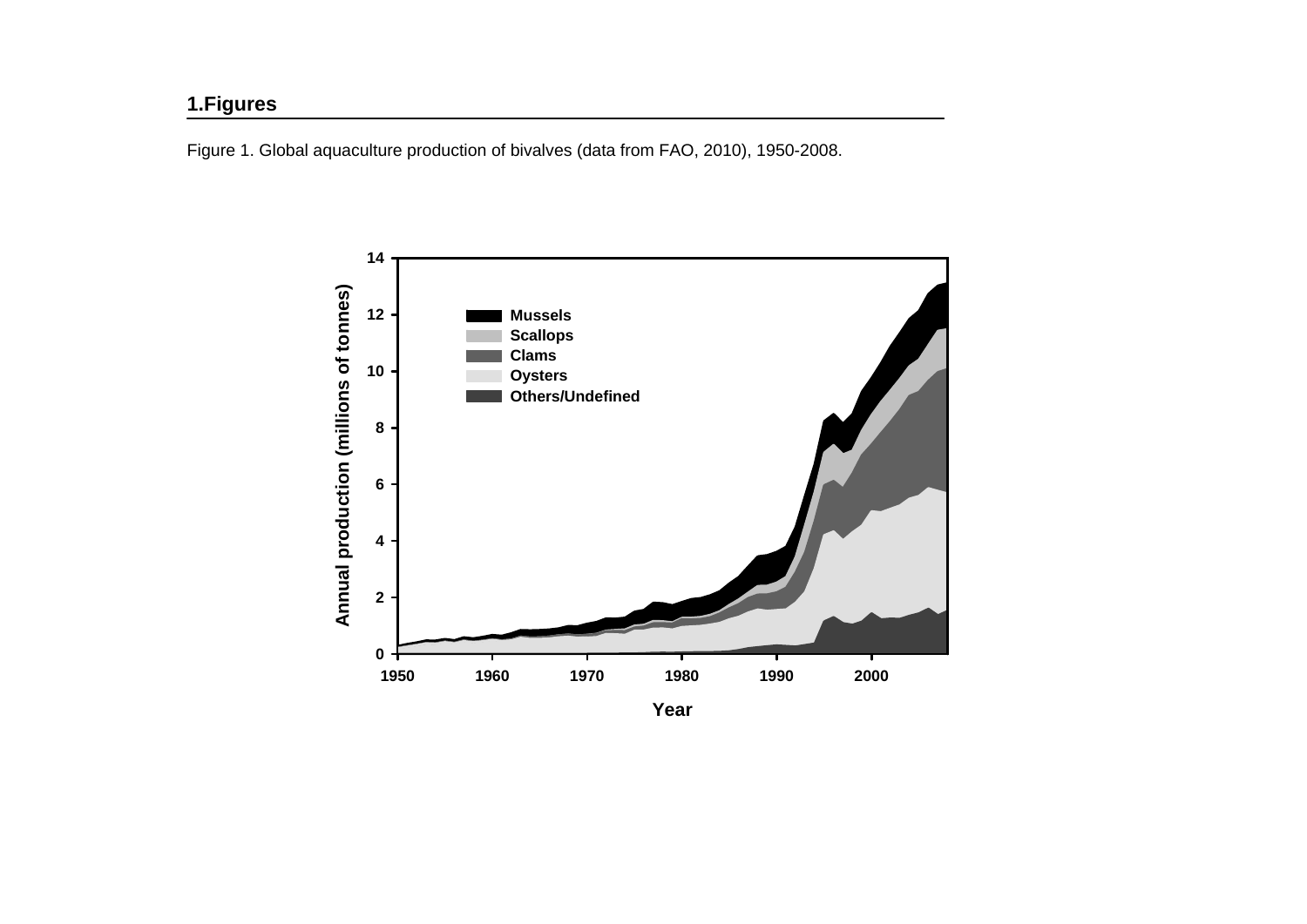

Figure 2. Vertical distribution of metabolic processes in coastal marine sediments.